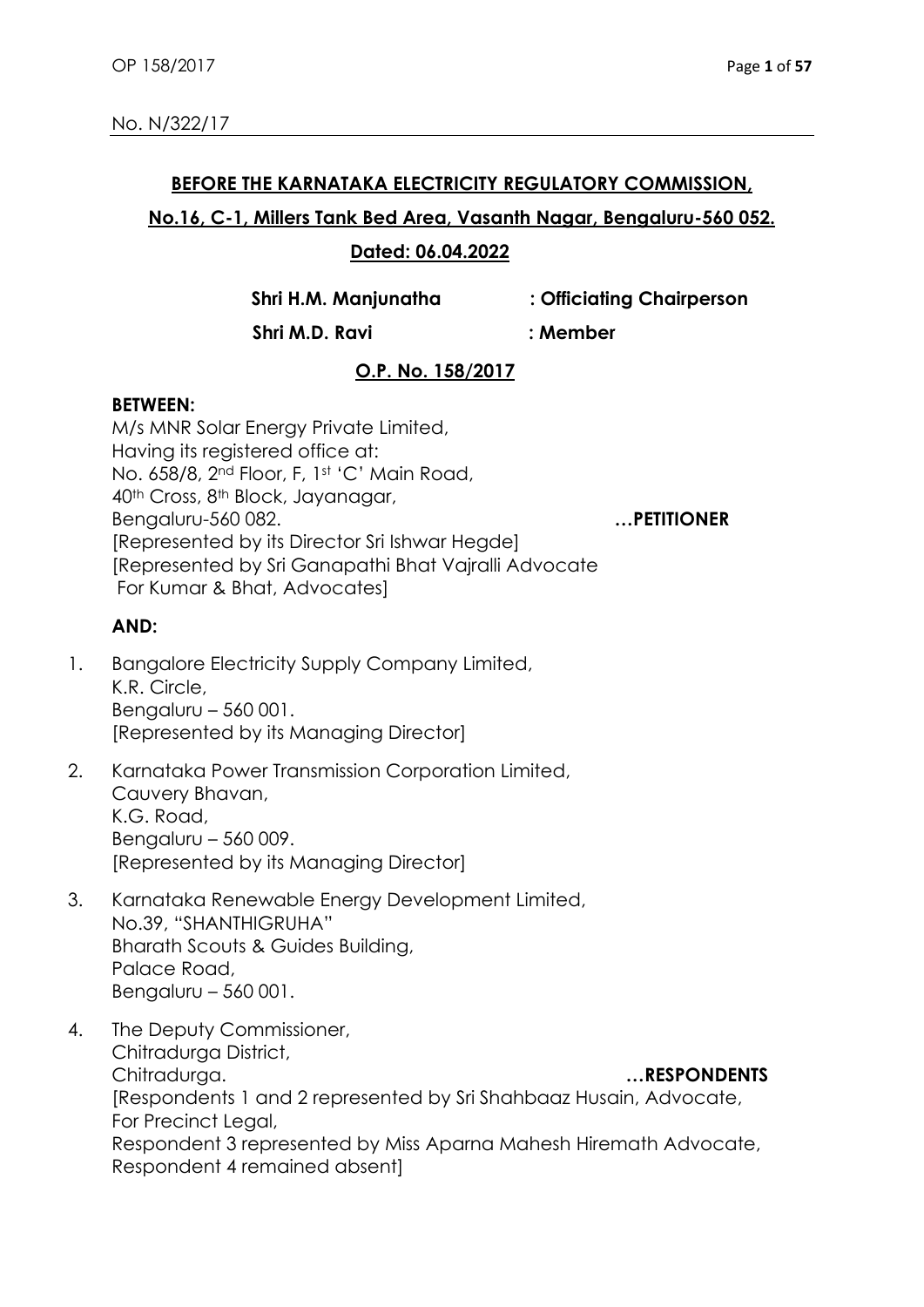#### **ORDERS**

This case is taken up for rehearing and disposal as per directions given by Hon'ble High Court of Karnataka in Writ Petition WP No. 52028/2018 (GM-KEB) C/W WP No. 7724/2020 (GM-KEB) (filed against the orders in OP No. 158/2017) & Others (Annexure-AA to the Amended Petition).

- 1) The Petitioner had filed the Original Petition in OP No. 158/2017 on 18.09.2017 under Section 86(1)(b) of the Electricity Act, 2003. Upon notice, the Respondent No. 1 to 3 have appeared before the Commission through their respective Counsels and contested the Petition by filing written objections separately and after hearing the parties the Commission has passed orders on 21.08.2018 dismissing the Petition by holding that the Petitioner is not entitled for any reliefs as claimed, further held that, the Petitioner is entitled to a tariff of Rs. 4.36 only per unit as per Article 5.1 of the PPA and he is also liable to pay damages including liquidated damages as provided under Articles 2.2 and 2.5.7 of the PPA.
- 2) Aggrieved by the Commission order dated 21.08.2018, the Petitioner had approached the Hon'ble High Court of Karnataka, Bengaluru in Writ Petition bearing WP No. 7724/2020 (GM-KEB) challenging the orders of the Commission. After hearing both the parties the Hon'ble High Court of Karnataka has passed orders dated 20.09.2021 as hereunder: -
	- *(a) All the writ petitions are allowed, the impugned orders passed by the Commission in all these cases stand quashed.*
	- *(b) These matters are remitted back to the hands of the Commission for appropriate resolution of the dispute bearing in mind the observations made in*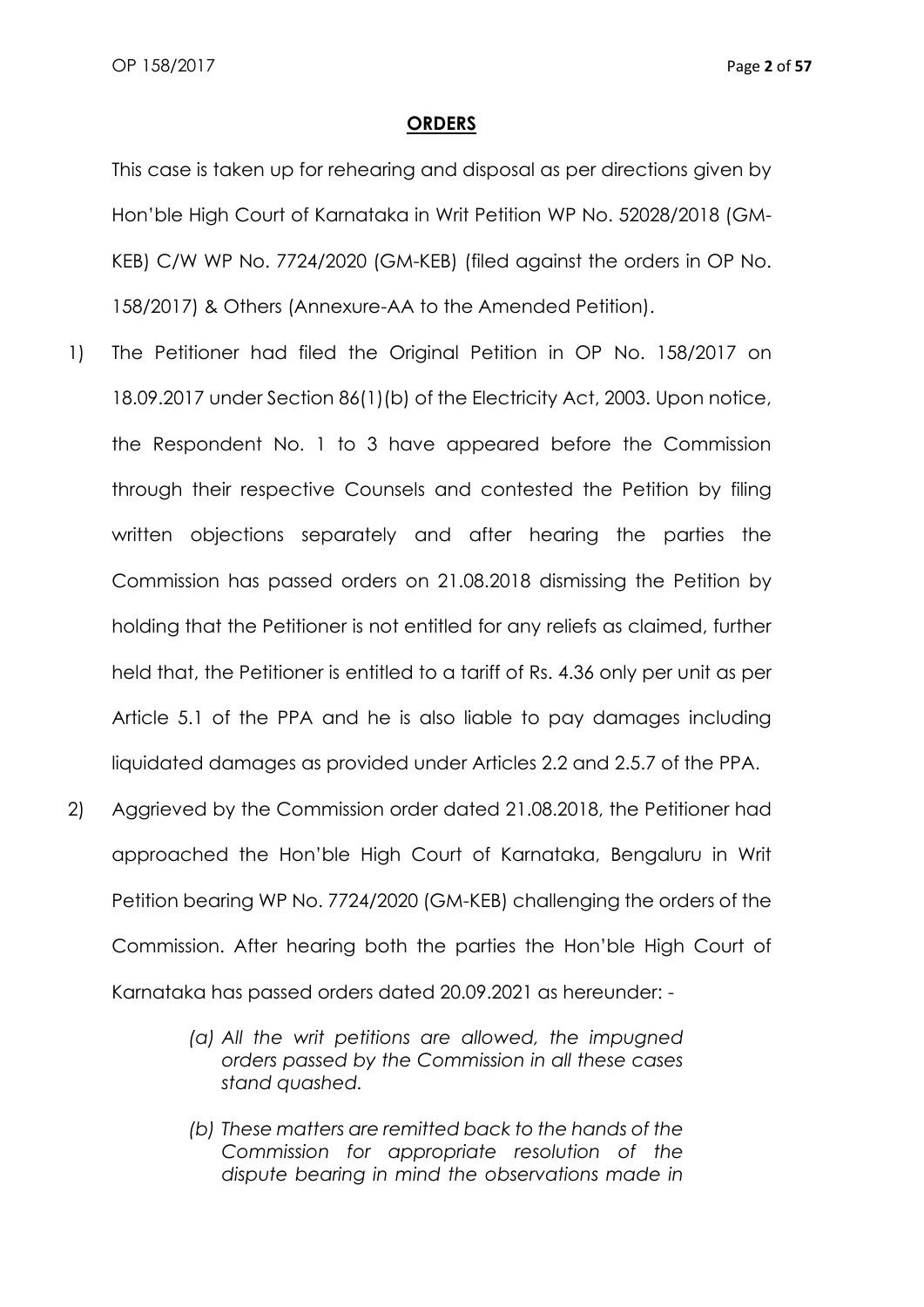*the course of the order with regard to the controversy brought before it.*

- *(c) The Commission shall also consider all subsequent events that have taken place after passage of the impugned orders, while passing orders afresh, in the case now remitted.*
- *(d) Parties to the lis are at liberty to place on record all such documents that would advance their cause.*
- *(e) The Commission shall consider the claims of the Petitioners and pass appropriate orders within six months from the date of receipt of a copy of this order.*
- *(f) Interim orders granted and subsisting, if any, in all these cases shall continue to operate till the Commission takes up the case for consideration of an interim prayer, if sought for by the Petitioners.*
- *(g) All the contentions, except the ones decided in this order, of both the parties are kept open.*
- 3) After the receipt of certified copy of the orders, this Commission has issued notice to the parties and they have appeared through their Counsels. The Petitioner Counsel filed Amended Petition dated 30.11.2021 and Respondent No. 1 to 3 filed objections separately to the Amended Petition. This Commission has also passed an interim order on 18.11.2021 granting the Interim tariff of Rs. 4.36/unit till the disposal of the Petition. Thereafter, this Commission has taken up the case for fresh disposal as per the directions of the Hon'ble High Court of Karnataka, in WP as referred supra.
- 4) The Original Petition No. 158/2017 was filed under Section 86(1)(b) of the Electricity Act, 2003 in effect praying to: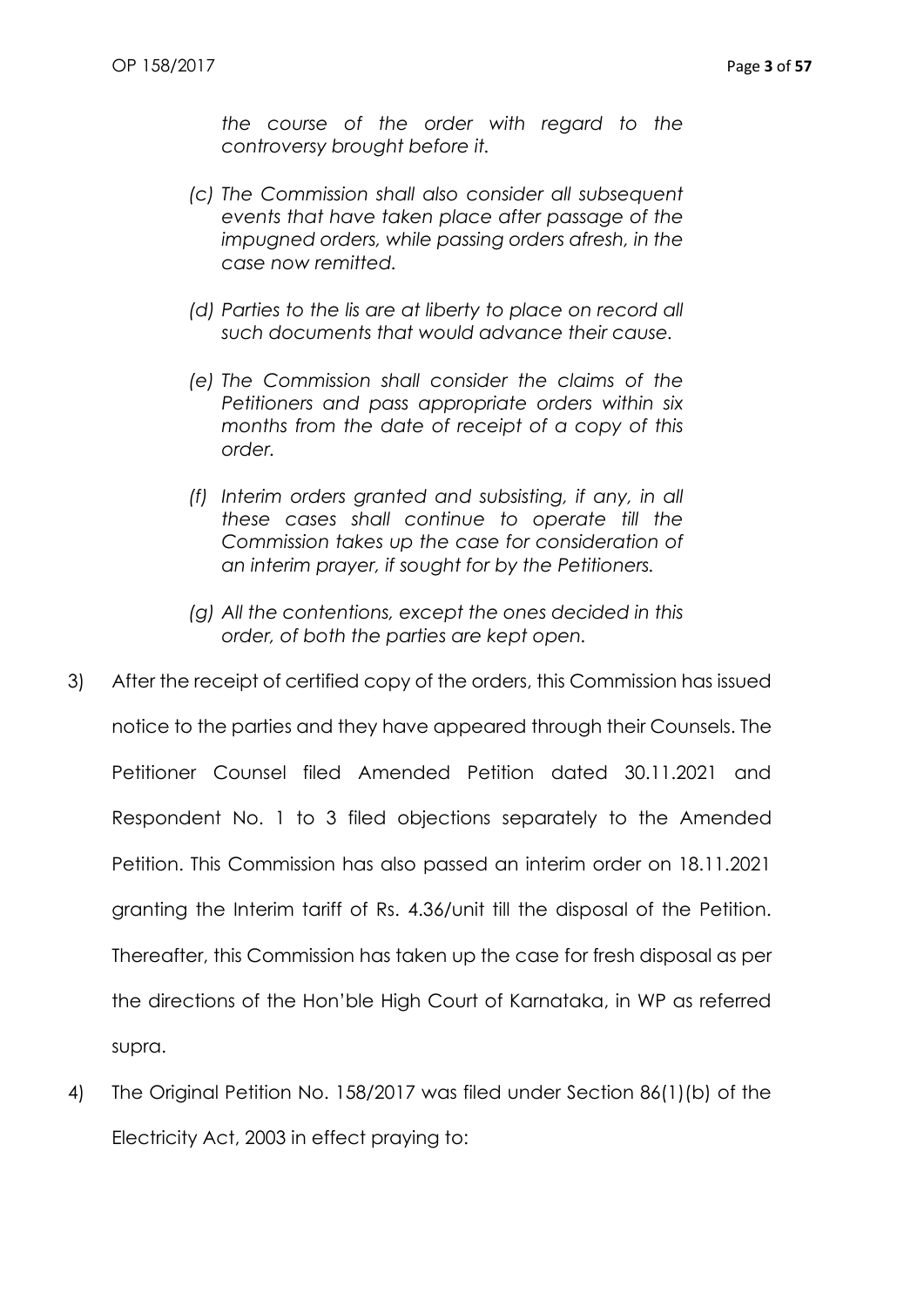- a) Direct the Respondent No.1/BESCOM to comply with the original terms of the PPA dated 03.07.2015 and further provide the confirmation for time extension with original tariff under Article 8 i.e., force majeure event and direct the first Respondent to implement the extension time with original tariff in the interest of justice and equity.
- b) Direct the 1st Respondent/BESCOM to accept the original tariff agreed in the PPA i.e., an amount of Rs. 8.40 per kWh and remit the same to the petitioner.
- c) Declare that the Petitioner is entitled for the Force Majeure Condition as per Article-8 and consequently is eligible to seek extension of time as per Article-2 of PPA along with original tariff.
- d) Restrain the 1st Respondent/BESCOM (erroneously typed as not to deduct) from deducting any liquidated damages from the petitioner as force majeure events have caused the delay.
- e) Declare that the petitioner is entitled to extension of time with original tariff as per Article 2 of the PPA dated 03.07.2015 without imposing or changing any conditions as enshrined in the PPA.
- f) The Respondent No. 1/BESCOM may be directed to pay the Petitioner original tariff of Rs. 8.40 per unit in terms of the PPA from the date of commissioning i.e., 25.06.2017 till the term of PPA in the interest of justice.
- g) The Respondent No. 1/BESCOM may be directed to pay the difference of the tariff paid per unit from the date of commissioning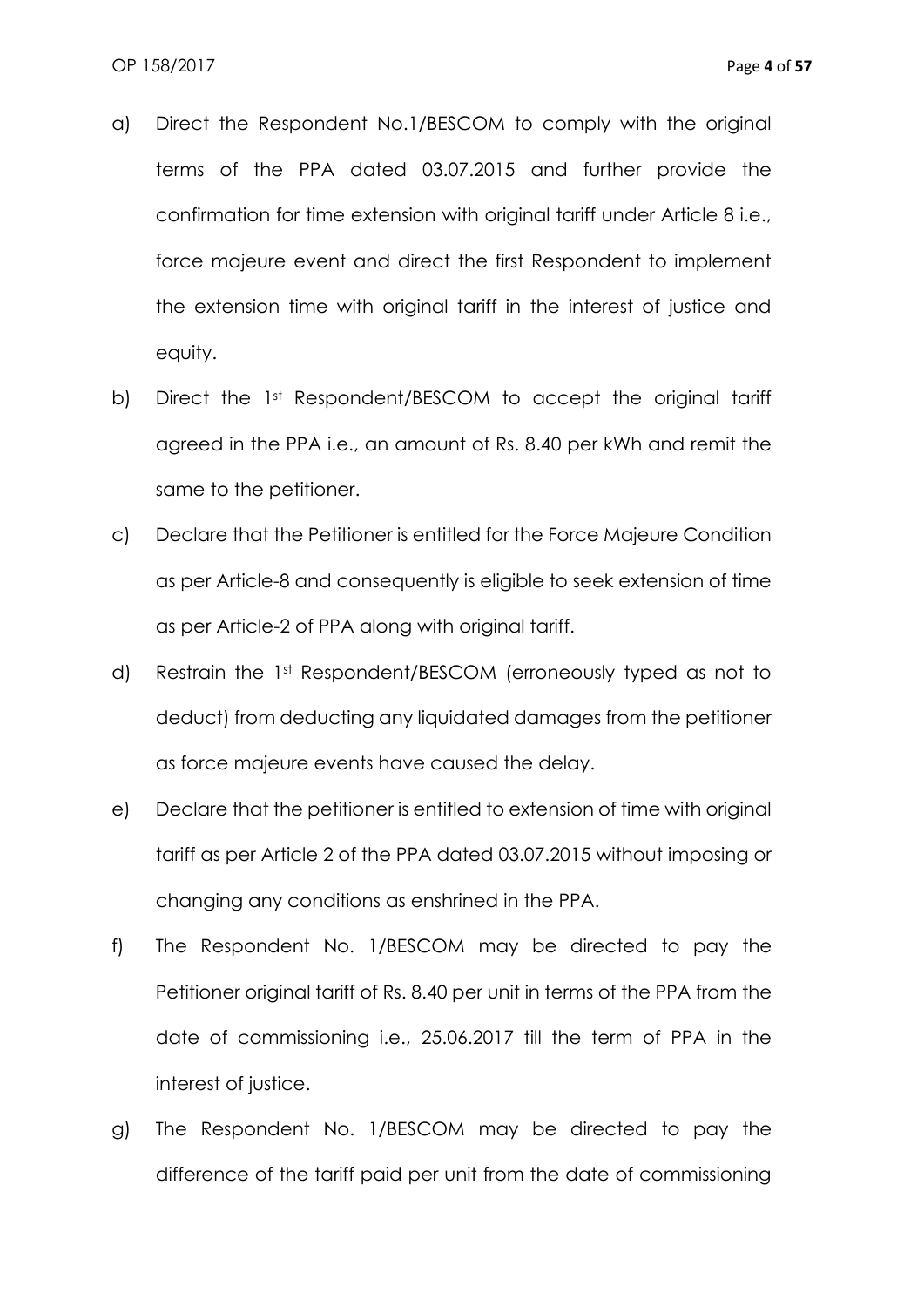of the plant along with late payment surcharge in terms of PPA and Clause 6.4 within stipulated timeframe in the interest of justice.

- h) The Respondent No. 1/BESCOM may be direct to refund the recovered liquidated damages and conditions precedent damages along with late payment surcharge in the terms of PPA and Clause 6.4, within stipulated timeframe in the interest of justice.
- i) Grant such other reliefs to meet the ends of justice and equity.
- 5) The brief facts set out in this Petition are as under:
	- a) The Petitioner is a company registered under the Companies Act, 2013, carrying on the business of developing executing, managing and running solar energy plant. The Government of Karnataka (GoK) issued the Karnataka Solar Policy 2014-21 vide Notification dated 22.05.2014. Under the said Policy, GoK envisaged Utility Scale Grid Connected Solar Photo Voltaic and concentrated solar power projects and endeavoured to promote solar energy projects preferable by land owning farmers with a minimum capacity of 1 MW and maximum capacity 3 MW per land owning farmer in the State for sale of power to the Electricity Supply Companies (ESCOMs) at the KERC determined tariff from time to time.
	- b) The Gok issued guidelines vide Notification No. EN VSC 2014, Bangalore, dated 26.08.2014 to invite applications from the eligible land owners for awarding 1-3 MW capacity Solar Photo Voltaic Power MW Scale plants and to enter into PPAs with the concerned ESCOMs. Accordingly, Sri Manjunath K.T., a land-owning farmer had made an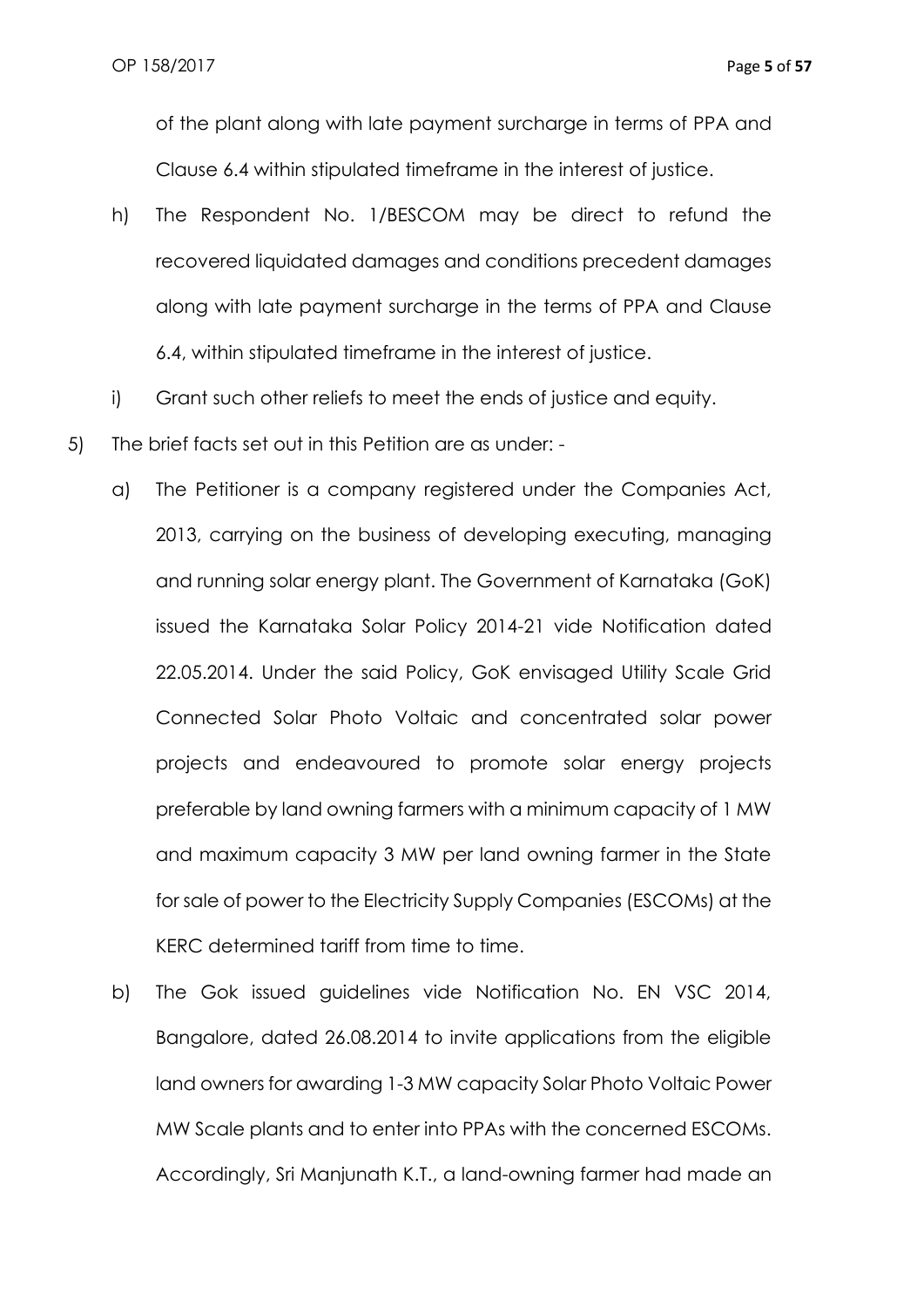application for grant solar power project with capacity of 2 MW to be established in his land at Sy. No.190/1, J.G. Halli, Hiriyur Taluk, Chitradurga District measuring 13 Acres 9 Guntas, accordingly, the 1st Respondent/BESCOM has accepted the proposal for allotment of Solar Power project of 3 MW capacity. Pursuant thereto the KREDL issued letter of award in favour of the farmers, vide allotment letter dated 16.03.2015 (Annexure-B filed along with Petition).

- c) The Original Allottee K.T Manjunath has executed Power Purchase Agreement (Annexure-C filed along with Petition) dated 03.07.2015 for SALE of power from 2 MW solar power with BESCOM and BESCOM Board has also consented for Power Purchase Agreement for purchase of solar power from this project. A Supplementary Power Purchase Agreement dated 02.09.2016 (Annexure-D filed along with Petition) was entered into between the BESCOM and Petitioner consequent on appointment of Petitioner as developer of the Project.
- d) As per Clause 12.11 of the PPA, the SPD can assign this agreement to a Special Purpose Vehicle and such Special purpose Vehicle shall take over all the rights, responsibilities obligations, liabilities of the SPD and MUTATIS MUTANDIS. In view of the above provision, the SPD appointed M/S MNR Solar Energy Private Limited i.e., the Petitioner herein and after the land owner Sri Manjunath K.T is one of the shareholder with 26% of the share. Therefore, all acts and deeds done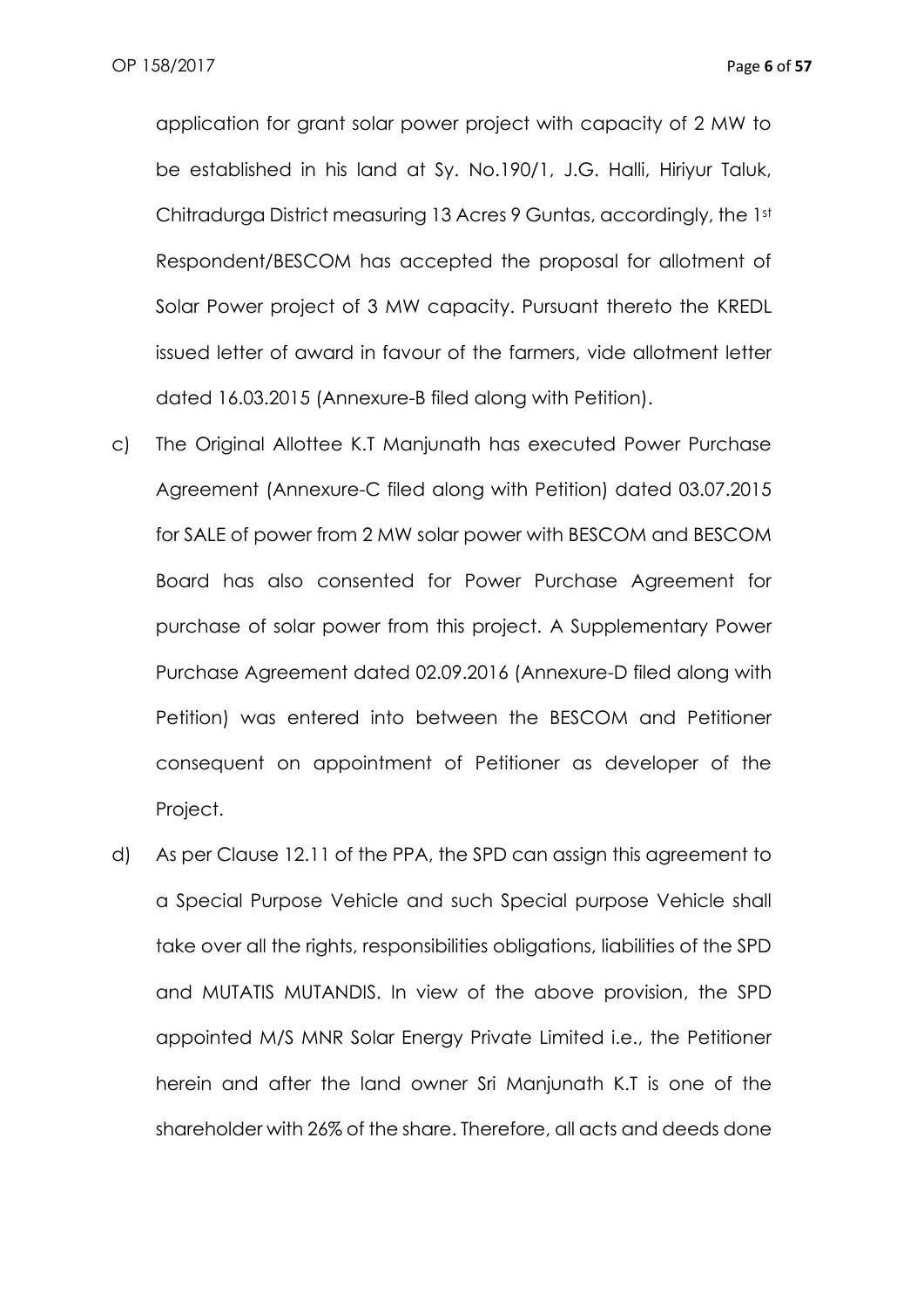by Sri Manjunath K.T, the land owner, has been referred to as act and deeds done by the Petitioner.

- e) Immediately after entering into SPPA the Petitioner has started project implementation work on the site, specifically allotted to the project, which include crucial works like land levelling, fencing, obtaining necessary approvals and sanctions such as conversion of land, Evacuation of power, mobilization funds etc., from the Authorities concerned and for getting the loan sanctioned from Banks for the establishment of a solar power plant. As per the Article 2 of the PPA dated 03.07.2015 the said project had to be completed on or before Scheduled Commissioning Date i.e., within 18 months from the effective date. Effective Date is defined as the date of signing the PPA which was signed on 03.07.2015. The Petitioner was supposed to achieve COD on or before 03.01.2017.
- f) It is stated that for completion of the project, the Petitioner had to obtain numerous approvals as per Clause 2.1.1 of Article 2 of PPA such as:
	- i. Land conversion from agricultural into non-agricultural for setting up of Solar Plant.
	- ii. Power evacuation approval from KPTCL.
	- iii. 11 KV work order and TAQC approval from BESCOM.
	- iv. Substation work order from KPTCL.
	- v. CEIG approval.
	- vi. Interconnection approval by KPTCL.
- g) The PPA signed on 03.07.2015 was approved by the KERC on 25.07.2015 and the BESCOM handed over the same to the Petitioner only on 28.08.2015 after 2 months delay for which the Petitioner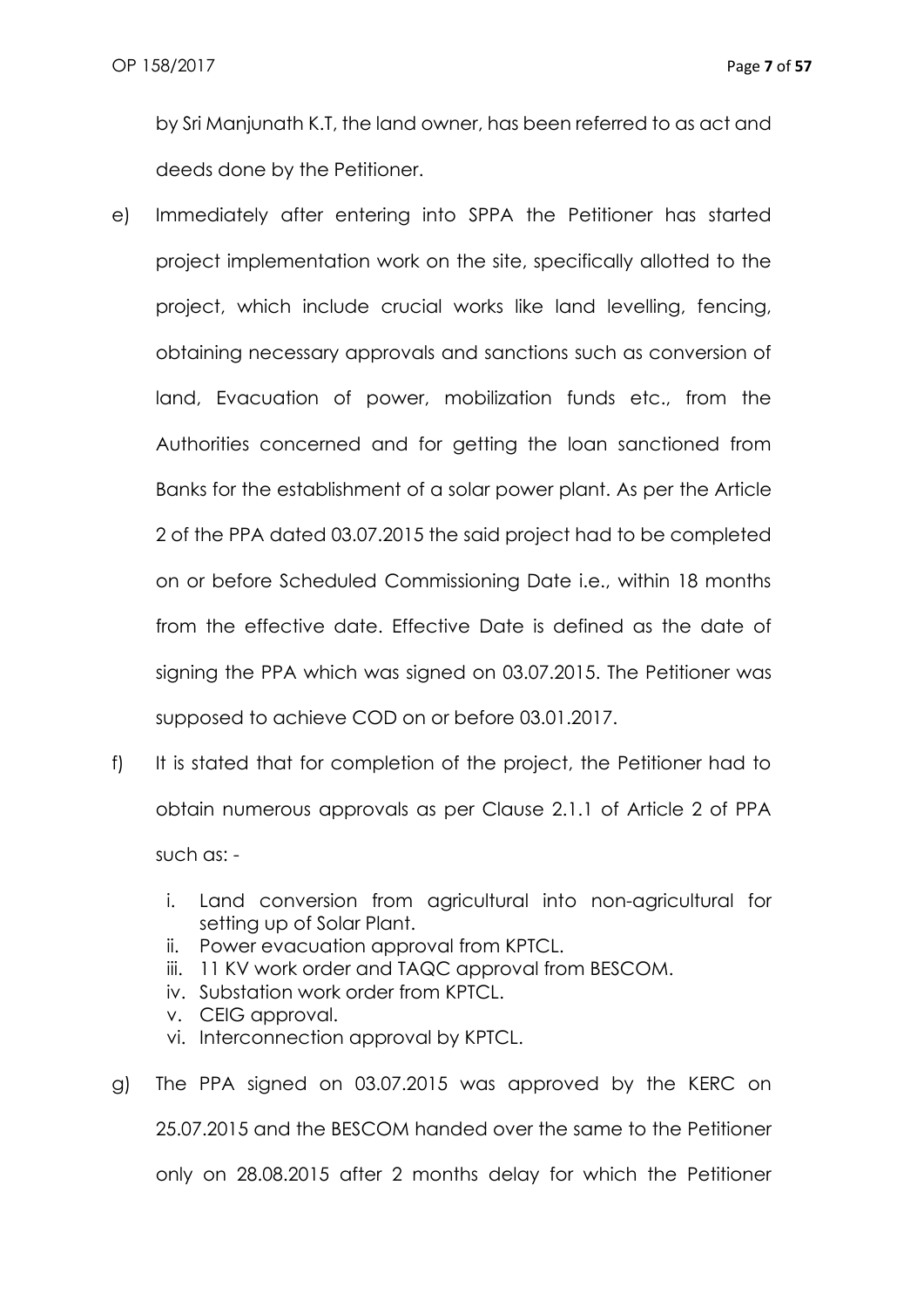cannot be held responsible. The counting of the time for Scheduled Commissioning Date (SCD) starts from 03.07.2015. The Petitioner had lost about 2 months in receiving the PPA, which the Petitioner has requested to be treated as Force Majeure Event under Article 8.3. Therefore, the extension of time has to be granted along with the original tariff agreed as per PPA i.e., Rs. 8.40/ KW. The acknowledgement of delivery of PPA on 28.08.2015 is produced as Annexure-E (filed along with Petition).

- h) Subsequent to the insertion of Sub-clause 10 of Section 95 of the Karnataka Land Revenue (Amended) Act 2015, the Government of Karnataka has issued circular RD69/01.12.2015 fixing the timeframe for grant of deemed conversion as 15 days of application. As per the Government circular the Petitioner has submitted all requisite documents like PPA, KREDL letter, RTC, PTCL, NOC and other relevant documents as on the date of filing of the application for conversion of land before the Deputy Commissioner (Annexure-J filed along with Petition) dated 16.12.2015. The Deputy Commissioner has passed order of conversion of land (Annexure-J1 filed along with Petition) on 19.12.2016, therefore, there was delay of about 12 months and requested for treating this delay as Force Majeure event with original tariff.
- i) The Petitioner has applied for power evacuation approval before the KPTCL (Annexure-K filed along with Petition) on 28.03.2016, the same has been approved by the KPTCL (Annexure-K1 filed along with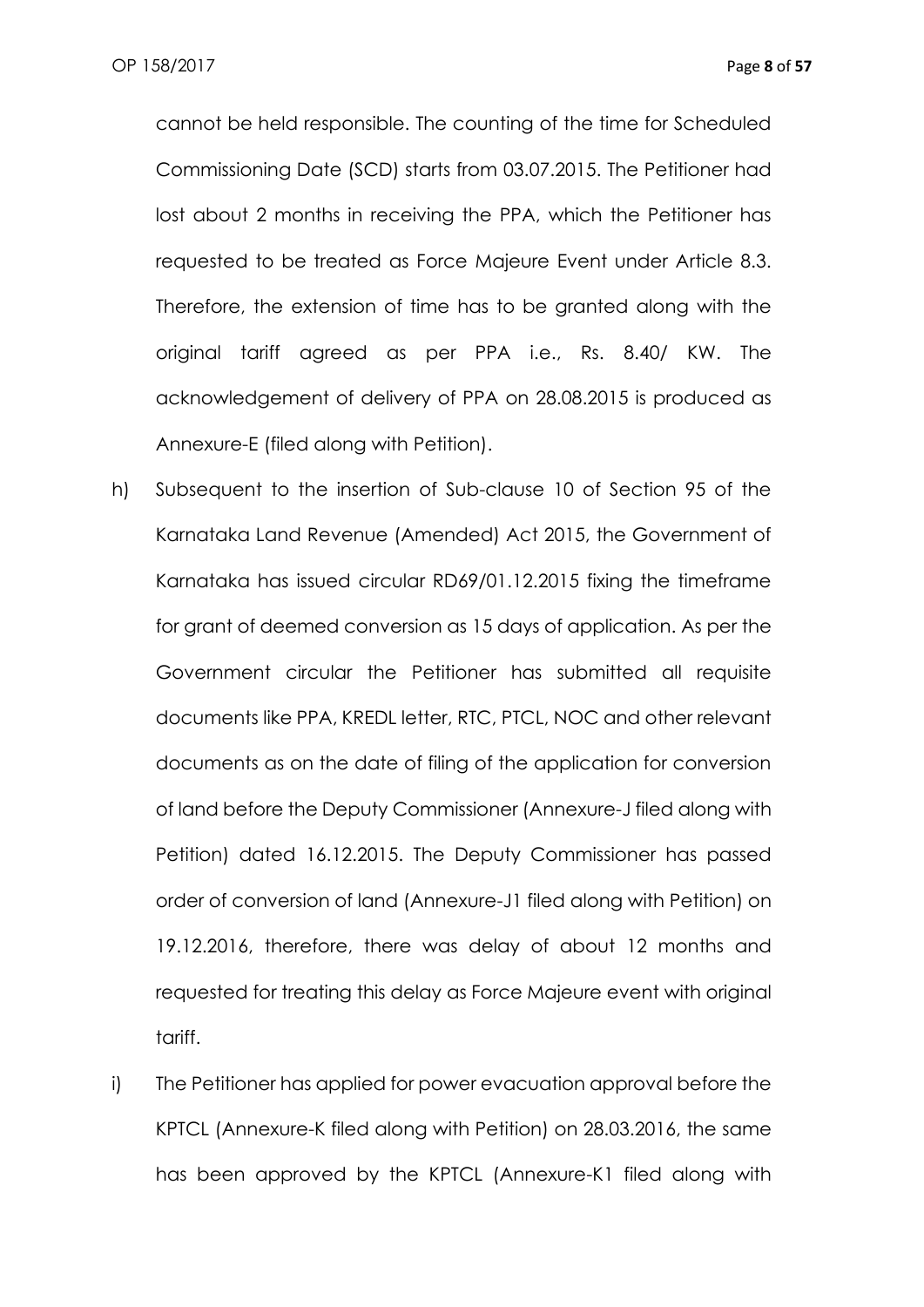Petition) on 17.09.2016. There was a delay of 5 months 21 days from the KPTCL/2nd Respondent for power evacuation approval for which the Petitioner is not responsible. Therefore, requested to treat the delay as Force Majeure event under Article 8 of the PPA.

- j) Subsequent to the power evacuation approval, the 2<sup>nd</sup> Respondent has granted work order to carry out substation work (Annexure-L filed along with Petition) only on 15.03.2017 and there was 11 months 15 days delay by KPTCL as this can be obtained only after the approval of regular power evacuation scheme. Therefore, the delay caused by KPTCL is requested to be treated as Force Majeure event. Subsequent to the regular power evacuation approval the Petitioner could obtain 11 KV work order (Annexure-M filed along with Petition) to construct 11 KV line only on 26.11.2016, with delay of 8 months. Hence, the delay caused by the Respondent No. 1 & 2 and requested to treat the same as Force Majeure Event.
- k) The 1st Respondent insisted for using breaker equipment only from State owner Public Sector Company which is Mysore Electrical Industries Limited (MEI). The Petitioner request is dated 30.08.2016 for providing the MEI breaker, the Respondent took 3 months 15 days to deliver the product. The MEI breaker was received on 15.12.2016 just 18 days prior to the Scheduled Commissioning Date. The MEI breaker could not be booked without drawing approval. Only after the drawing approval from BESCOM the Petitioner could book the order of MEI breaker which was delivered on 15.12.2016. The delay caused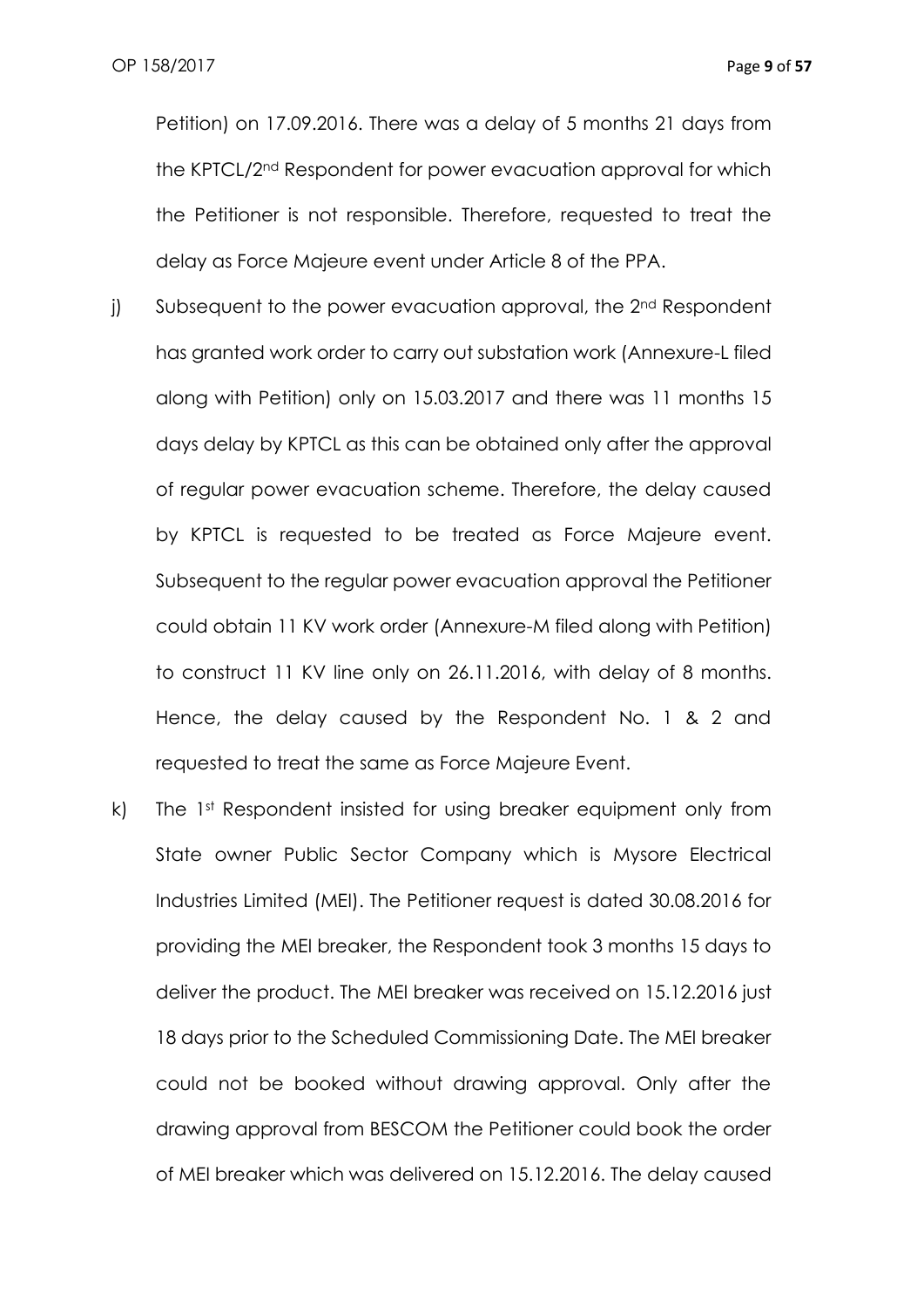because of 1st Respondent instruction to use MEI breaker only. For this delay the Petitioner cannot be blamed. Copy of the MEI delivery note dated 15.12.2016 is produced as Annexure-N.

- l) The 11 KV evacuation line has to pass through the National highway NH-48 for which the 1st Respondent has to get approval from the National Highways Authority of India (NHAI) seeking approval for crossing the 11KV line in NH4 Highway and Respondent to facilitate the same and the Respondent took about 5 months for getting approval from NHAI i.e., on 19.04.2017 (Annexure-P filed along with Petition). The permission to lay 11KV line was provided only after 12 months 23 days from the date of application for power evacuation for which the Petitioner is not responsible and the said delay has to be considered as Force Majeure Event, and extension of time with original tariff is to be granted.
- m) It is stated by the Petitioner that request for extension of time was sought from BESCOM on 08.12.2016 but the same was received on 03.02.2017 (Annexure-Q filed along with Petition), after a delay of 2 months. Since, the above said approvals are valid for 18 months from the date of signing of PPA, the Petitioner could not carry out substation work as extension was not granted immediately on application, hence, there was delay of 2 months for granting extension of time and requested to treat the same as Force Majeure event.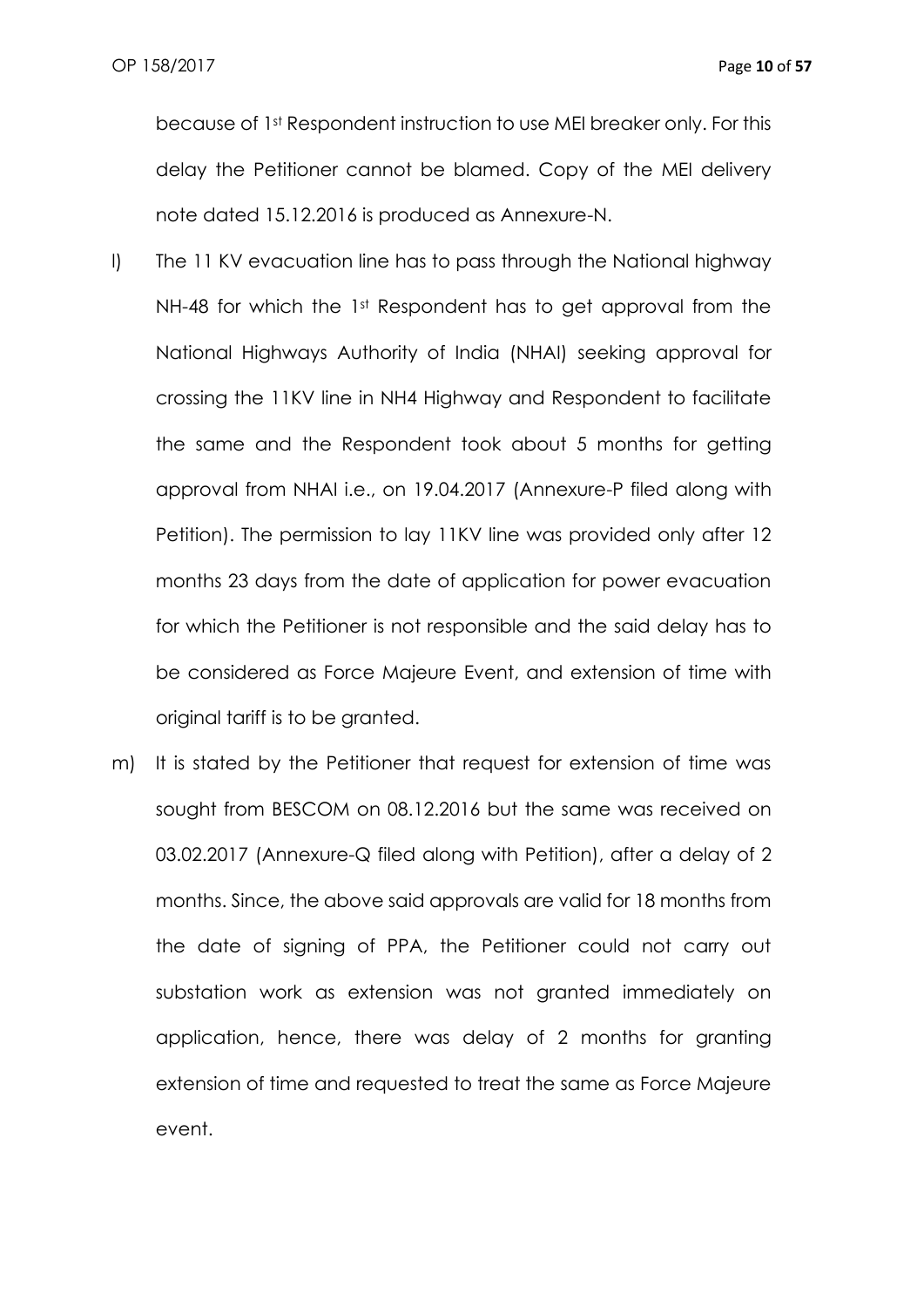- n) In the meanwhile, the Government of India on 09.11.2016 has taken extra ordinary step towards demonetization by banning 500 and 1000 notes and restricted for withdrawal of cash for a very small amount. The formal banking system was not available at the peak time and the cash withdrawal was not possible and as the Petitioner's work in the rural areas, unless there is a cash for labour work, tractors and other local men and materials, it was not possible to carry out these works for 3 months. There was a delay of 3 months and requested to treat the same as Force Majeure event.
- o) It is stated that the various sanctions and permissions would reveal that inspite of having applied for the requisite permissions and sanctions, Petitioner had suffered on account of inordinate delay in getting the approvals. These delays were beyond the control of the Petitioner as those were pre-requisite in securing the confidence of the financial institution and suffered on account of delay by the Government Authorities or Authorities. In terms of Article 8.3 of the PPA, the above said delays in executing the project would fall under Force Majeure events which has resulted in delay in commissioning the Solar Plant.
- p) The Petitioner submitted that he is entitled for extension of time for commissioning with original tariff. Considering all those grounds stated above, the 1st Respondent/BESCOM has extended the commissioning date upto 02.07.2017 as per the letter refer to at Annexure-Q (filed along with Petition) and subsequently GOK has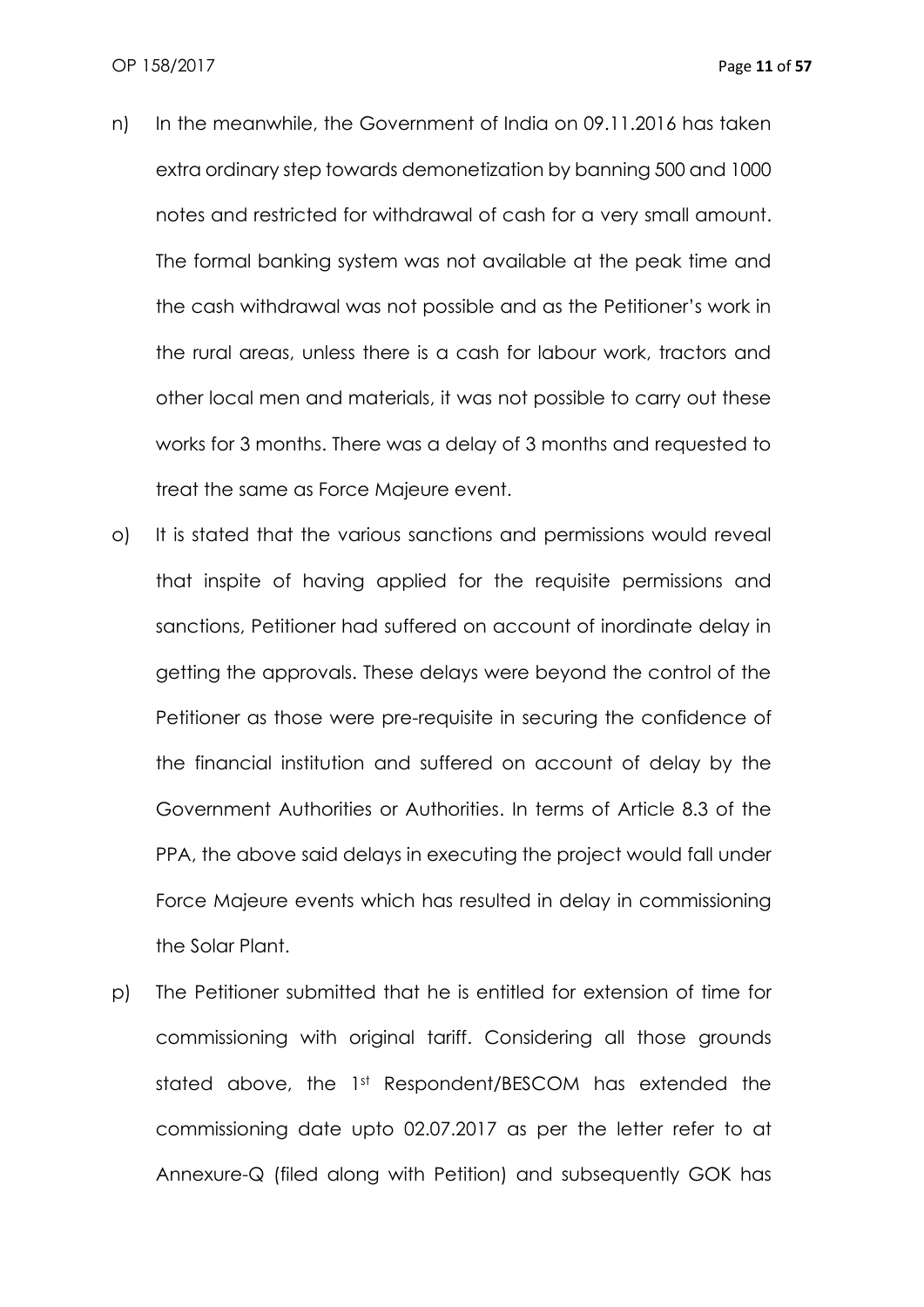conveyed its consent to the extension under Article 8 of PPA. However, the BESCOM directed the Petitioner to file the Petition before the Commission for extension of time with original tariff under Force Majeure Event by producing all relevant documents and hence the present Petition is filed.

- q) The Petitioner has approached the Commission under the following grounds:
	- i) The Respondents ought to have considered that the delay was not on account of Petitioner but due to the Respondents fault. The Petitioner has made application in time before all the Government Authorities for requisite permissions, but the same was not been granted in time. Hence, the application for extension to be considered by the BESCOM and requested to treat the same as Force Majeure Event and to approve the extension of time for commissioning of the Solar Project.
	- ii) That there was a delay of 2 months in handing over the signed PPA dated 03.07.2015 after approval from the Commission as the same was delivered on 28.08.2015. There was a delay of 2 months and unless the PPA documents was on hand, the Petitioner could not take any steps for project implementation and therefore, the 18 months time stipulated in the PPA actually commenced from date of delivery of PPA i.e., on 28.08.2015. Therefore, extension of time required to be considered by the Commission along with original tariff of Rs. 8.40/KWH.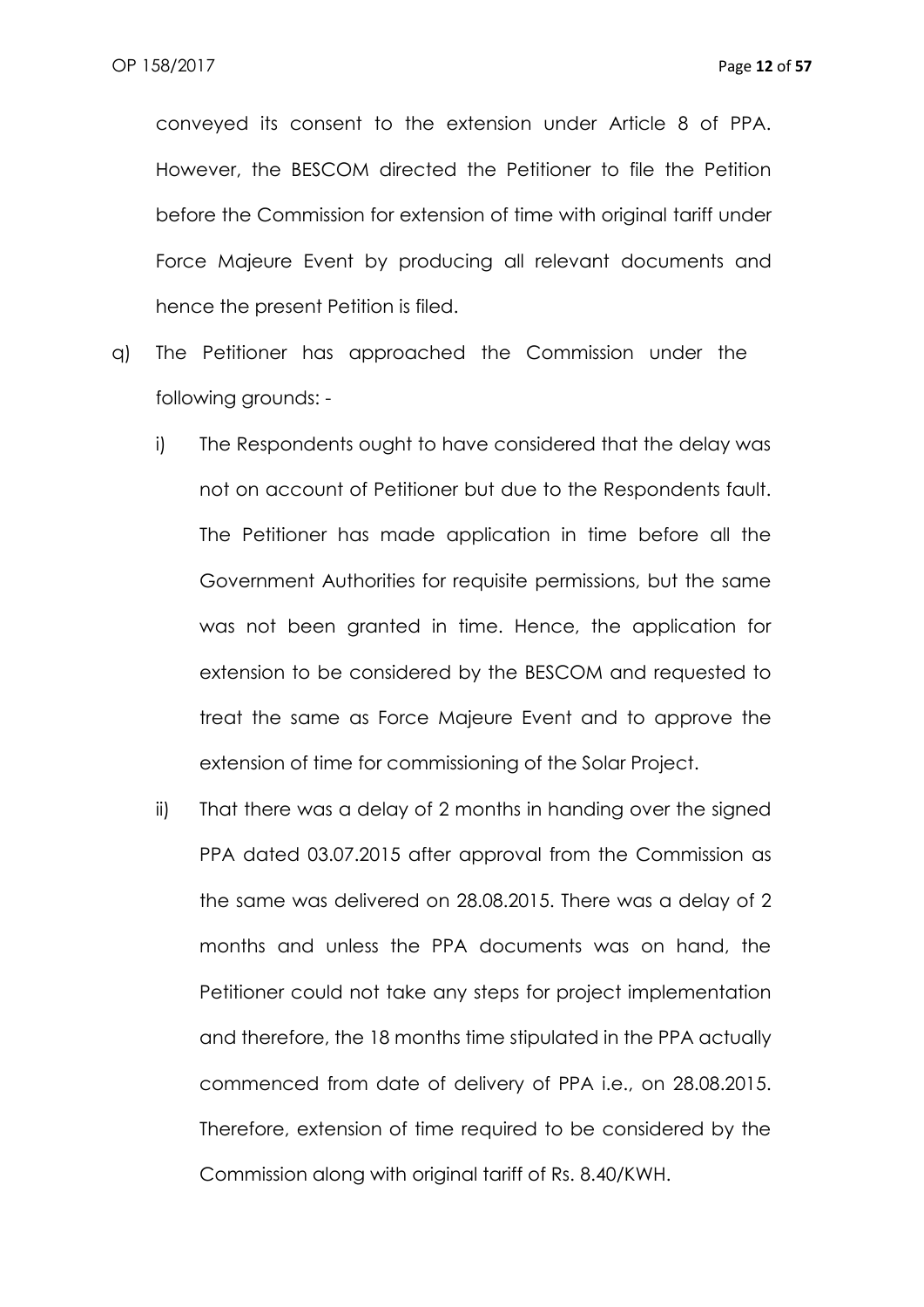- iii) As per the Government letter dated 24.11.2016 issued to the 1st Respondent for extension of 6 months time under Article 2.5 of the PPA, BESCOM constituted a committee for verifying the applications including that of the Petitioner application and thereafter the 1st Respondent extended the time by 6 months for commissioning and thereafter, the Government also written a letter dated 23.06.2017 to the Commission and the Commission in the matter. Therefore, the Petitioner requested the Commission for extension of time along with original tariff as agreed in the PPA.
- iv) The extension of time was sought by the Petitioner from BESCOM on 08.12.2016 but the same was granted on 03.02.2017 after lapse of 2 months. There was a delay of 2 months in granting extension of time. Similarly, the power evacuation approval was granted by KPTCL after a delay of 5 months 21 days and approval for substation granted after 11 months 15 days, that the line work was approved after delay of 8 months and hence Petitioner could not do execute the works including 11 KV line and substation works and sought for approval of time extension with original PPA tariff.
- v) The Respondents ought to have noticed that the State Government for promoting solar power generation, has issued solar policy 2014-21 with the object of encouraging Green Power Generation. In furtherance of the solar policy, the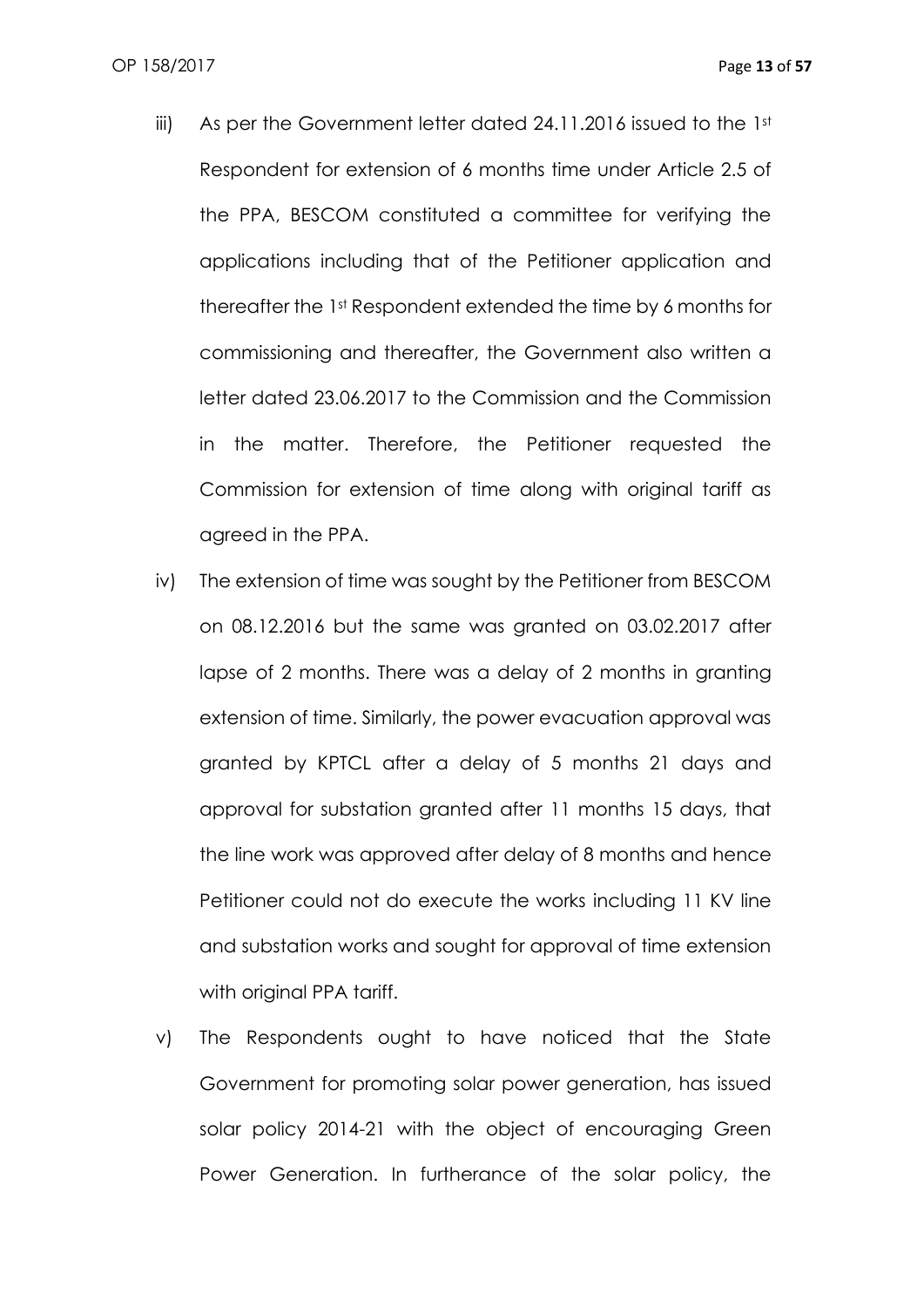Government of Karnataka amended the Karnataka Land Revenue Act by incorporating Section 95(10) providing for deemed conversion of land for the purpose of promoting Solar Power Generation. However, there was inordinate delay in issuance of various permissions and sanctions including conversion order and the Petitioner could not commissioning within SCOD as per time schedule under the PPA and the Petitioner has sought for extension of time.

- vi) The Petitioner has invested Rs. 13 Crores and committed revenue sharing with farmer assuming the original tariff. If any change to the original tariff granted in the PPA the same is in violation of original PPA conditions and also causes heavy losses to the Petitioner and livelihood of the farmers since, he has surrendered entire farm land for the project.
- vii) The varied tariff stipulated under 5.1 clause is subject to the clause 2.5 of the PPA that provides for extension upto 6 months due to various events of default affecting the Solar Power Developers. The extension was granted by Respondent considering the delays caused in PPA approval, NA approval, Power Evacuation approval, substation work order, 11KV line work order, delay by various Government agencies and all these events are beyond the control of the Petitioner and requested for treating the same as Force Majeure and for extension of time with original PPA tariff.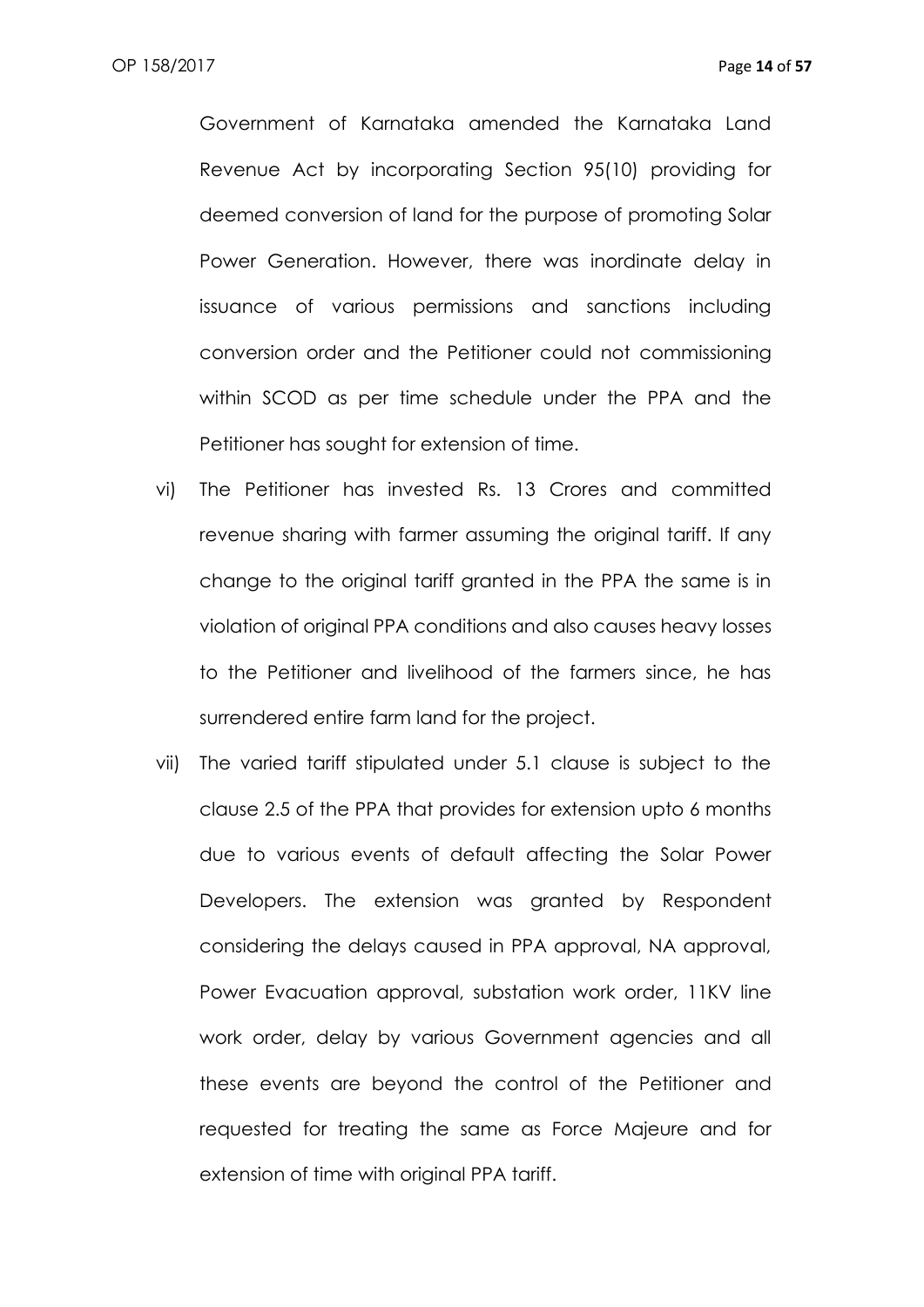- viii) The Petitioner claimed that the delays were due to reasons beyond the control of the Petitioner and the commissioning was achieved within the extended SCOD, the Petitioner is eligible to get the original tariff of Rs. 8.40/unit from the date of commissioning to the entire PPA term. Since, the payment is due as per original tariff from the commissioning date, the Petitioner is also eligible to receive late payment surcharge as per the clause 6.4 of the agreed PPA. That the Petitioner is not liable to pay liquidated damages and the amount deducted in the bills by the BESCOM towards liquidated damages have to be refunded along with the late payment surcharges and in view of the above, the Petitioner prays to allow the Petition as prayed for in the interest of justice and equity.
- 6) Upon notice, the Respondent No. 1 to 3 appeared through their Learned counsel, and filed statement of objections separately to the original Petition and thereafter to the amended Petition they have also filed additional objections statement and Respondent No. 4 who is formal party, remained absent.
- 7) The gist of the objections of the 1st Respondent may be stated, as follows:
	- a) As the Petitioner was unable to execute the Project, in a timely manner, he sought for extension of time, for commissioning the Project, by six months under the Force Majeure conditions. As several requests for extension of the Scheduled Commissioning Date were received from the Solar developers, the GoK issued an Order dated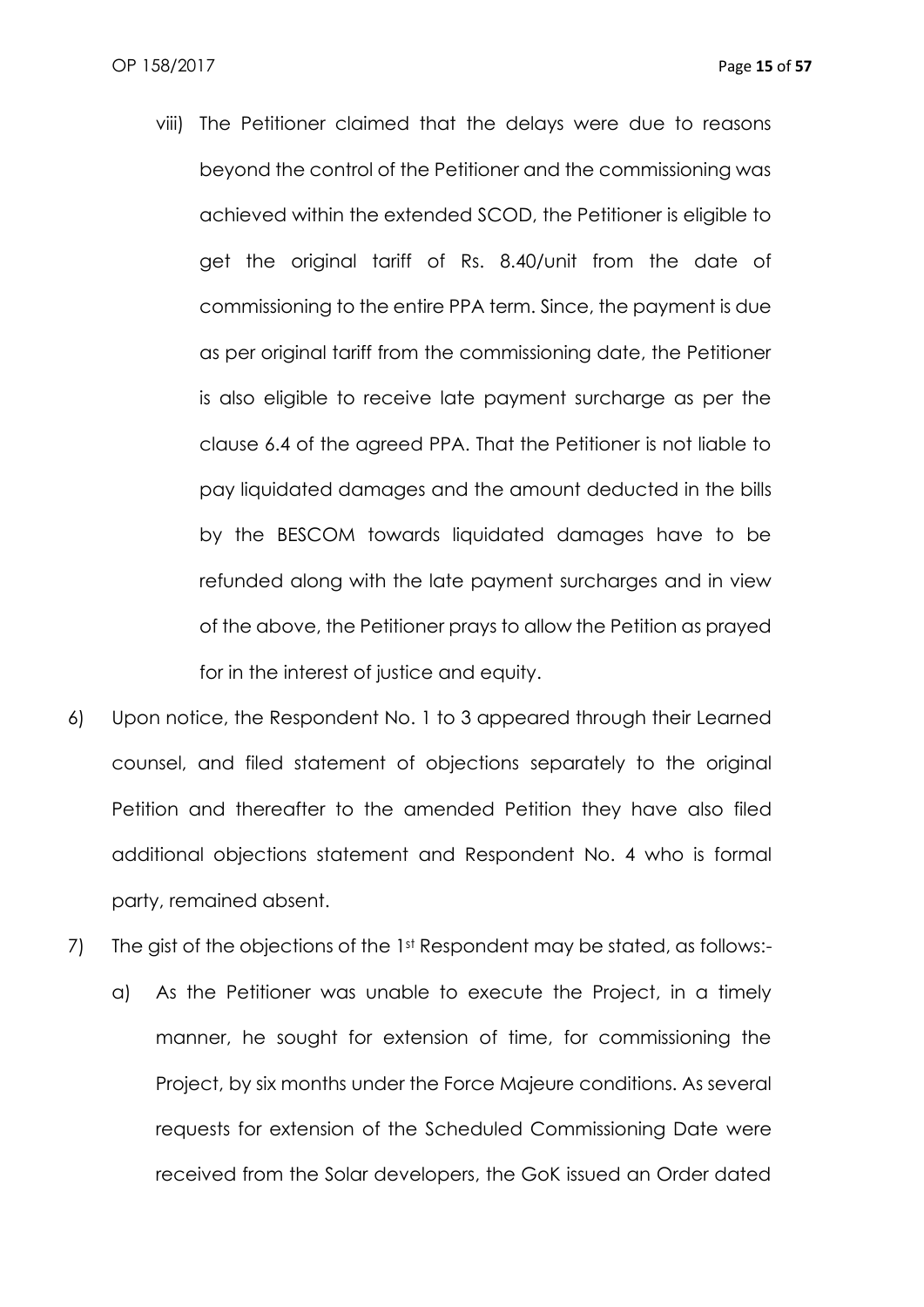24.11.2016, directing all the Electricity Supply Companies (ESCOMs) to constitute a three-member Committee to consider and to dispose of the requests of the farmers/ developers. A Committee was constituted by the 1st Respondent to consider the requests for the extension of time, sought for by 1 to 3 MW Solar generators, under the land owning farmers' category. The said Committee held a meeting on 23.01.2017, wherein the causes for the delayed achievement of scheduled commercial operation were considered in respect of eleven generators, including the Petitioner, and a decision was taken to accord extension of six months' time to achieve the Commercial Operation.

b) The Petitioner furnished the documents to the Committee, constituted for the purpose for consideration of request for extension of time. As per the same, the following information was gathered, pertaining to the various reasons assigned for the delayed execution of the Project.

KPTCL evacuation approval (Regular): Date of submission of application 23.03.2016 Date of approval 17.09.2016 Delay in getting approval Nearly six months

MEI Switch gear: Date of purchase order 22.08.2016 Date of receipt at the site 14.12.2016 Delay in getting approval Nearly four months

c) The Committee, after detailed discussions and scrutiny of all the documents, opined that, approval may be accorded for extension of the SCOD by six months, considering Article 2.5 of the PPA, as there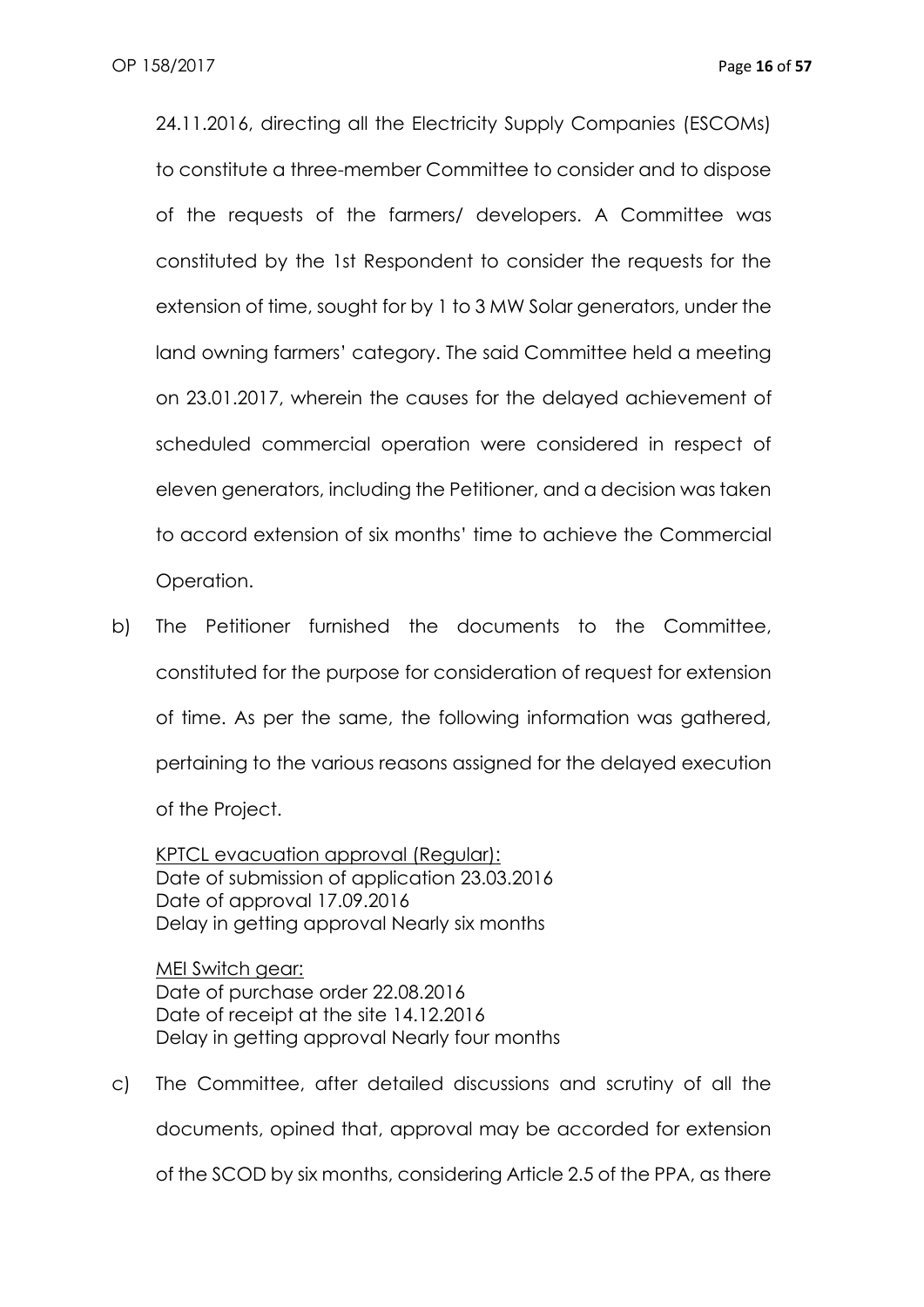is a delay in the issuance of approvals by the various Government entities.

- d) On 03.02.2017, the 1st Respondent addressed a letter to the Petitioner, informing about the extension of time by six months for achieving commercial operation. The subject was placed before the 81st Meeting of the Board of Directors of the 1st Respondent, held on 09.02.2017 for evaluation/disposal of the requests of the land owning farmers/SPVs, for extension of time for achieving commercial operation, in respect of 1 to 3 MWs Solar Power Plants in Karnataka, under the farmers' category. The Board has taken on record, the facts of the extension of time issued by the 1st Respondent.
- e) On 16.03.2017, the Commission addressed a letter to all the ESCOMs in the matter, pertaining to extension of time granted to the Solar generators and informed them not to allow any extension of time beyond the scheduled commissioning, if any, as per the original PPA, without obtaining prior opinion of the Commission. Further, vide letter dated 05.04.2017, the ESCOMs were directed by the Commission, to advise all land owning Solar developers/SPVs to approach the Commission and seek for approval of the extension of time. In furtherance to the same, the Petitioner has filed this petition.
- f) The Additional Chief Secretary to Government, Energy Department, vide the letter dated 25.04.2017 addressed to the Commission, has sought for its approval to the extension of CoD, given by the 1st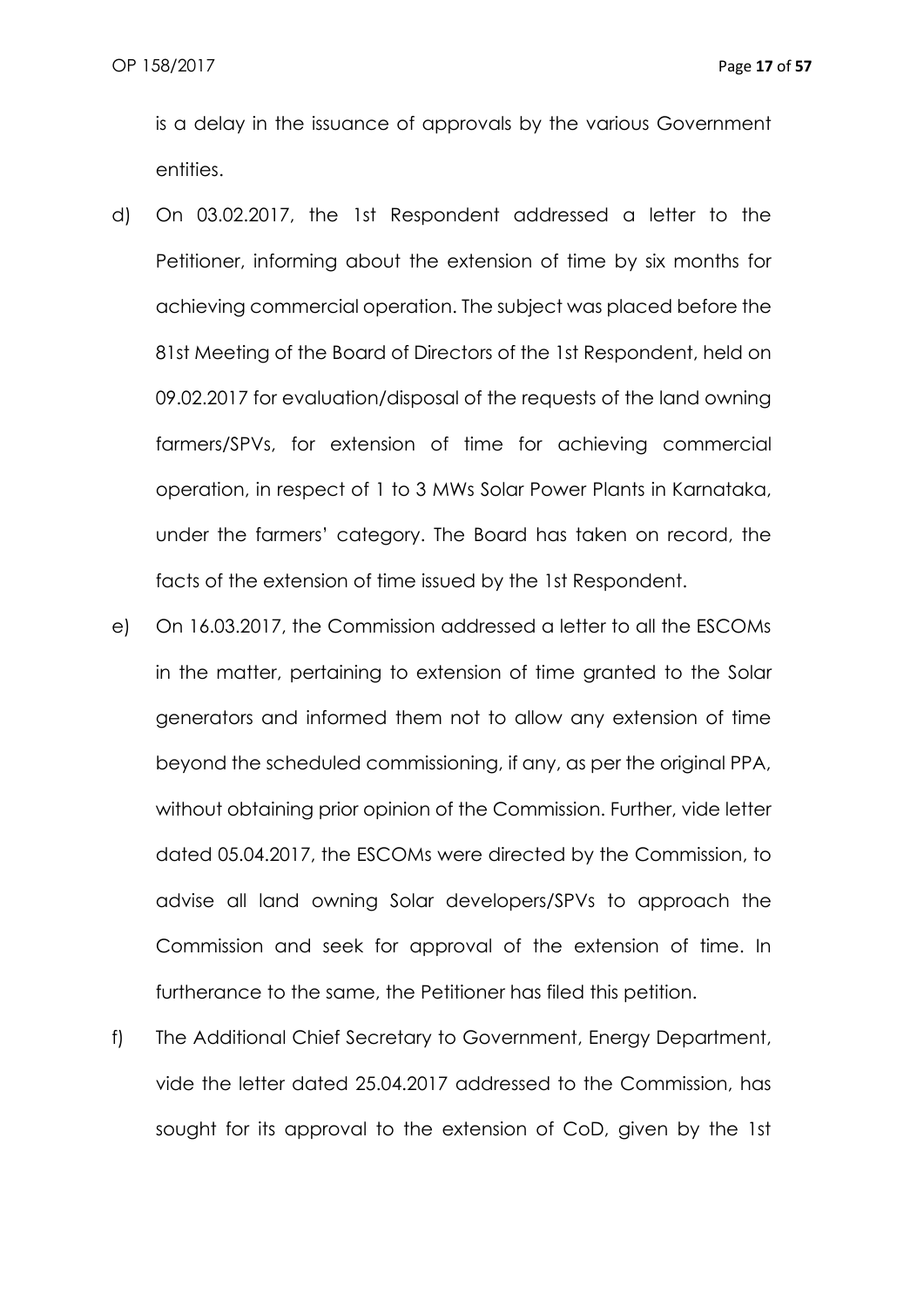Respondent (BESCOM) for six months from the date of SCOD, as per

Articles 2.5 and 8 of the PPA.

- g) The Project was commissioned on 25.06.2017.
- h) In respect of the extension of Project duration of the already

awarded Solar Power Projects, the Ministry of New and Renewable

Energy has issued letter No. 30/106/2014-15/NSM dated 28.07.2017,

addressed to the Principal Secretaries (Power/Energy) of the State

Governments, as stated below:

*"Ministry has requested not to give time extension if all the obligations are fulfilled by the concerned State Government Authorities/PSUs, etc., in a project. However, if there are delays of any kind on the part of State Government Authorities/PSUs like land allotment, transmission/evacuation facilities, connectivity permission or force majeure, the competent authority in the State/SECI, NTPC, etc., may consider providing extension of the time duration strictly as per the Contractual Agreement.*

*It Is also to be clarified that if a project equipment/material have been purchased/ ordered and substantial advances paid as per original completion date, and there is a delay on part of the state organizations regarding land, transmission or any such reasons, the extension of the project may be allowed."*

i) The 1st Respondent has, therefore, requested the Commission to issue

necessary directions in the present Petition, in the interest of justice.

j) In the objections filed on 10.01.2022 by the 1st Respondent to the amended Petition, it is stated that the Petitioner has placed several judgements passed by the Hon'ble APTEL on record. However, the Petitioner has not elaborated on how the facts of the cited cases is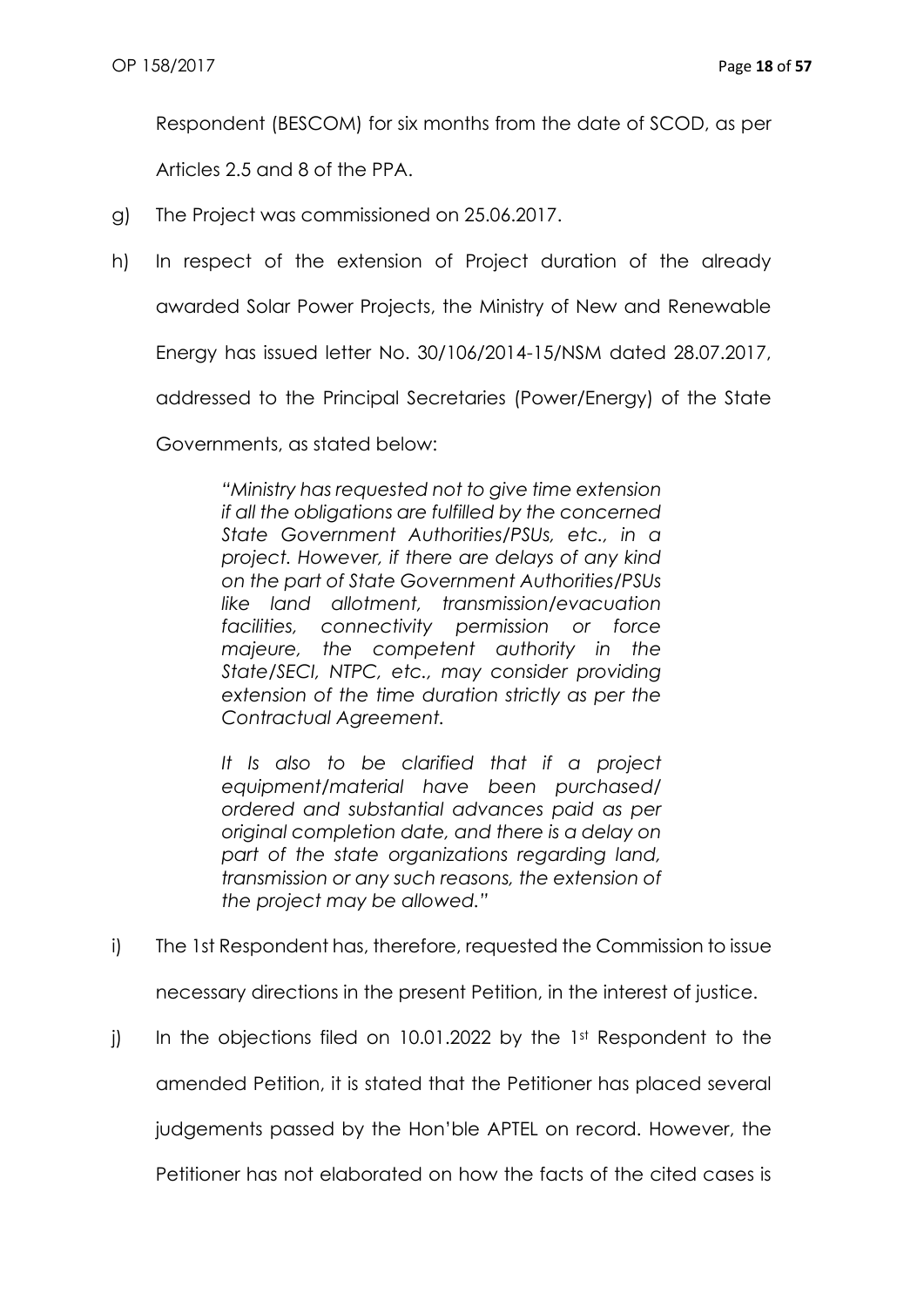applicable to the Petitioner's case. The Petitioner has also not attempted to explain the delays in applying for regulatory approvals at the outset. The case of the Petitioner has to be examined in a different light as the facts and the circumstances of the case relied by the Petitioner differ from the instant matter.

k) The Petitioner has falsely averred that the delay in commissioning the project is attributable to the actions of the Government Agencies. The Petitioner conveniently shifts the blame on the Government Authorities and fails to show cause for own delays. The Petitioner has belatedly and negligently applied for requisite approvals/clearances which can be made out from the following table: -

| <b>Particulars</b> |                  | Date of            | <b>Effective</b> | <b>Delay</b> |
|--------------------|------------------|--------------------|------------------|--------------|
|                    |                  | <b>Application</b> | Date of PPA      |              |
| Land               | Conversion       | 29.11.2016         | 03.07.2015       | 17 months    |
| Application        |                  |                    |                  |              |
|                    | Power Evacuation | 28.03.2016         | 03.07.2015       | 9 months     |
| Approval           |                  |                    |                  |              |
| Formation of SPV   |                  | 02.09.2016         | 03.07.2015       | 14 months    |
|                    |                  |                    |                  |              |
| Submission of work |                  | 08.12.2016         | 03.07.2015       | 17 months    |
| estimate           |                  |                    |                  |              |

The table clearly shows the delays on the part of the Petitioner that have resulted in delayed commissioning of the project. A period of 18 months is provided to the Petitioner while considering the time taken in receiving approvals from the Government Authorities. As the Government Authorities have under taken strict scrutiny for grant of approvals at the several stages. It is incumbent on the Petitioner to apply before the Authorities in a timely manner to avoid any delays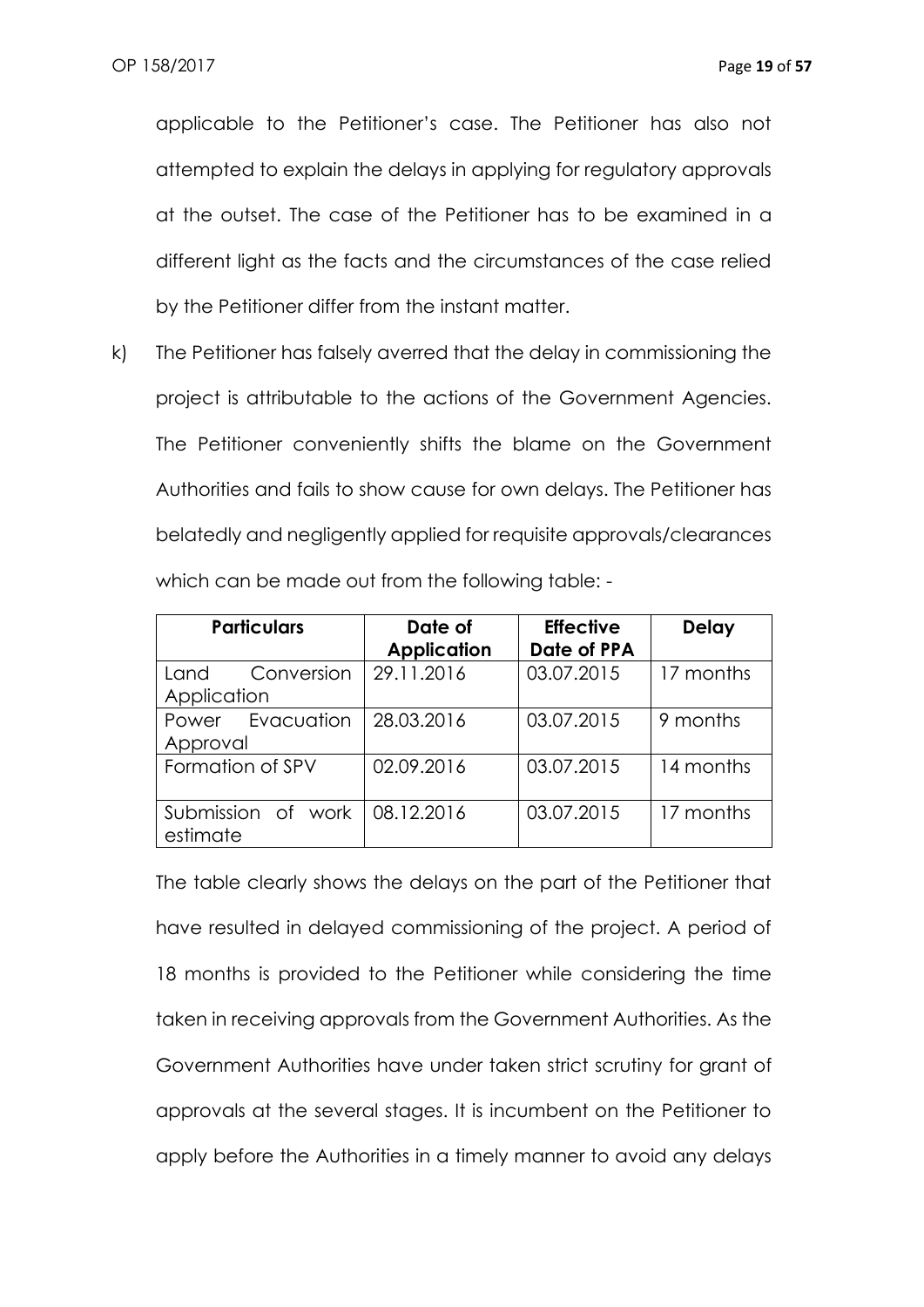in commissioning of the project. The Petitioner has not provided any explanation for such inordinate delay in applying for approvals.

- l) Article 8.3 (b)(i) reveals that the Petitioner had to give notice of Force Majeure Events immediately upon its occurrence. In the instant case no such notice is forth coming upon the occurrence of any of the alleged Force Majeure Event. Therefore, the Petitioner's delay in execution of the project cannot be condoned.
- m) The Petitioner falsely contends that the delay in achieving commercial operation is on account of force majeure events and hence the same shall be condoned by extending the SCOD. Actually, the Petitioner has grossly violated the Article 8 of the PPA. Article 8 of the PPA states that the Petitioner had to give notice of force majeure events immediately upon the occurrence. In the instant case, no such notice is forthcoming upon the occurrence of any of the purported/alleged Force Majeure Event.
- n) The Force Majeure clause in no way excuses the obligations of a party that are prior to the occurrence of Force Majeure Events. In the instant case, the Petitioner admittedly failed in reasoning the delay in filing various applications before the Government Authorities, which delay, as provided in the above clause, cannot be excused. Wherefore, the Petitioner's delay in execution of the project cannot be condoned.
- o) The Petitioner has averred that the Respondent, has accorded extension of 6 months to commission only after scrutinizing the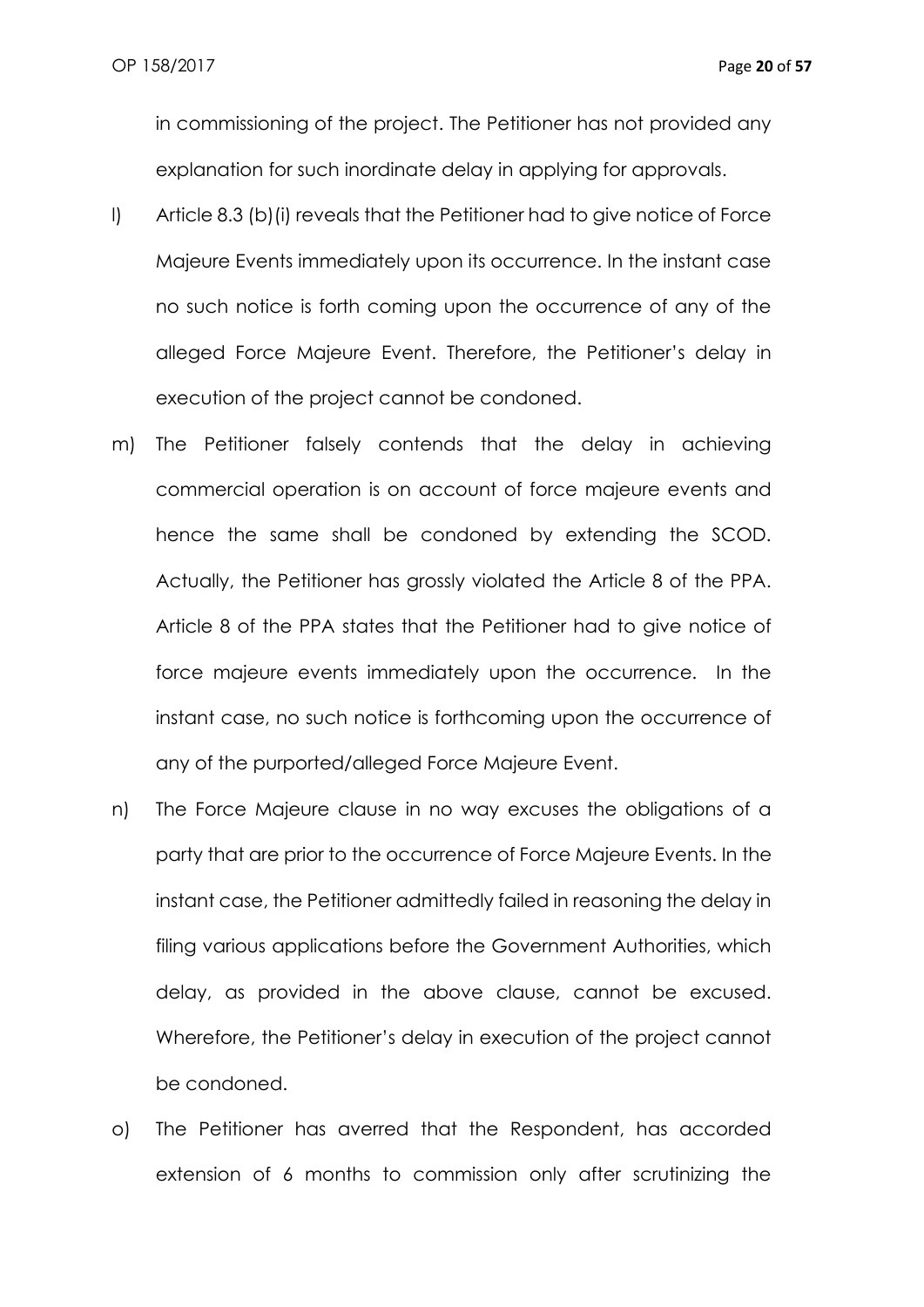Application of the Petitioner and such decision of the Respondent is binding. It is further stated that when the Committee was formed to approve the extension of time request, several developers were before the Respondent. On account of requests from many developers, each and every application could not be scrutinized individually. These applications for extension of time inevitably have tremendous implications on the tariff and consequently would impact the consumers. Wherefore, the decisions ought to have been taken with more care and the Respondent did not have the benefit of time nor man power to sufficiently analyse the applications.

- p) It is imperative to note that the Commission has decided to lower tariff of the Petitioner project on account Capital cost incurred by the Petitioner was lower than what was anticipated at the time of deciding upon the tariff. Such benefit ought to be passed onto the consumers in the form of a lower tariff. The Petitioner has not produced any documents to prove that lower capital costs were incurred.
- q) It is stated that the Petitioner had relied upon the order of Hon'ble Tribunal in appeal No. 351/2018 in the case of Chennammagathihalli Vs BESCOM and stated that, in that case the Commission was unjustified in lowering the tariff, but this contention of the Petitioner cannot be accepted, because he has not placed sufficient documents before the Commission proving the date of investments. Thereby, the Petitioner cannot seek the benefit of the decisions of the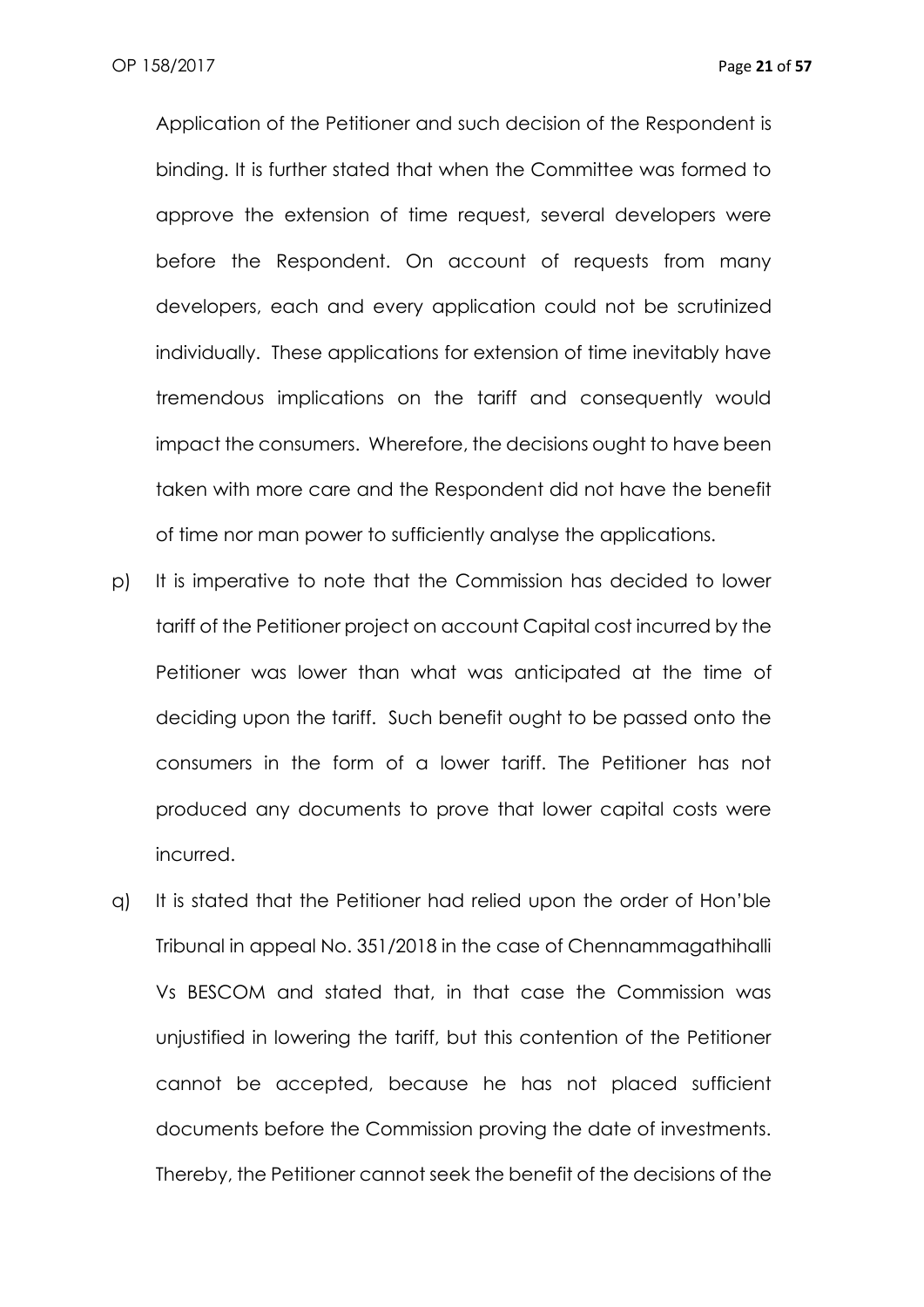Hon'ble Tribunal. The tariff of Rs. 4.36/- is applicable to the Petitioner project.

- r) The Petitioner has averred that delay in handing over the approved copy of the PPA has a consequence on the timeline to commission the project. At the outset it is hereby clarified that a copy of the signed PPA was handed over on the day of its execution as can be seen from the recitals of the PPA.
- s) Even for the sake of argument, if it is assumed without admission that PPA was handed over with some delay, it is submitted that the Respondent is not responsible for the delay or any pending approval by the Commission. Moreover, the non-receipt of the PPA did not prevent the Petitioner from taking bona fide steps towards effective implementation of the project. The Petitioner has provided no substantial evidence that the concerned authorities had denied approvals solely on the ground on non-availability of the approved copy of PPA.
- t) It is further stated that the Commission could dismiss the instant Petition in light of the facts and circumstances placed before it. The Petitioner in the original proceedings before this Commission and before the Hon'ble High Court had not prayed for late payment surcharge.
- u) The Petitioner cannot pray for LPS when the Hon'ble High Court in its Order does not permit the amendment of the prayer in Original Petition. The Hon'ble High Court has remitted the matter only to bring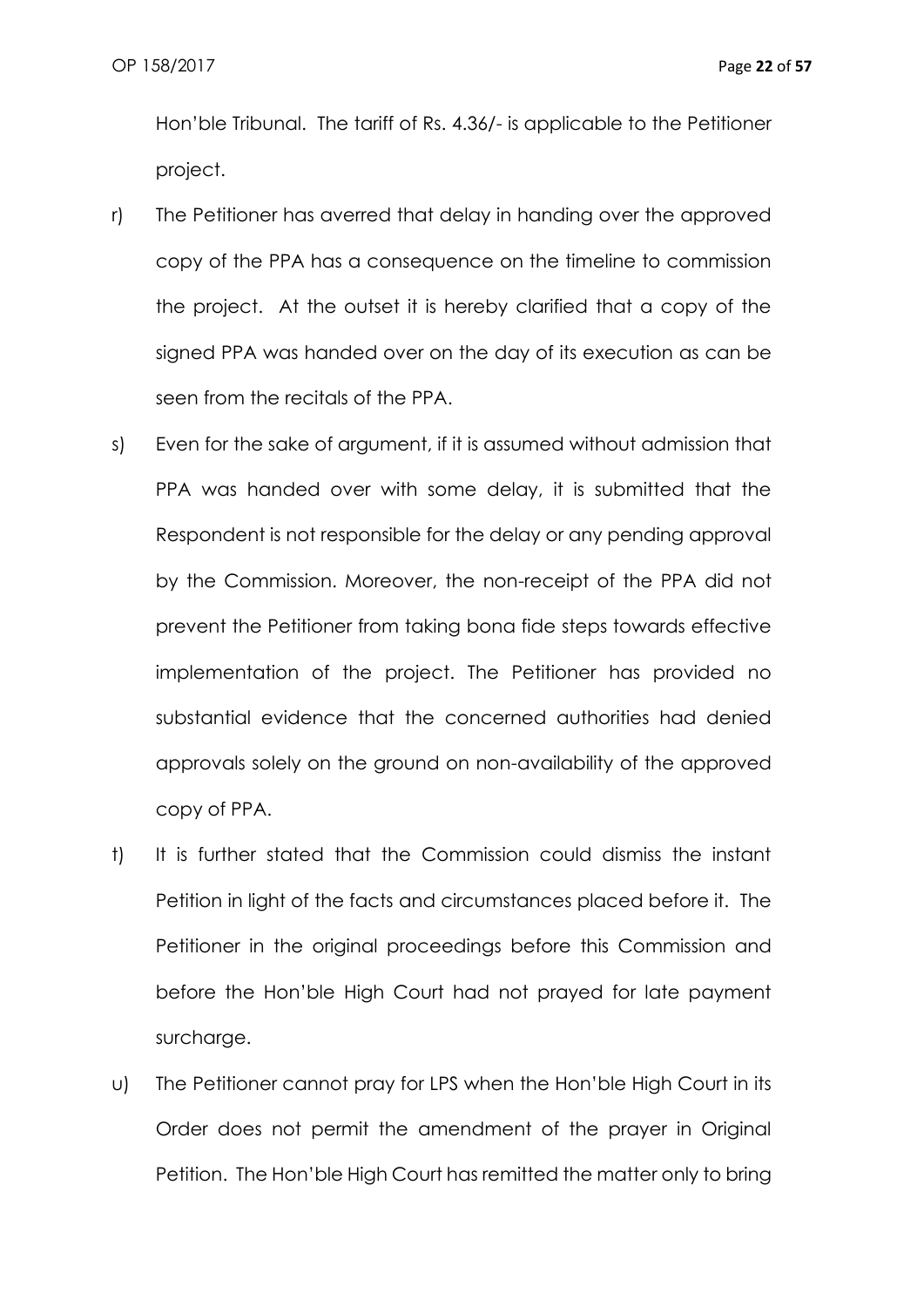the fresh facts and circumstances to the Commission's notice, Furthermore, the matters remitted back for resolution of the dispute keeping in mind the observations made by the High Court in its Order. At no point of time the Hon'ble High Court opined about LPS and neither has the Petitioner brought the same to the notice of the Hon'ble High Court. The Petitioner cannot at this point as an afterthought pray for LPS. Such contention of the Petitioner must be denied at the very outset.

- v) As per the PPA, the late payment surcharge is payable only when the Respondent has delayed in making payments to the Petitioner. However, at no point in time has the Respondent delayed in making payments to the Petitioner. The payments to the Petitioner are being made as per the final Orders of the Commission and there is no question of paying the difference amount along with the late payment surcharge when there was no direction of the Commission nor the Hon'ble High Court to pay the Petitioner a higher tariff and LPS. In light of the facts and submissions made by the Respondent prayed for dismissal of the Petition filed by the Petitioner in the interest of justice and equity.
- 8) The gist of the Statement of Objections of the 2<sup>nd</sup> Respondent may be stated as follows:
	- a) The Petitioner's allegation that there is delay of 5 months and 21 days on the part of the 2nd Respondent, in approving power evacuation, is denied as false. The delay in granting the power evacuation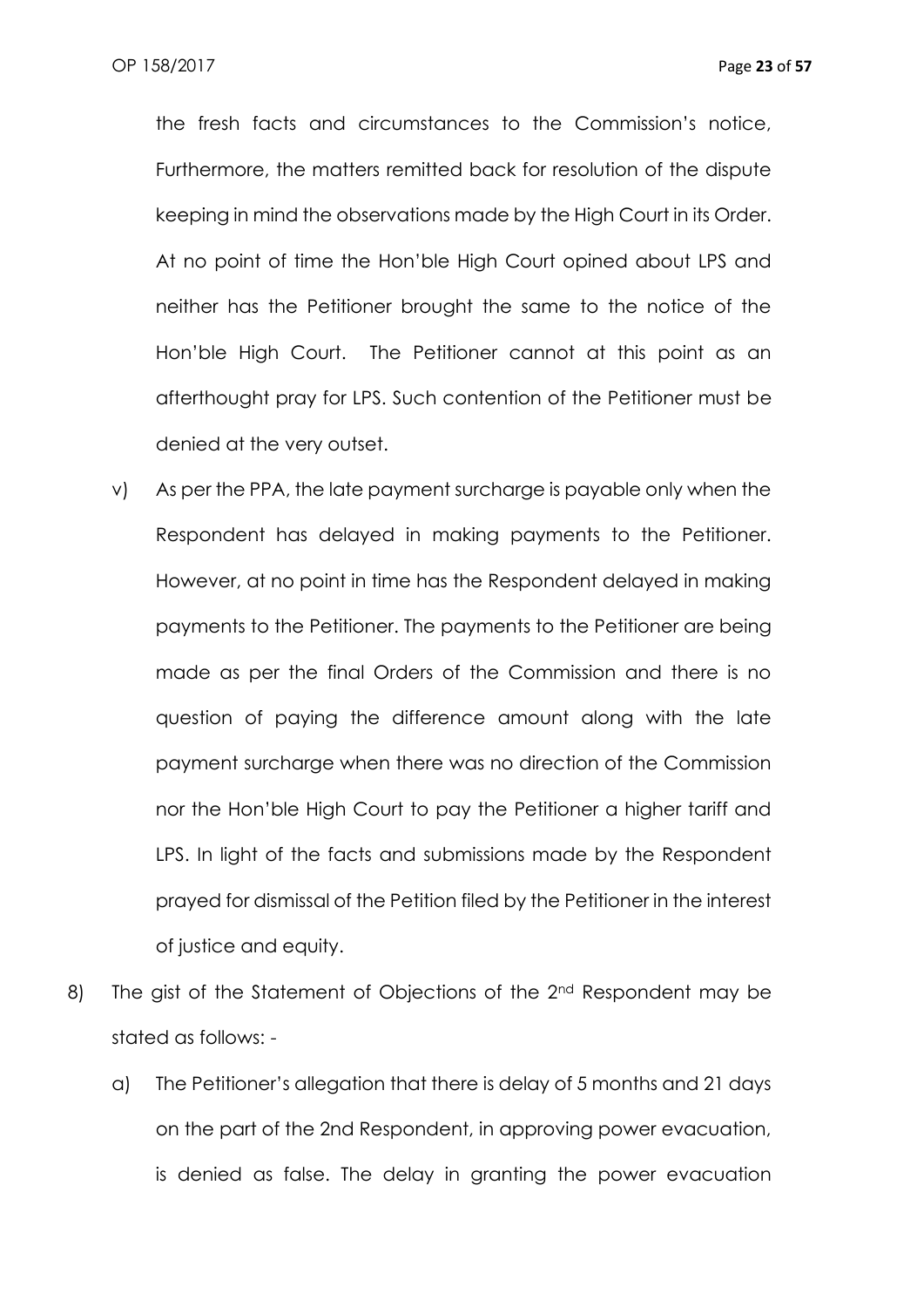approval was solely due to the delay of three months by the Petitioner in paying the processing charges of Rs.57,250/-, despite two reminders. The chain of events with regard to the approval of power evacuation is, as hereunder: -

- i) Application was received on 30.03.2016;
- ii) On receipt of application, letter was addressed to the Petitioner on 06.04.2016, to pay the processing charges of Rs.57,250/-, along with the BESCOM feasibility, land conversion copy from the concerned Deputy Commissioner, original RTC and detailed information of IPP developer;
- iii) On 29.04.2016, Reminder-1 to pay processing charges of Rs.57,250/- was issued;
- iv) On 17.05.2016, Reminder-2 to pay the processing charge of Rs.57,250/- was issued;
- v) The Petitioner submitted the receipt of payment of processing fees on 01.07.2016;
- vi) The tentative evacuation approval was issued to the Petitioner on 04.07.2016;
- vii) On 21.07.2016, the Petitioner submitted the acceptance letter, agreeing with the terms and conditions of the tentative evacuation approval, and requested for allotment of one terminal bay for evacuation of power from its Power Plant;
- viii) On 09.08.2016, the field report was received from the field officers, regarding the availability of spare space to accommodate a 11 kV terminal bay;
- ix) On 16.08.2016, the field report was submitted to the CEE, P&C for administrative approval;
- x) In the 76th TB Committee Meeting, held on 7.9.2016, the matter was discussed and approval was accorded for utilization of the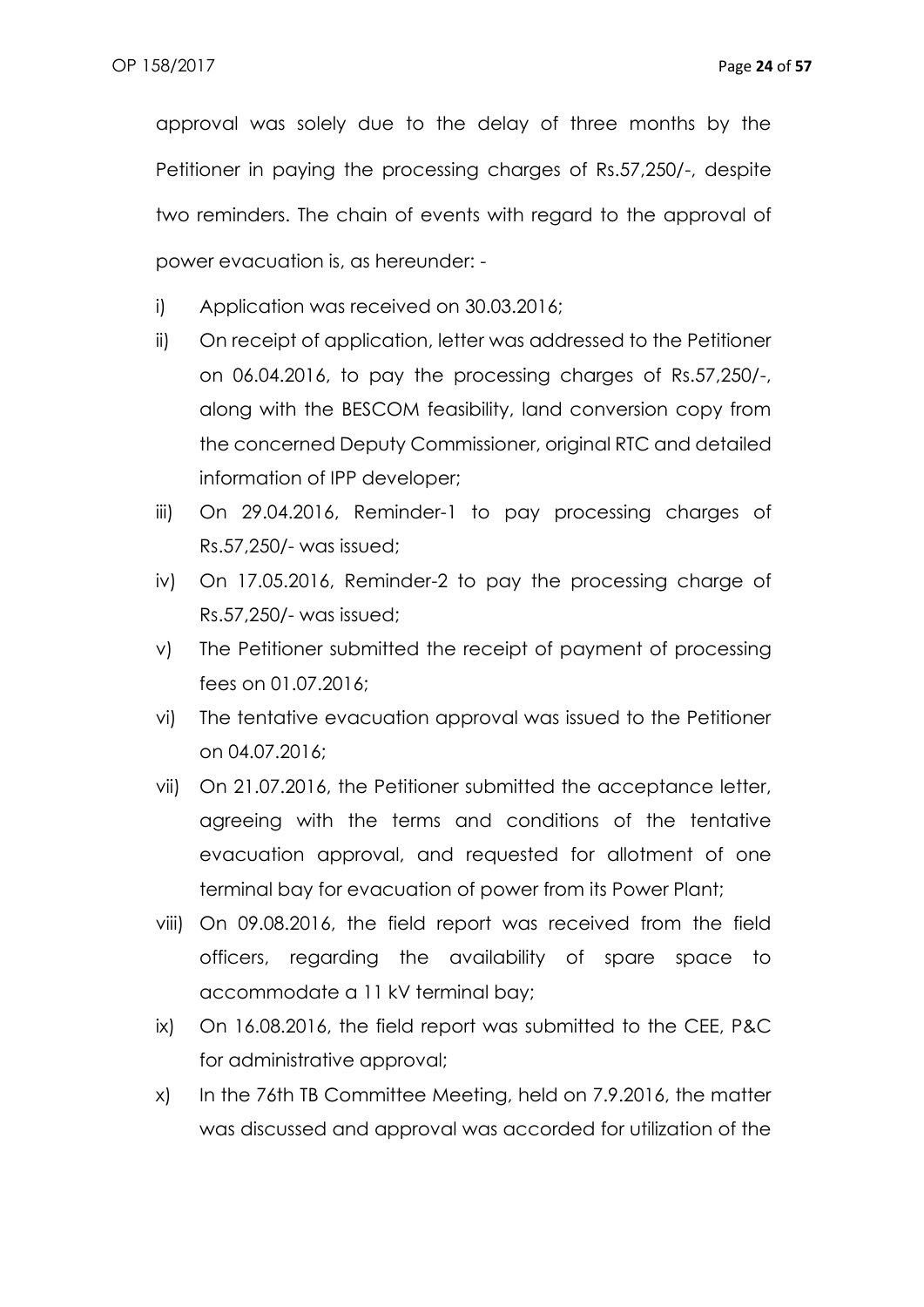space available in the Sub-station, for construction of a Terminal Bay;

- xi) On 17.09.2016, a copy of the Official Memorandum from the Deputy Commissioner, Chitradurga District on land conversion was received;
- xii) On 17.09.2016, the regular evacuation approval was issued to the Petitioner.

From the above chain of events, it is clear that, the 2nd Respondent has not delayed the process of according evacuation approval to the Petitioner.

- b) The contention of the Petitioner that, there is a delay of 11½ months by the 2nd Respondent in granting the Work Order on 28.03.2017, to carry out the Sub-station work, is strongly denied as false. The Work Order can be sanctioned only subsequent to the approval of power evacuation and the evacuation approval was granted on 17.09.2016. The Work Order to carry out the Sub-station work was granted on 15.03.2017, whereas the Petitioner has averred that there is delay of 11½ months, which is absolutely false, as the Work Order was granted in about six months' time. The chain of events leading to sanction of the Work Order by the 2nd Respondent is, as follows :
	- i) The estimate, for the subject work, was received on 08.12.2016;
	- ii) The intimation for payment of necessary charges towards land lease, O&M and supervision, was issued on 04.01.2017;
	- iii) The Petitioner paid the charges, and the payment letter was received on 06.01.2017;
	- iv) The technical sanction was issued on 25.01.2017;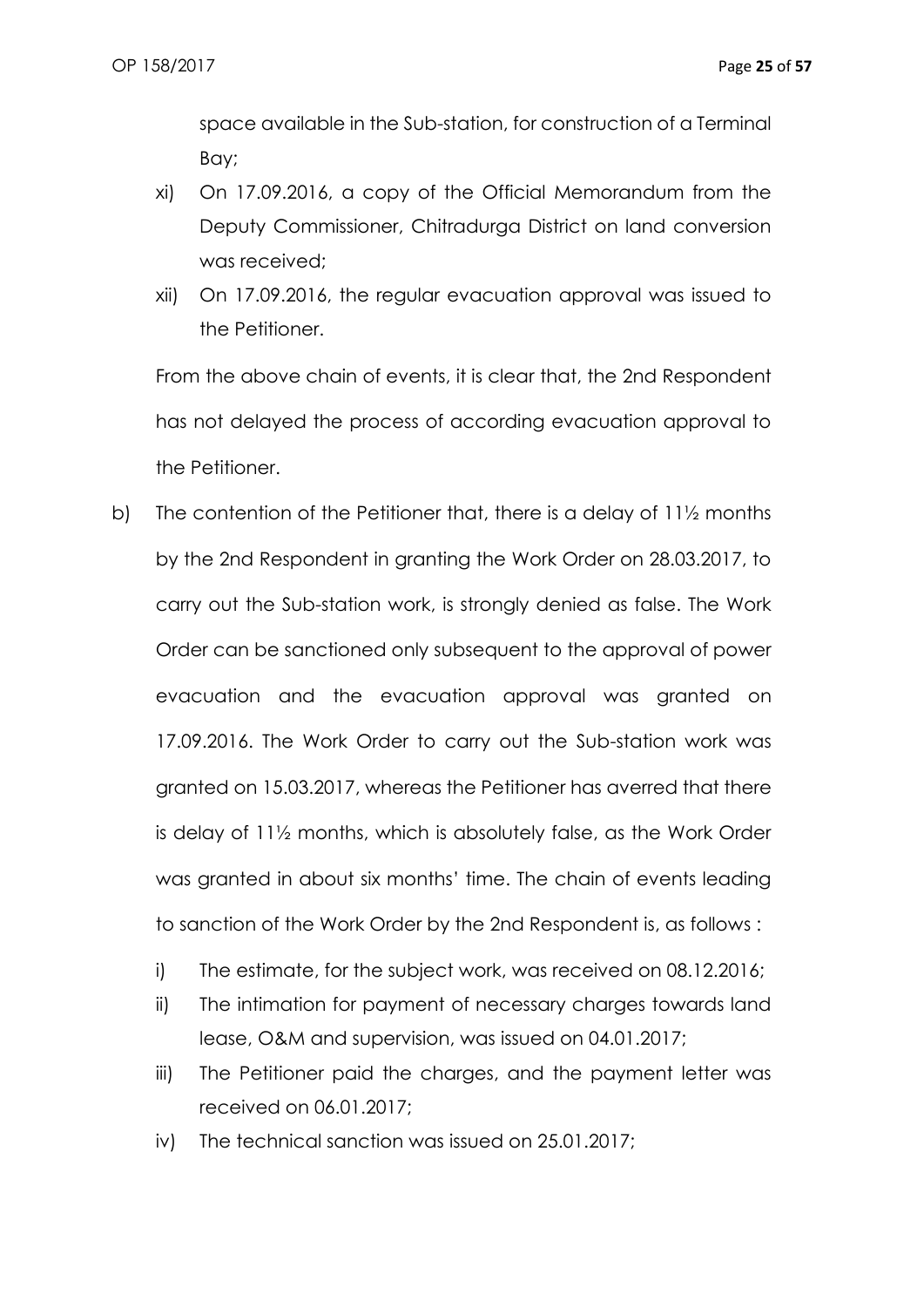- v) The Work Agreement and Super Grid License were submitted to the Petitioner on 01.02.2017;
- vi) The work approval was issued on 15.03.2017.
- c) Thus, the 2nd Respondent has not delayed in sanctioning of the Work Order or in approving the power evacuation. The delay was caused, due to delay by the Petitioner to submit the estimate for the work.
- a) The 2nd Respondent has filed objections dated 28.01.2022 to the Amended Petition stating that, the application for power evacuation approval (Annexure-K filed along with Petition) was made on 28.03.2016 after about 9 months from the date of signing of the PPA. No explanation is forth coming by the Petitioner in this regard. The Petitioner has stated in this Petition that immediately after entering into the PPA work pertaining to land levelling, fencing, obtaining necessary approvals and sanctions had commenced. That contrary to this contention of the Petitioner he has stated that, he could not apply for necessary approvals to commence the project because of delay in handing over the PPA. The Petitioner on one hand claims to have started working on the project immediately on signing the PPA, on the other hand it states that the purported delay in handing over the PPA hindered the Petitioner from applying to the concerned Authorities. Such contrary claims placed by the Petitioner are a clear indication of its attempt to supress its negligence and such statements ought to be dismissed at very outset.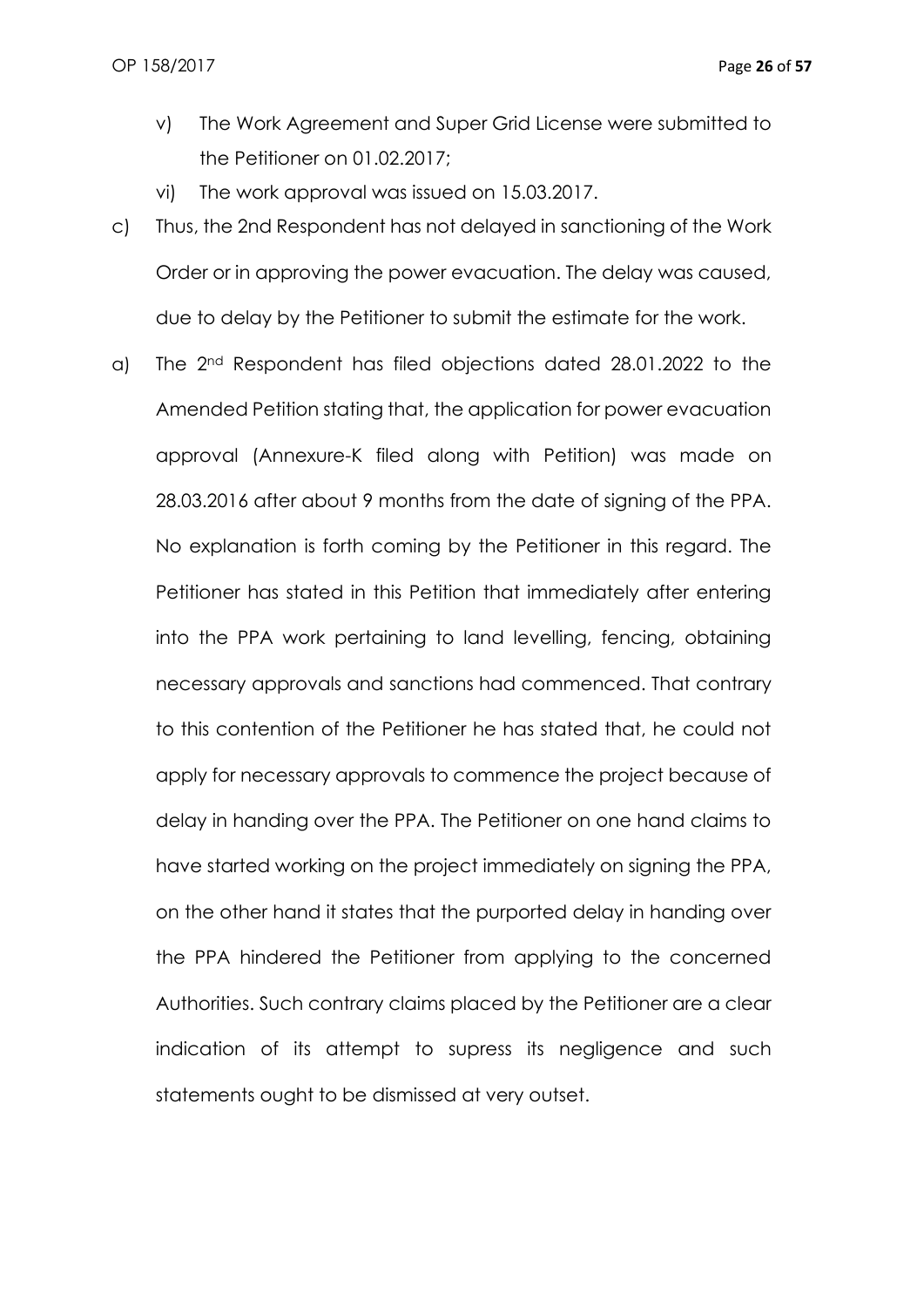- b) The Respondent No. 2 without any delay intimated the Petitioner to pay the charges on 06.04.2016. The Respondent No. 2 has addressed two reminder letters to that effect on 29.04.2016 and 17.05.2016 to the Petitioner. Despite the said reminders the Petitioner remitted processing charges on 01.07.2016. The letters dated 06.04.2016, 29.04.2016 and 17.05.2016 are produced as Annexure A, B & C respectively (filed along with Statement of objections by the 2nd Respondent dated 28.01.2022). The tentative evacuation approval was granted after a period of 3 days from the date of remittance of processing fee on 04.07.2016 (Annexure-D filed along with Statement of objections by the 2nd Respondent dated 28.01.2022). Any prudent person would not have termed such period as delay. The Petitioner submitted acceptance letter to the Tentative Evacuation approval on 08.07.2016 (Annexure-F filed along with Statement of objections by the 2nd Respondent dated 28.01.2022). The regular evacuation approval was issued on 17.09.2016 to the Petitioner (Annexure-E filed along with Statement of objections by the 2nd Respondent dated 28.01.2022). Therefore, the contention of the Petitioner that the actions of the Respondent No. 2 have caused inordinate delay in commissioning the project is baseless and misleading. Hence, the 2nd Respondent prays to dismiss the Petition in the interest of justice and equity.
- 9) The 3rd Respondent, in its Statement of Objections filed to the Petition as well as in objections filed to Amended Petition, has stated that, it is for the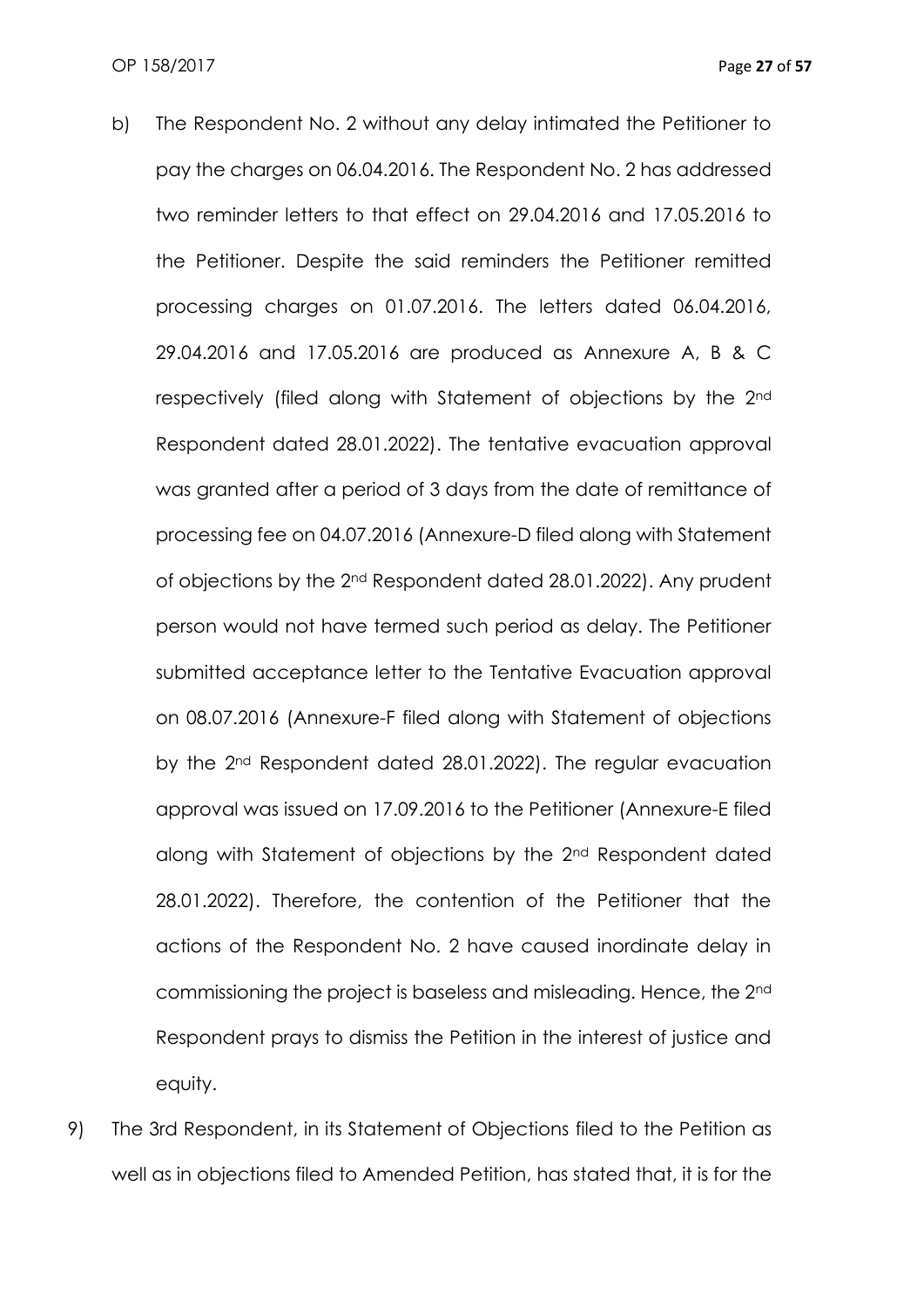1st and 2<sup>nd</sup> Respondents to counter the contentions urged by the Petitioner and that, it is not a necessary party to this Petition. The 3rd Respondent has, therefore, prayed that the Petition against it be dismissed.

- 10) Heard the arguments on both sides, perused the written submissions of the Petitioner and the records.
- 11) At this stage the below mentioned issues arise for our consideration.
	- **1. Issue No. 1:** Whether the Petitioner proves that he is entitled for extension of time on the grounds of Force Majeure events as claimed in the Petition?
	- **2. Issue No. 2:** For what relief the Petitioner is entitled to?
	- **3. Issue No. 3:** What Order?
- 12) **Issue No. 1:** Whether the Petitioner proves that he is entitled for extension of time on the grounds of Force Majeure events as claimed in the Petition?
- 13) The present Petition is filed seeking for a declaration that the delay in commissioning the project was due to reason outside the control of the Petitioner and therefore amount, to Force Majeure as per Article 8.3 of PPA and also to declare that the applicable tariff is as stated in Article 5.1 of the PPA dated 03.07.2015 and with other reliefs. The present Petition arises in the context of the delay of 172 days in commissioning the Petitioner's project at J.G. Halli, Hiriyur Taluk, Chitradurga District under 1- 3MW Farmers Scheme. The SCOD as per Clause 1.1(xii) of the PPA was 02.01.2017 i.e., 18 months from the effective date i.e., from 03.07.2015 on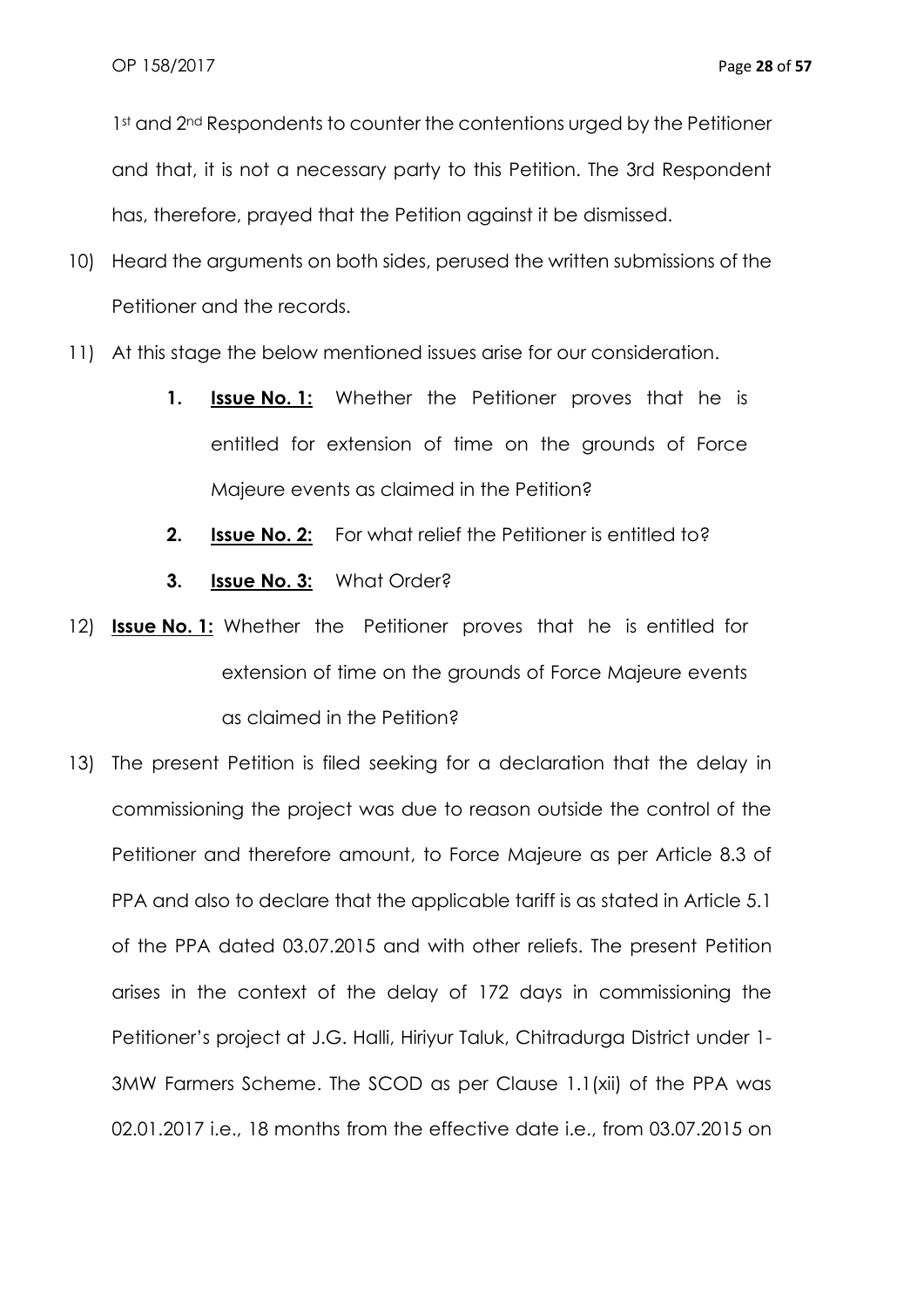which both parties have signed the PPA. The actual commissioning of the project was on 25.06.2017.

- 14) The Petitioner has taken three major grounds under the head of Force Majeure Events for extension of time in commissioning the power project, which are detailed as below:
	- a) Demonetization.
	- b) Land conversion from DC.
	- c) Delay in issuing Evacuation approval.

### **a) Demonetization: -**

- i) It is the case of the Petitioner that, the Government of India by way of notification dated 09.11.2016 withdrew the legal tender status of INR 500/- and INR 1,000/- denominations of Bank notes. This demonetization has had a domino effect from 09.11.2016 to the end of January 2017 on the land acquisition and other project activities thereby, there was a delay in commissioning of the project.
- ii) The specific contention taken by the Petitioner that, the Government of India has taken extra ordinary steps towards Demonetization by banning 500 and 1000 notes and restricted for withdrawal of cash limited for very small amount and formal Bank system was also not available at the peak time and the cash withdrawal also was not possible. It is a fact that the Petitioner had to commission the project work in the rural area i.e., J.G. Halli Village and unless there was a cash for labour work, tractors and other local men and materials, it was not possible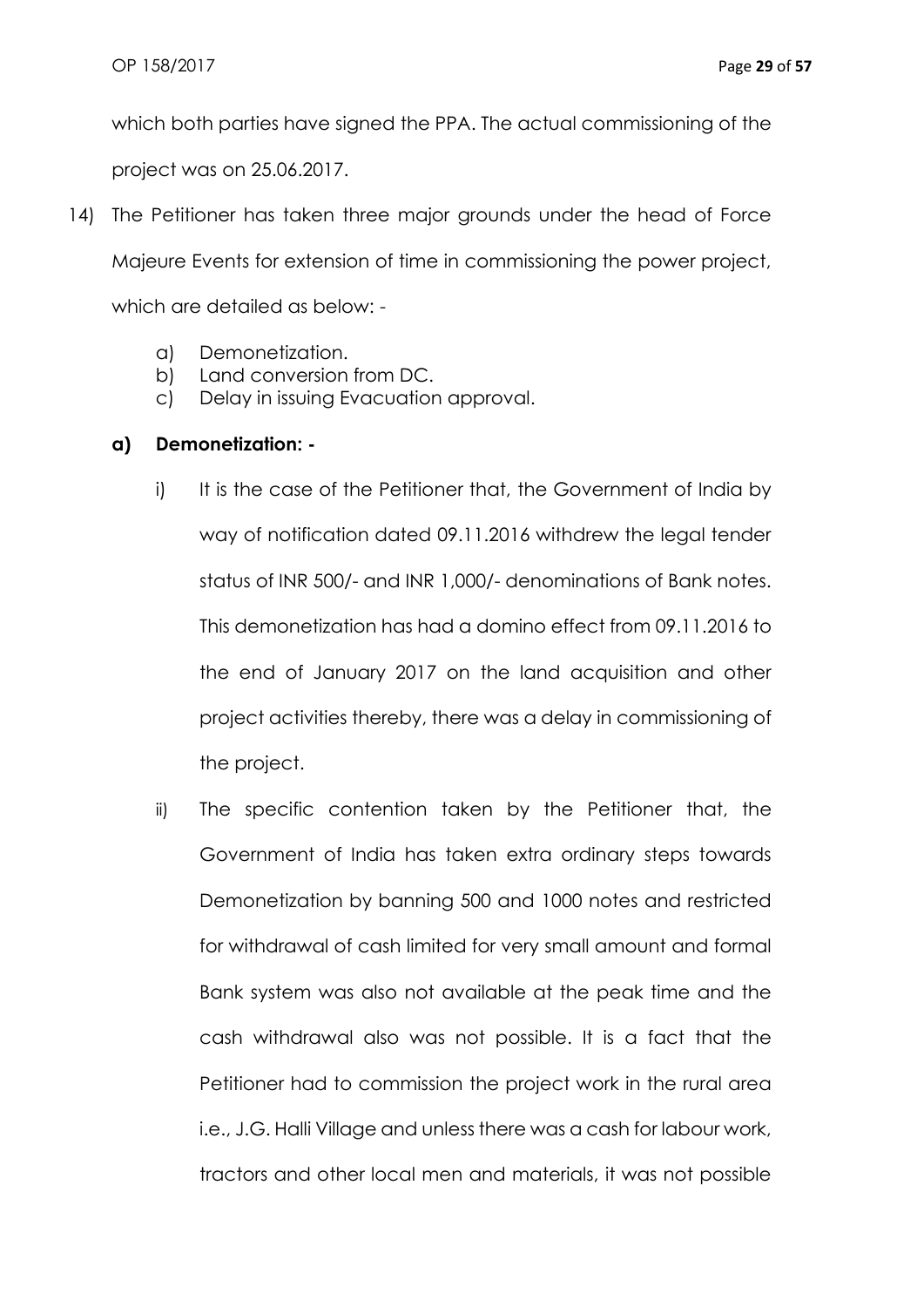for him to avail their services. In this regard, the Additional Chief Secretary to Government of Karnataka, Energy Department had addressed a letter in letter No. EN67 VSC 2017 dated 25.04.2017 (Annexure-T filed along with Petition) to KERC, wherein it was stated that the Government of Karnataka has observed five main reasons for considering time extension as stated by the BESCOM of which the 'Delay due to demonetization of the Indian Currency' is also one among them. This document clearly supports the contention taken by the Petitioner that some delay was caused in commissioning the project within SCOD due to demonetization.

- iii) During the course of arguments, the Learned Counsel for the Respondent submitted that the Petitioner has failed to produce documents to explain as to how demonetization has caused delay in commissioning of the plant. The Petitioner also has not issued Force Majeure notice as contemplated under Article 8.3(b). The contentions regarding demonetization are only an after though which ought not to be considered by the Commission.
- iv) The Respondents though disputed this contention taken by the Petitioner but not denied the contents of the documentary evidence relied by the Petitioner. Hence, there was a delay of 3 months which has to be treated as Force Majeure event which was not in the control of the Petitioner.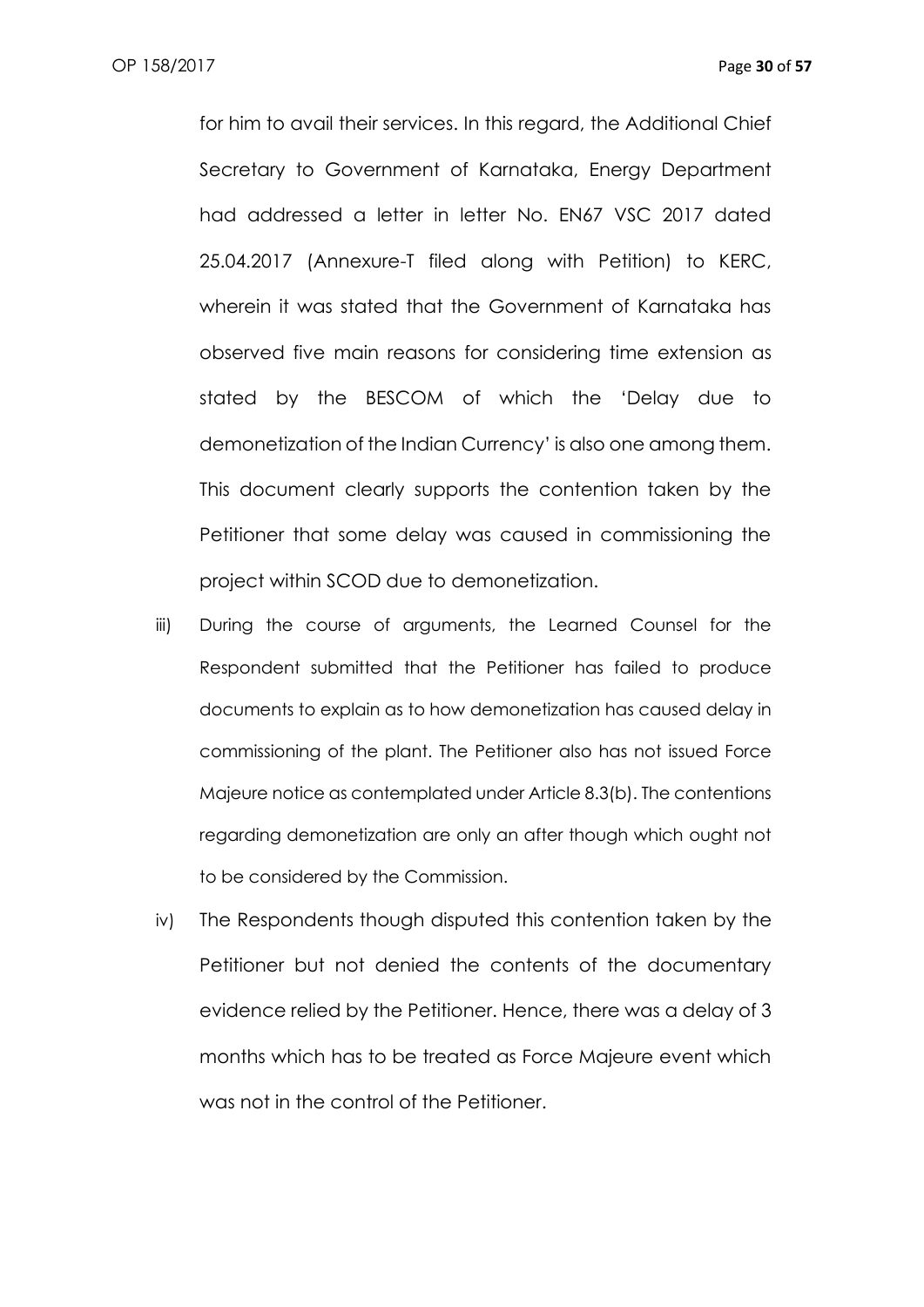#### **b) Land conversion from DC: -**

- i) The Learned Counsel for the Petitioner has submitted that Section 95(10) of the Karnataka Land Revenue Act had been amended (Annexure-G to the Petition), according to that amendment if any occupant of any agriculture land assessed or held for the purpose of agriculture wishes to divert such land or part thereof, for the purpose of setting up of solar power generation in accordance with Karnataka Solar Policy 2014-21 issued in Government Order bearing No. G.O. EN 21 VSC 2014 dated 22.05.2014 which has been approved by the State and Central Government and which has been approved by the Competent Authority, the permission applied for conversion of such land shall be deemed to have been granted for that purpose as long as they use for purpose for which permission is granted subject to payment of the conversion fee and all such other fees payable if any, in this regard. Further, stated subsequent to this amendment the Government of Karnataka has issued circular RD69/01.12.2015 fixing the time for grant of deemed conversion as 15 days.
- ii) Further, the Petitioner submitted that as per the Government circular the Petitioner has submitted all requisite documents like PPA, KREDL letter, RTC, PTCL, NOC and other relevant documents as on the date of filing of application (Annexure-J filed along with Petition) i.e., on 16.12.2015. But the Deputy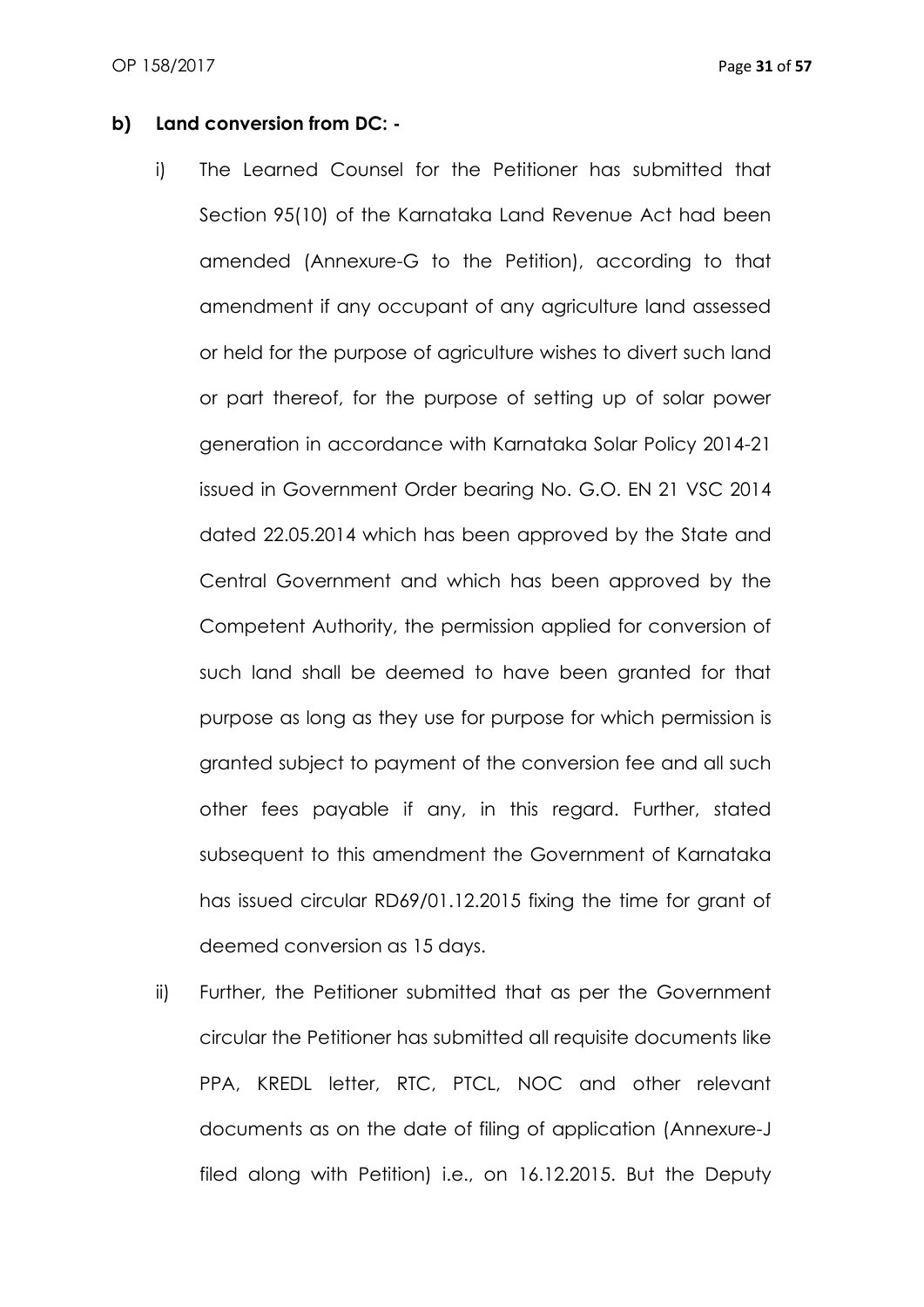Commissioner has passed conversion order (Annexure-J1 to the Petition) on 19.12.2016. Thereby, there was a delay of 12 months in getting land conversion order from the Deputy Commissioner and this delay may be construed as Force Majeure Event.

- iii) The Learned Counsel for the Respondents submitted that, the PPA was executed on 03.07.2015, but the Petitioner had made application before the Deputy Commissioner on 16.12.2015 i.e., with a delay of nearly 6 months from the date of signing of the PPA. Thereafter, the Deputy Commissioner has passed orders on 19.12.2016 for conversion of land. Thereby, the Respondents are not responsible in causing delay in obtaining land conversion order, hence this ground cannot be accepted.
- iv) As per PPA Clause 1.1(xii) of PPA, the 'Effective Date shall mean date of signing of PPA by the parties.' In the present case on hand the Effective Date is the date on which both parties have signed the PPA i.e., on 03.07.2015.
- v) On perusal of the records, it appears that the Government of Karnataka has issued circular on 01.12.2015 fixing the time for grant of deemed conversion as 15 days. After execution of PPA (Annexure-C to the Petition) on 03.07.2015, the Petitioner has applied for evacuation approval before KPTCL on 28.03.2016. The KPTCL has issued Tentative evacuation on 04.07.2016 (Annexure-D filed in objection statement dated 28.01.2022 by Respondent No. 2), thereafter, he had applied for conversion of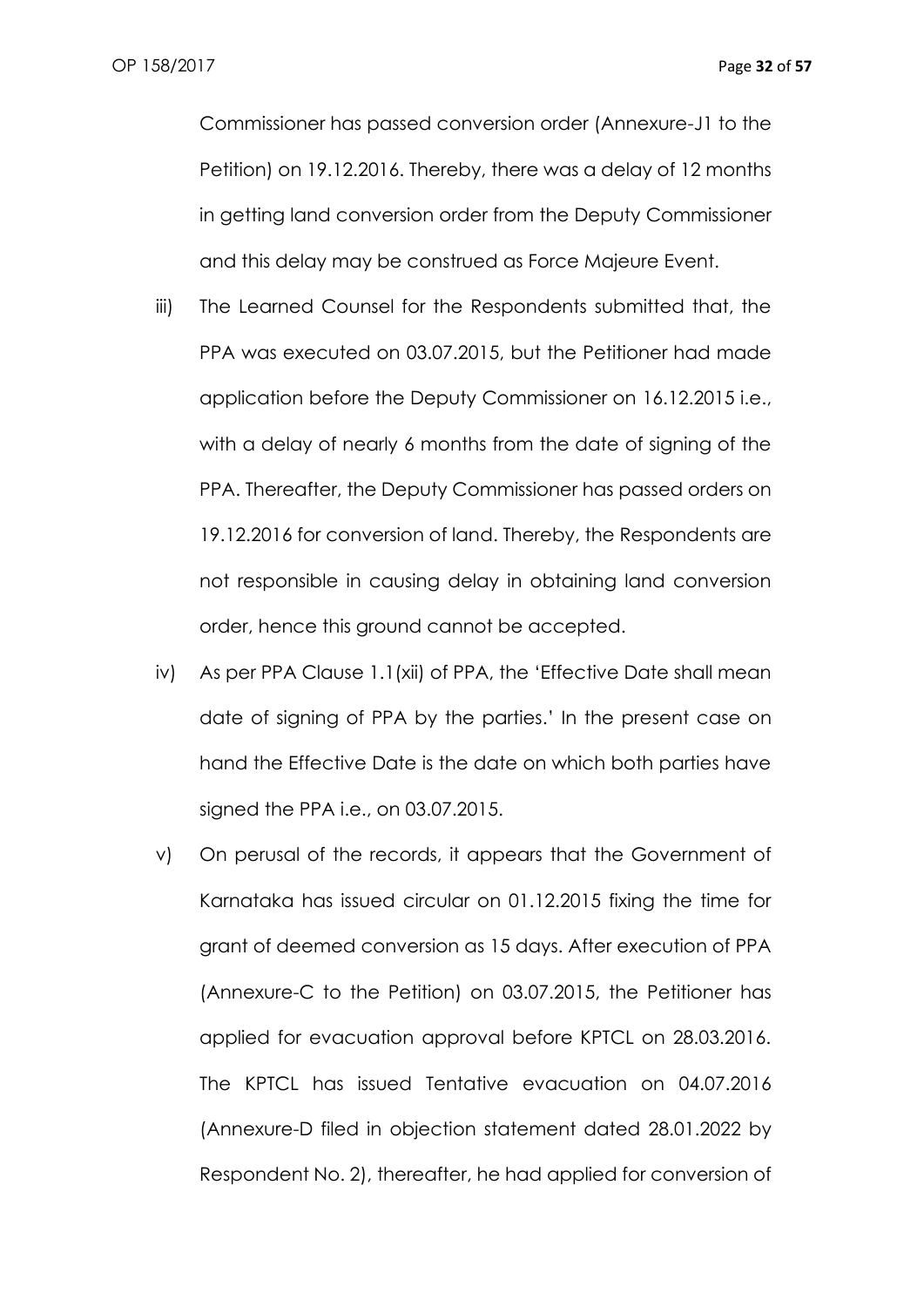land before Deputy Commissioner on 16.12.2015 along with all relevant documents. Though the Petitioner has furnished requisite documents at the time of application for conversion of land, the conversion order was delayed by about 12 months.

vi) In this regard we would like to rely upon the judgement (Annexure-V filed along with Petition) in the case of Chennammagathihalli Solar Power Project Vs BESCOM in appeal No. 351/2018 dated 14.09.2020, the Hon'ble APTEL has held as: -

> *"8.10) Regarding force majeure events, Clause 8.3 of PPA, it is noted that under sub-clause (vi), it is provided that "inability despite complying with all legal requirements to obtain, renew or maintain required licenses or legal approvals" will also attribute to force majeure. In view of these provisions under the PPA, we are of the opinion that the delay in receiving various approvals / clearances by the Govt. and its instrumentalities which were beyond the control of the Appellants should also be treated as an event of force majeure under sub-clause (vi) of clause 8.3 which has directly and severely affected the execution of the solar projects. To be more specific, if the approval for land conversion is received on last day of September, 2016, it becomes extremely difficult to achieve COD on 03.01.2017 as envisaged under the PPA. Moreover, the grant of extension of the Scheduled COD was accorded by Govt. of Karnataka and in turn, by first Respondent after complying with due procedures and applying its diligence and prudence under the four corners of the PPA and not beyond."*

> *"8.15) In view of the above, we are of the considered opinion that considering facts and circumstances of the matter, the 1st Respondent was justified in extending COD up-to 6 months as*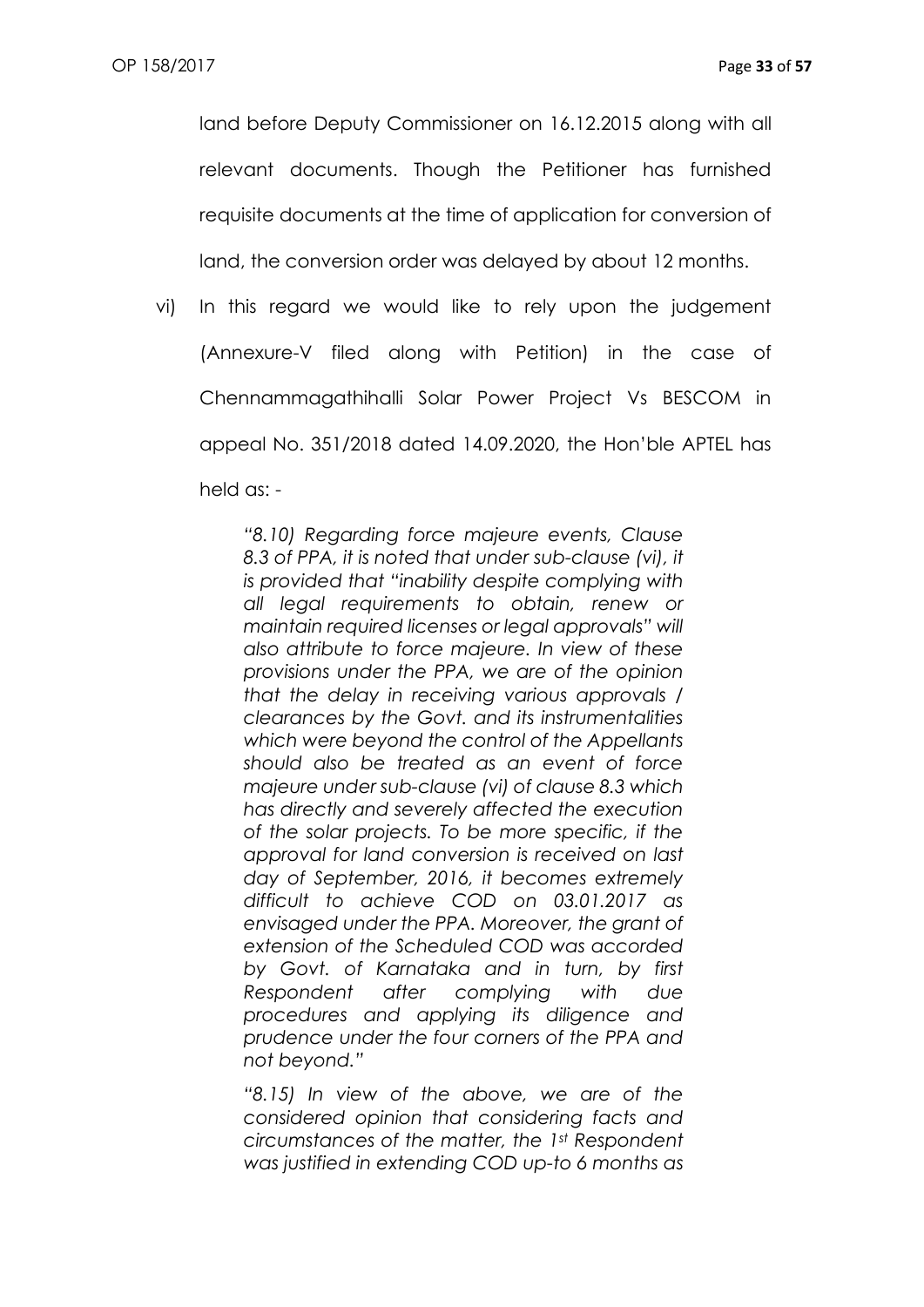*per the relevant provision (Clause 2.5) of the PPA. Besides, it is also crystal clear that the approvals/clearances from various Government instrumentalities were accorded after considerable delays (of 7-8 months) which in turn attributed to delay in Commissioning of the Solar Projects. As these approvals were beyond the control of the Appellants, the State Government and 1st Respondent have rightly considered them as an event of Force Majeure and accordingly granted approval for COD extension."*

vii) In another case of M/s Panchakshari Power Projects LL.P Vs KERC

& Others in Appeal No. 279/2018 dated 12.08.2021 by Hon'ble

APTEL, Delhi (Annexure-R to the Amended Petition) has held as:-

*"'27) … In almost all the appeals pertaining to these farmers Solar power plants between 1MW to 3MW, the question came up for our consideration is what would be the effective date for implementation of the PPA? In terms of PPA, the effective date is the day on which the parties execuite PPA agreeing to the terms and conditions mentioned there under. It is an admitted fact that mere execution of PPA between the parties the developer cannot establish the power plant unless it has to pass through process ultimately resulting in approval or rejection of PPA.'*

*'28)Therefore the first and primary requirement is to have approval of the PPA. Approval of PPA is required in order to approach several Authorities to secure permission/consent/ approval from the concerned Authorities for the purpose of establishing solar power plant and commissioning the solar power plant. Even to secure finances for development of solar plant either from the Banks or from any financial institutions, the SPD must have in his hand copy of the approved and signed PPA, since based on such approvals, these Banks/Financial Institutions can decide to sanction/give financial assistance to the Developer.'*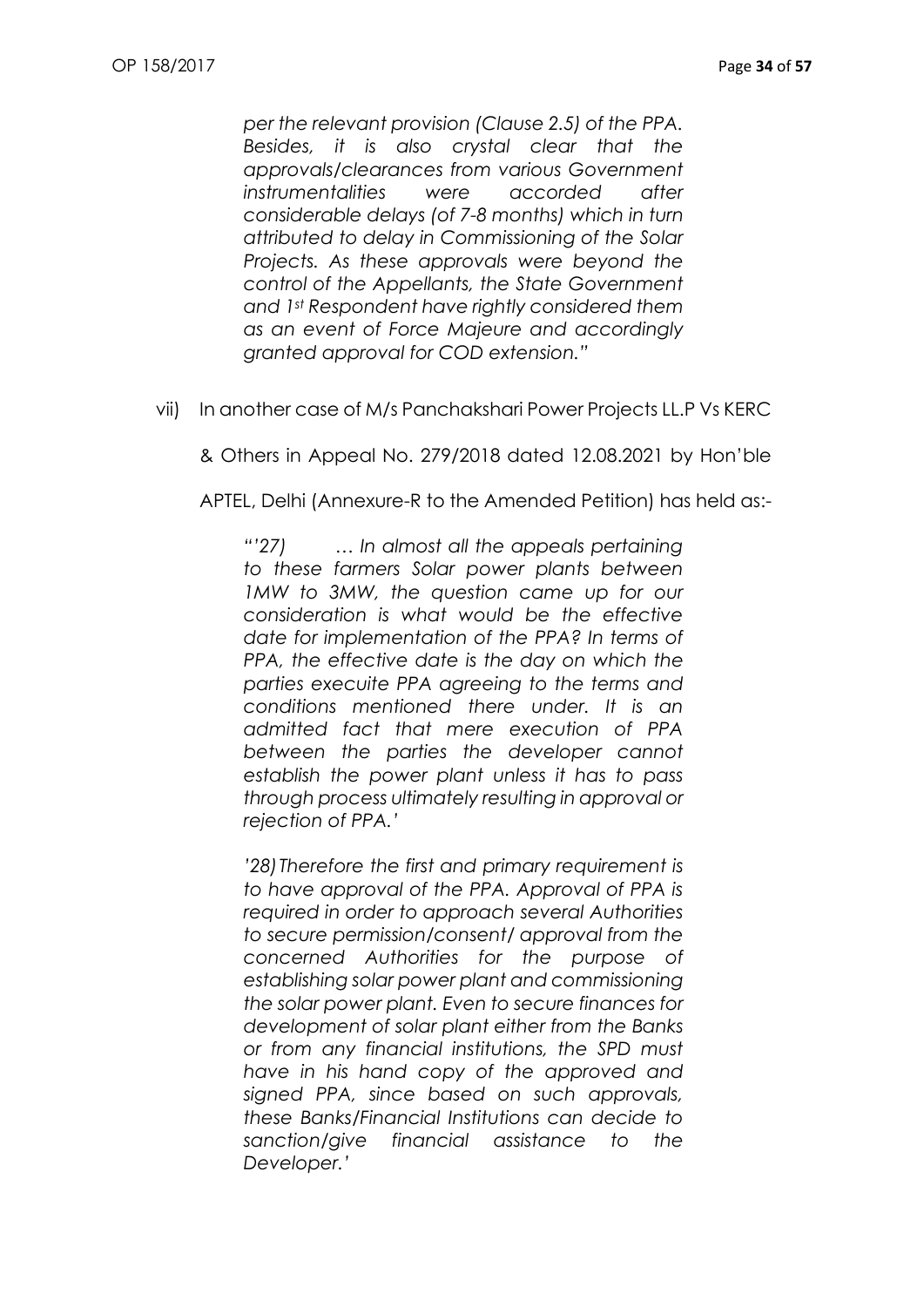Finally, the Hon'ble APTEL on the basis of the order passed in SEI Aditi Power Private Limited in Appeal No. 360/2019 dated 14.07.2021 and so also in SEI Diamond Private Limited in Appeal No. 374/2019 has held that the date of execution of PPA though envisaged in terms of PPA as effective date, in effect the date on which the PPA is implementable is the effective date which come to the aid of the Appellant as held by the Tribunal.

viii) As per the observations made by the Hon'ble APTEL and the facts on hand, it is seen that as per the GOK notification the Authorities concerned were required to grant deemed conversion within 15 days. The contention taken by the Petitioner that he had submitted all requisite documents to the Deputy Commissioner on 16.12.2015 is not denied or disputed by the Respondents. The Deputy Commissioner had passed land conversion order on 19.12.2016 taking total period of 12 months. Hence, the delay for land conversion beyond 15 days is treated as Force Majeure Event.

#### **c) Delay in issuing Evacuation approval: -**

i) It is the case of the Petitioner that, he has applied for power evacuation approval before the KPTCL on 28.03.2016, the same has been approved and issued on 17.09.2016. There was a delay of nearly 6 months from the KPTCL/2nd Respondent. Even though solar policy of 2014-21 assured a speedy approval process,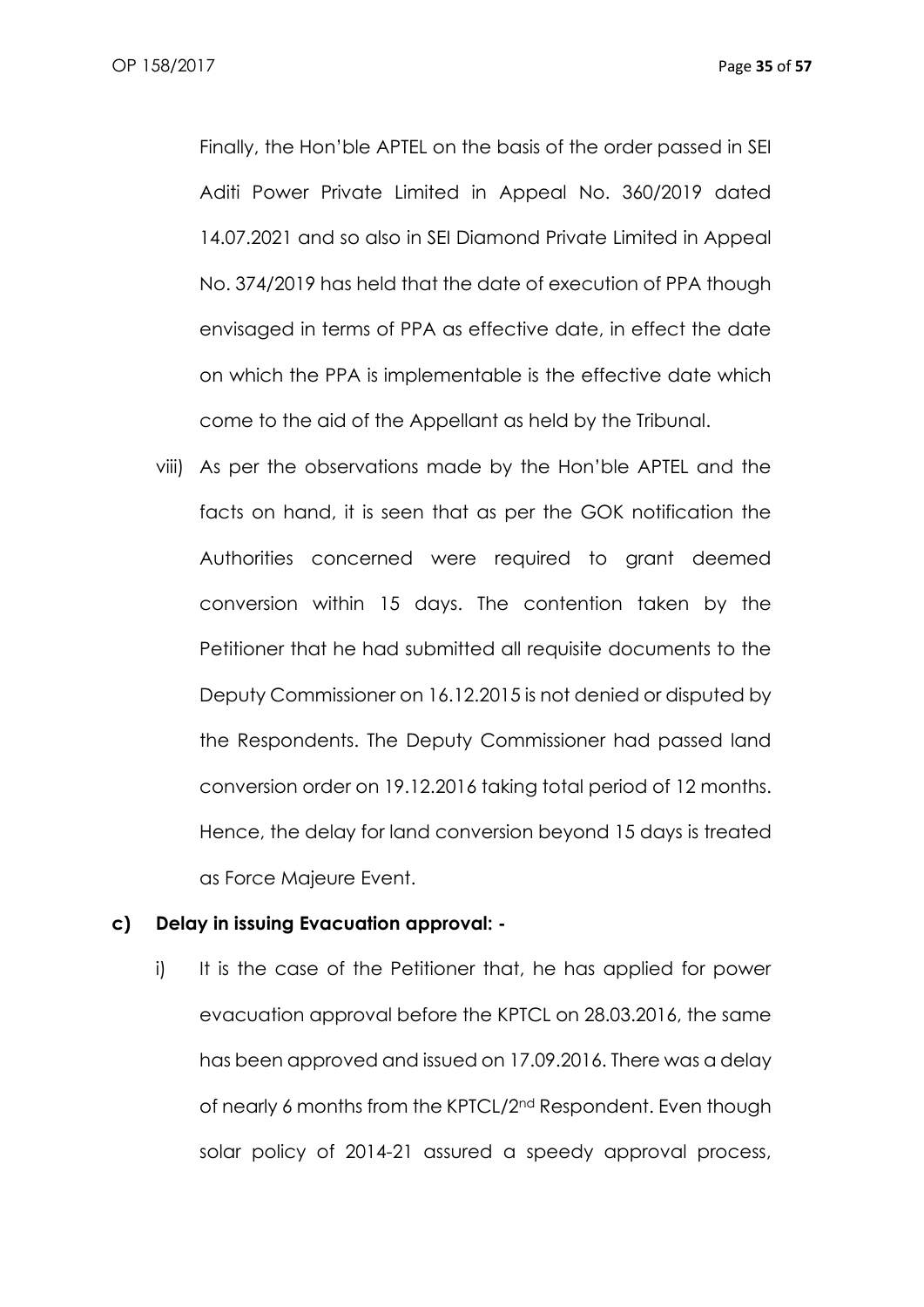consequent to that the Department of Energy and 3rd Respondent has facilitated speedy approval keeping the farmers in mind and who are not familiar with the process and despite the same the 2nd Respondent has delayed by about 6 months for approval of power evacuation which is basis for remaining approvals such as substation works and 11KV line work. Therefore, the delay caused has to be treated as Force Majeure under Article 8 of PPA.

- ii) The Petitioner further submitted that subsequent to the power evacuation approval the 2nd Respondent has granted work order to carryout substation work only on 15.03.2017 and there is a delay of 11 months 15 days by the KPTCL as this work order has to be obtained only after approval of regular power evacuation scheme.
- iii) That the Petitioner submitted subsequent to the regular power evacuation approval the Petitioner could obtain 11KV work order to construct 11KV line only on 26.11.2016. Therefore, there was delay of 8 months.
- iv) Further stated he had made a request for extension of time before the BESCOM on 08.12.2016, but the same has been received on 03.02.2017 and there was a delay of 2 months, since the above said approvals are valid for 18 months from the date of signing of PPA, the Petitioner could not carry out pending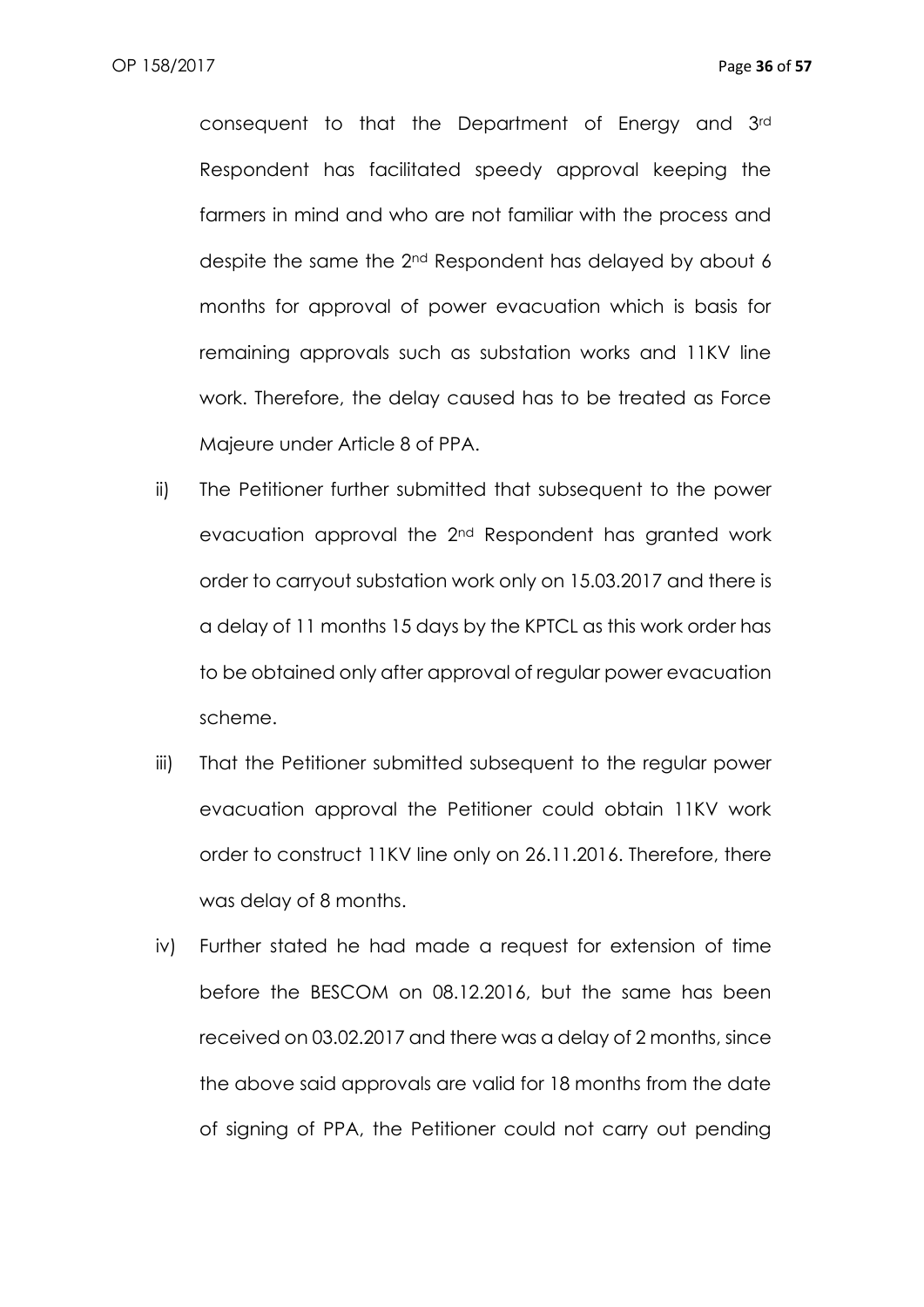works as extension was not granted immediately on application.

This delay is attributable to 1st Respondent/BESCOM.

v) In this regard the Petitioner has furnished table of events in Annexure-AB (filed along with Amended Petition) which reads

|    | M/S. MNR SOLAR ENERGY<br>PRIVATE LTD                       |                                          |                                | CHENNAMANAGATHIHALLI SOLAR<br>POWER PROJECT LLP |                                          |                                |                           |
|----|------------------------------------------------------------|------------------------------------------|--------------------------------|-------------------------------------------------|------------------------------------------|--------------------------------|---------------------------|
|    | <b>Particulars</b>                                         | Applied/<br><b>Target</b><br><b>Date</b> | <b>Received</b><br><b>Date</b> | <b>Delay</b><br>(in<br>Days)                    | <b>Applied</b><br>Date/<br><b>Target</b> | <b>Received</b><br><b>Date</b> | <b>DELAY</b><br>(in Days) |
| 1. | <b>PPA Delivery</b>                                        | 03.07.2015                               | 28.08.2015                     | 56<br>days                                      | 03.07.2015                               |                                |                           |
| 2. | Commissioning<br>Date                                      | 02.07.2017<br>SCOD                       | 25.06.2017                     | 7 Days<br>earlier                               | 02.07.2015                               | 30.06.2017                     | 3 Days<br><b>Before</b>   |
| 3. | Extension<br>Approval                                      | 08.12.2016                               | 03.02.2017                     | 57<br>Days<br><b>Delay</b>                      |                                          | 03.02.2017                     |                           |
| 4. | <b>Extension Period</b>                                    | 6 months                                 |                                |                                                 | 6 months                                 |                                |                           |
| 5. | Land NA<br>(conversion)<br>order                           | 16.12.2015                               | 19.12.2016                     | 369<br>Days<br><b>Delay</b>                     | 16.02.2016                               | 29.09.2016                     | 7 months                  |
| 6. | Power<br>Evacuation<br>Approval                            | 28.03.2016                               | 17.09.2016                     | 173<br>Days<br><b>Delay</b>                     | 18.01.2016<br>15.02.2016                 | 22.08.2016                     | 7 months                  |
| 7. | <b>Bay extension</b><br>approval/substa<br>tion work order | 28.03.2016                               | 15.03.2017                     | 352<br>Days<br><b>Delay</b>                     | 25.05.2016                               | 12.12.2016                     | 7 months                  |
| 8. | NHAI-11 KV Line<br>Approval                                | 28.03.2016                               | 19.04.2017                     | 387<br>Days<br><b>Delay</b>                     |                                          |                                |                           |

as hereunder: -

In the above table of events, the Petitioner has relied on the events discussed in the case of Chennammagathihalli Solar Power Project Vs BESCOM in appeal No. 351/2018 dated 14.09.2020 passed by the Hon'ble APTEL, New Delhi and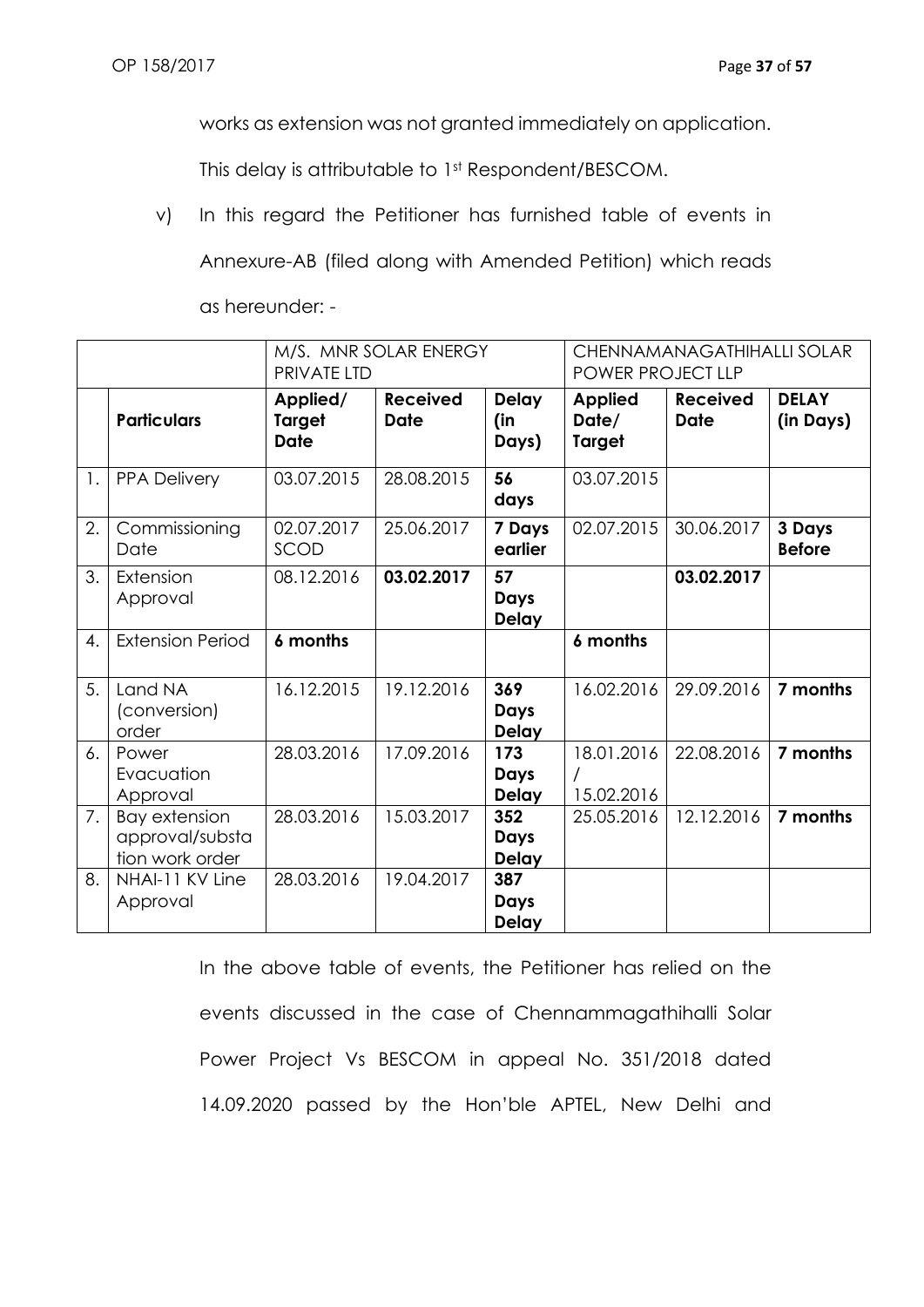compared the said events to the present case and prayed for allowing extension of time for commissioning of the project.

- vi) That the Petitioner further submitted that the various sanctions and permissions would reveal that inspite of having applied the requisite permissions and sanctions, the Petitioner suffered on account of inordinate delay in procuring the same. The said delay is beyond the control of the Petitioner. The various sanctions and approvals are pre-requisite in securing the confidence of the financial institutions and Government Authorities. Hence, he prays to treat the delays caused to be treated as Force Majeure Events.
- vii) By way of reply the Learned Counsel for the Respondents have submitted that, the Petitioner has alleged that there was a delay of 5 months 21 days on the part of the 2<sup>nd</sup> Respondent in approving the power evacuation. This allegation is denied as false. He has made application for evacuation on 28.03.2016. The 1st Respondent had issued Tentative evacuation approval on 04.07.2016 and Regular Evacuation on 17.09.2016. The Deputy Commissioner, Chitradurga has issued OM for land conversion only on 19.12.2016.
- viii) Further stated all these chains of events make it clear that the Respondent No. 1 has not denied the delay in according power evacuation approval to the Petitioner and considering all the above facts and circumstances, the Petitioner requested the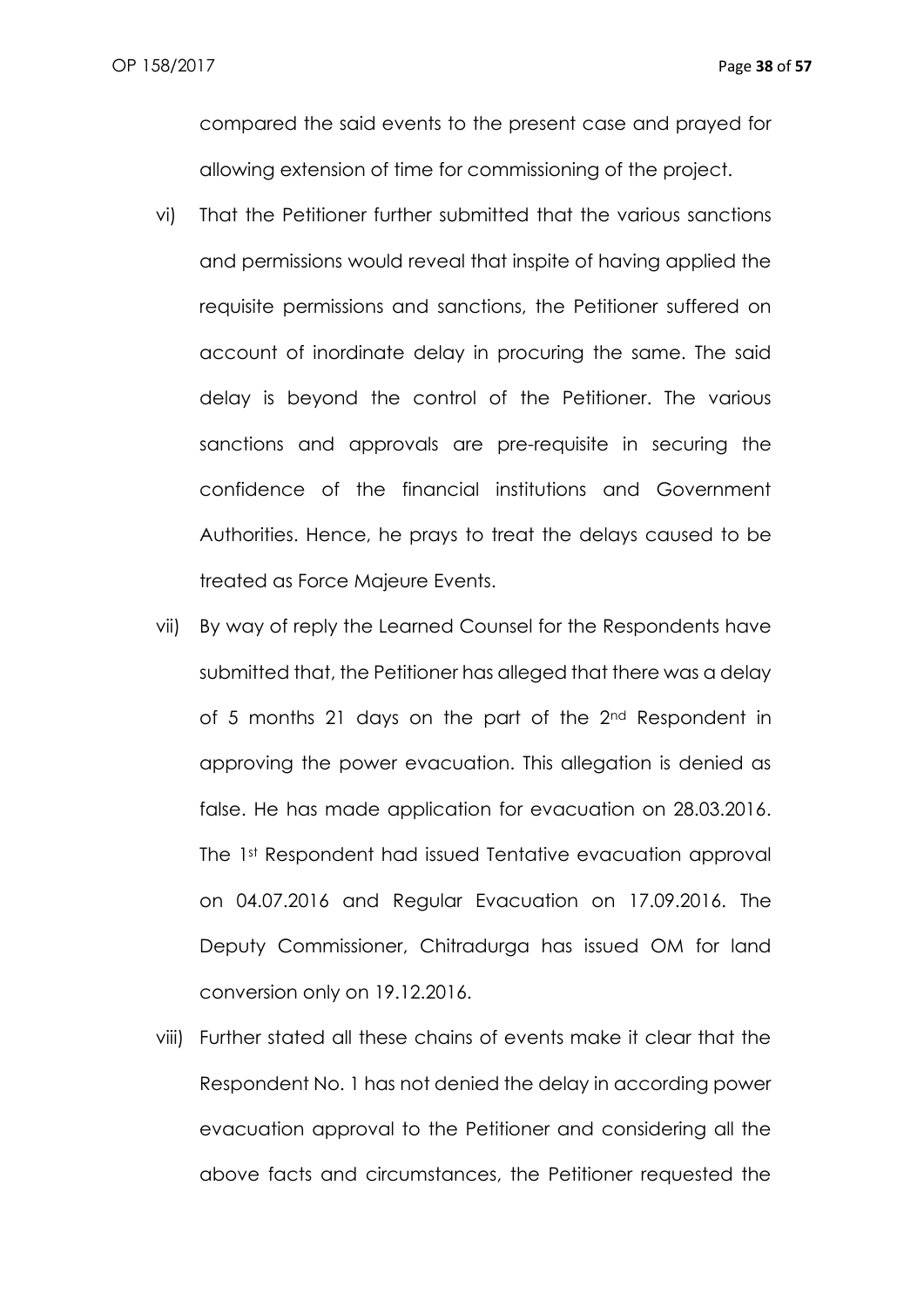Commission to issue directions to the Respondent for

repayment/refund of liquidated damages recovered.

15) We have perused the relevant clauses of the PPA such as: -

### *"2.1 Conditions Precedent:*

*The obligations of BESCOM and the SPD under this Agreement are conditional upon the occurrence of the following in full within 365 days from the effective date.*

*2.1.1 (i) The SPD shall obtain all permits, clearances and approvals (whether statutory or otherwise) as required to execute and operate the Project (hereinafter referred to as "Approvals"):*

*(ii) The Conditions Precedent required to be satisfied by the SPD shall be deemed to have been fulfilled when the SPD shall submit:*

- *(a) The DPR to BESCOM and achieve financial closure and provide a certificate to BESCOM from the lead banker to this effect;*
- *(b) All Consents, Clearances and Permits required for supply of power to BESCOM as per the terms of this Agreement; and*
- *(c) Power evacuation approval from Karnataka Power Transmission Company Limited or BESCOM, as the case may be.*

*2.1.2 SPD shall make all reasonable endeavors to satisfy the Conditions Precedent within the time stipulated and BESCOM shall provide to the SPD all the reasonable cooperation as may be required to the SPD for satisfying the Conditions Precedent.*

*2.1.3 The SPD shall notify BESCOM in writing at least once a month on the progress made in satisfying the Conditions Precedent. The date, on which the SPD fulfils any of the Conditions Precedent pursuant to Clause 2.1.1, it shall promptly notify BESCOM of the same.*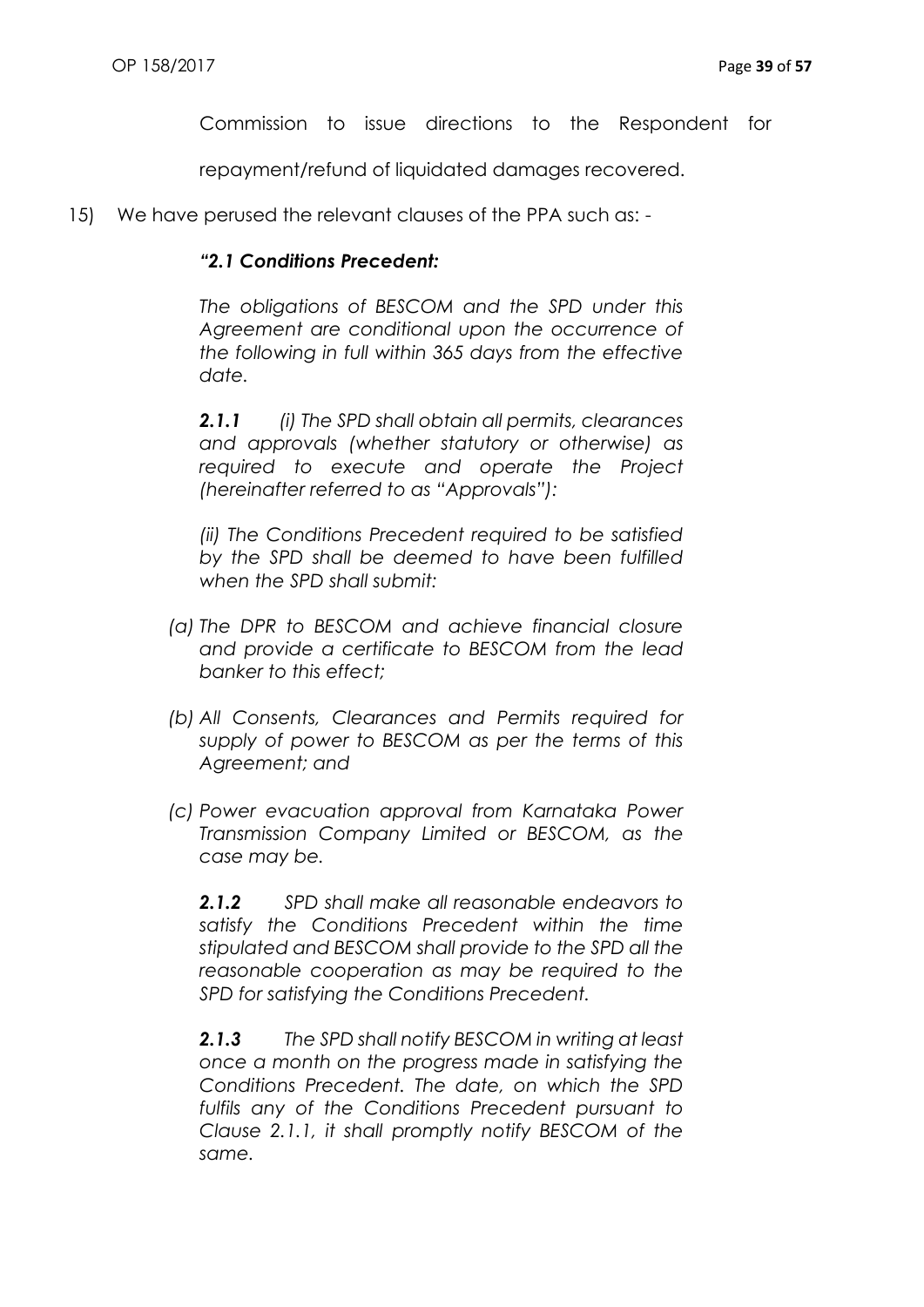# *2.2 Damages for delay by the SPD*

*2.2.1 In the event that the SPD does not fulfill any or all of the Conditions Precedent set forth in Clause 2.1 within the period of 365 days and the delay has not occurred for any reasons attributable to BESCOM or due to Force Majeure, the SPD shall pay to BESCOM damages in an amount calculated at the rate of 0.2% (zero point two per cent) of the Performance Security for each day's delay until the fulfillment of such Conditions Precedent, subject to a maximum period of 60 (Sixty) days. On expiry of the said 60 (Sixty) days, BESCOM at its discretion may terminate this Agreement."*

## *"2.5 Extensions of Time*

*2.5.1 In the event that the SPD is prevented from performing its obligations under Clause 4.1 by the Scheduled Commissioning Date due to:*

*(a) Any BESCOM Event of Default; or*

*(b) Force Majeure Events affecting BESCOM; or*

*(c) Force Majeure Events affecting the SPD.*

*2.5.2 The Scheduled Commissioning Date and the Expiry Date shall be deferred, subject to the reasons and limits prescribed in Clause 2.5.1 and Clause 2.5.3 for a reasonable period but not less than 'day for day' basis, to permit the SPD or BESCOM through the use of due diligence, to overcome the effects of the Force Majeure Events affecting the SPD or BESCOM, or till such time such Event of Default is rectified by BESCOM.*

*2.5.3 In case of extension occurring due to reasons specified in clause 2.5.1(a), any of the dates specified therein can be extended, subject to the condition that the Scheduled Commissioning Date would not be extended by more than 6(six) months.*

*2.5.6 As a result of such extension, the Scheduled Commissioning Date and the Expiry Date newly determined date shall be deemed to be the Scheduled Commissioning Date and the Expiry Date for the purposes of this Agreement.*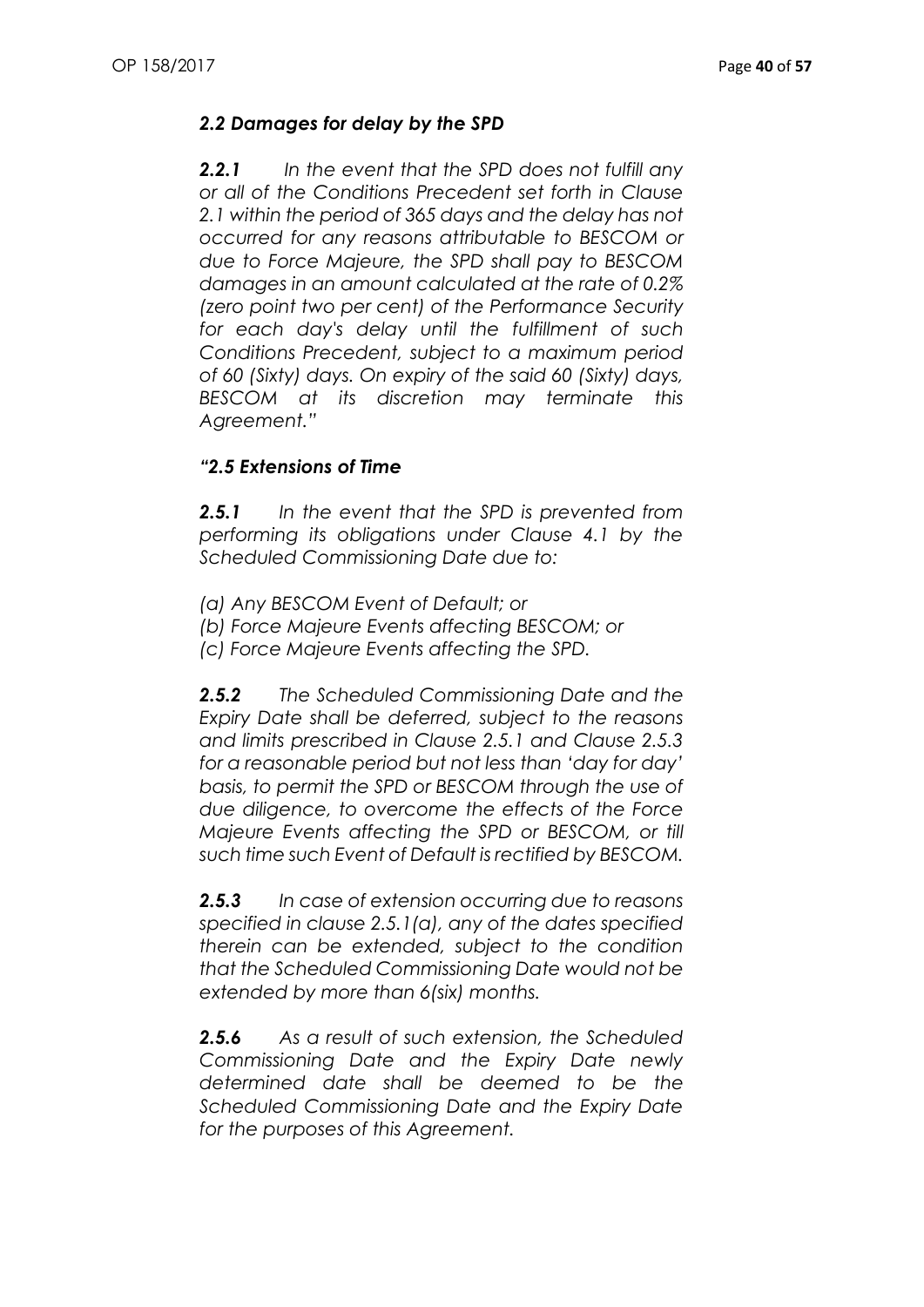16) We have perused the documents furnished by the parties and on that basis, it is clear that the Petitioner and the 1st Respondent have entered into PPA (Annexure-C to the Petition) on 03.07.2015. The Supplementary PPA has been executed (Annexure-D to the Original Petition) on 02.09.2016. After approval from KERC the PPA has been handed over to the Petitioner on 28.08.2015. The Revenue Department has issued Circular (Annexure-H to the Original Petition) dated 01.12.2015 regarding deemed conversion as per the Section 95 of Karnataka Land Revenue (Amendment) Act, 2015. Thereafter, OM was issued by the Deputy Commissioner, Chitradurga District (Annexure-J1 to the Original Petition) on 19.12.2016 regarding conversion of land bearing Survey No. 190/1 to an extent of 13 Acres 17 Guntas for non-agricultural purpose i.e., for establishing Solar Power Project. The Petitioner has written a letter (Annexure-K to the Original Petition) to the Chief Engineer (Ele), Transmission Zone, KPTCL dated 28.03.2016 with a request to issue evacuation approval for Solar Power Plant under Farmers' Scheme. On 17.09.2016 KPTCL has issued regular evacuation approval to the Petitioner (Annexure-K1 filed along with Petition). The approval accorded to carrying out the evacuation of 11KV line from the proposed generating point of M/S MNR Solar Private Limited situated at J.G Halli Village to 66/11KV J.G Halli MUSS, Ranganathapura in Hiriyuru Subdivision under selfexecution scheme (Annexure-M filed along with Petition) on 26.11.2016. The NHAI has permitted BESCOM for laying 11KV overhead electrical cable from Km 139+650 to Km 140+410 near J.G Halli Village on NH-48 in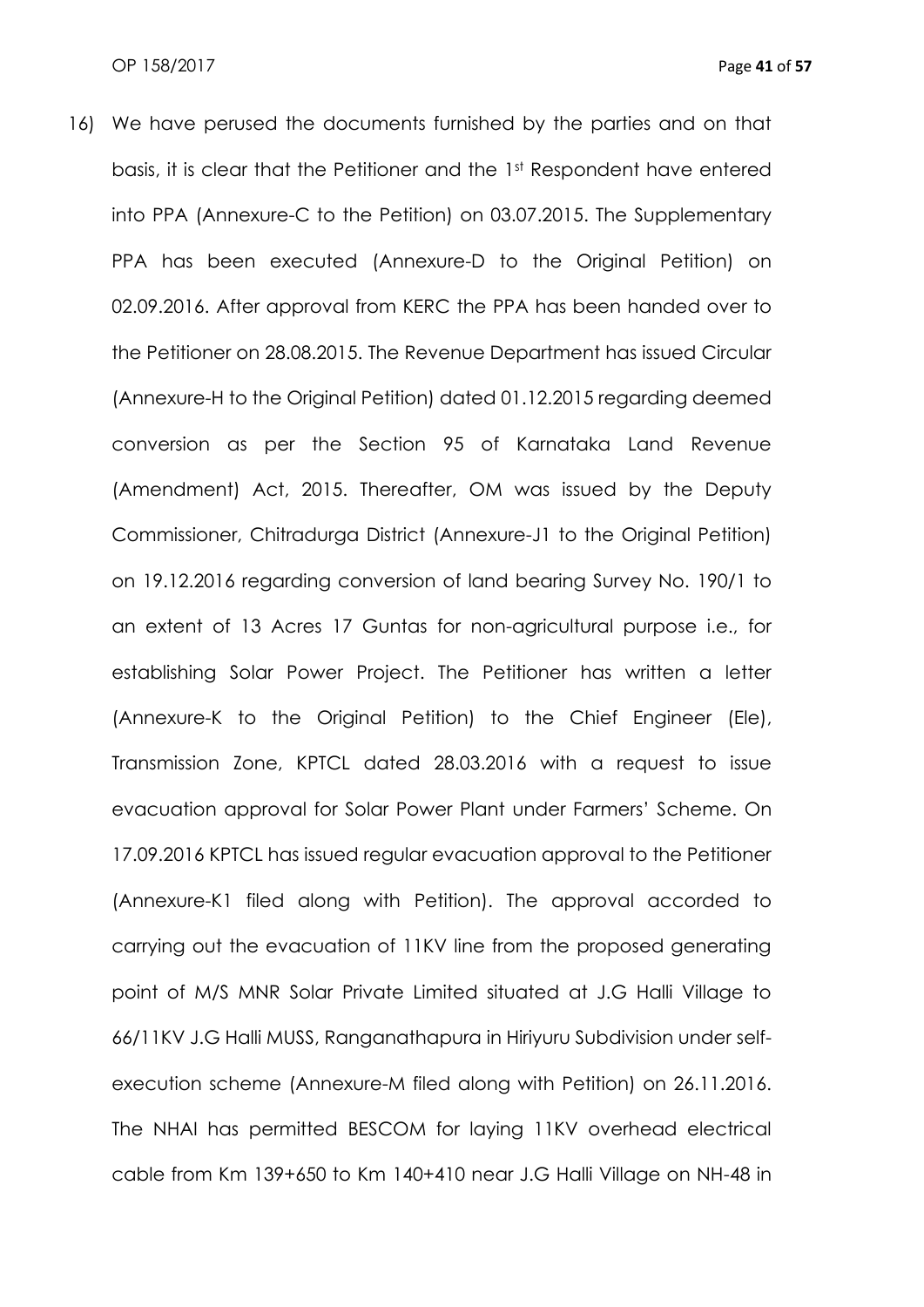the State of Karnataka through a letter dated 19.04.2017 (Annexure-P filed along with Petition). The Petitioner has requested for extension of time (As per Reference No. 2 in Annexure-Q to the Original Petition) on 08.12.2016, 10.12.2016, 22.12.2016, 09.01.2017 and extension was allowed (Annexure-Q filed along with Original Petition) on 03.02.2017 for 6 months from the date of SCOD for completion of Solar power project. Accordingly, the Petitioner has commissioned the project (Annexure-S filed along with Petition) on 25.06.2017.

17) The following events would go to show the time taken by the Authorities concerned in granting sanctions, approvals and etc., in execution of the project: -

| SI. | Date        | Description of the          | <b>Annexures</b>                  |
|-----|-------------|-----------------------------|-----------------------------------|
| No. |             | documents                   |                                   |
| 1.  | 03.07.2015  | PPA signed between          | "C" filed along with              |
|     |             | the Petitioner and          | <b>Amended Petition</b>           |
|     |             | the 1st Respondent          |                                   |
| 2.  | 28.03.2016  | Application given by        | "K" filed along with              |
|     |             | the Petitioner to           | <b>Amended Petition</b>           |
|     |             | <b>KPTCL for evacuation</b> |                                   |
|     |             | approval at J.G Halli,      |                                   |
|     |             | Hiriyuru Taluk,             |                                   |
|     |             | Chitrdurga District         |                                   |
| 3.  | 06.04.2016, | Letters written by          | "A, B & C" filed along            |
|     | 29.04.2016  | KPTCL to the                | with statement of                 |
|     | &           | Petitioner regarding        | objections filed by the           |
|     | 17.05.2015  | remittance of               | 2 <sup>nd</sup> Respondent to the |
|     |             | processing fee and          | <b>Amended Petition</b>           |
|     |             | furnishing documents        | dated 28.01.2022                  |
| 4.  | 04.07.2016  | Letter written by           | "D" filed along with              |
|     |             | <b>KPTCL</b> to the         | statement of                      |
|     |             | Petitioner regarding        | objections filed by the           |
|     |             | Tentative Evacuation        | 2 <sup>nd</sup> Respondent to the |
|     |             | Scheme                      | <b>Amended Petition</b>           |
|     |             |                             | dated 28.01.2022                  |

## **Table 1**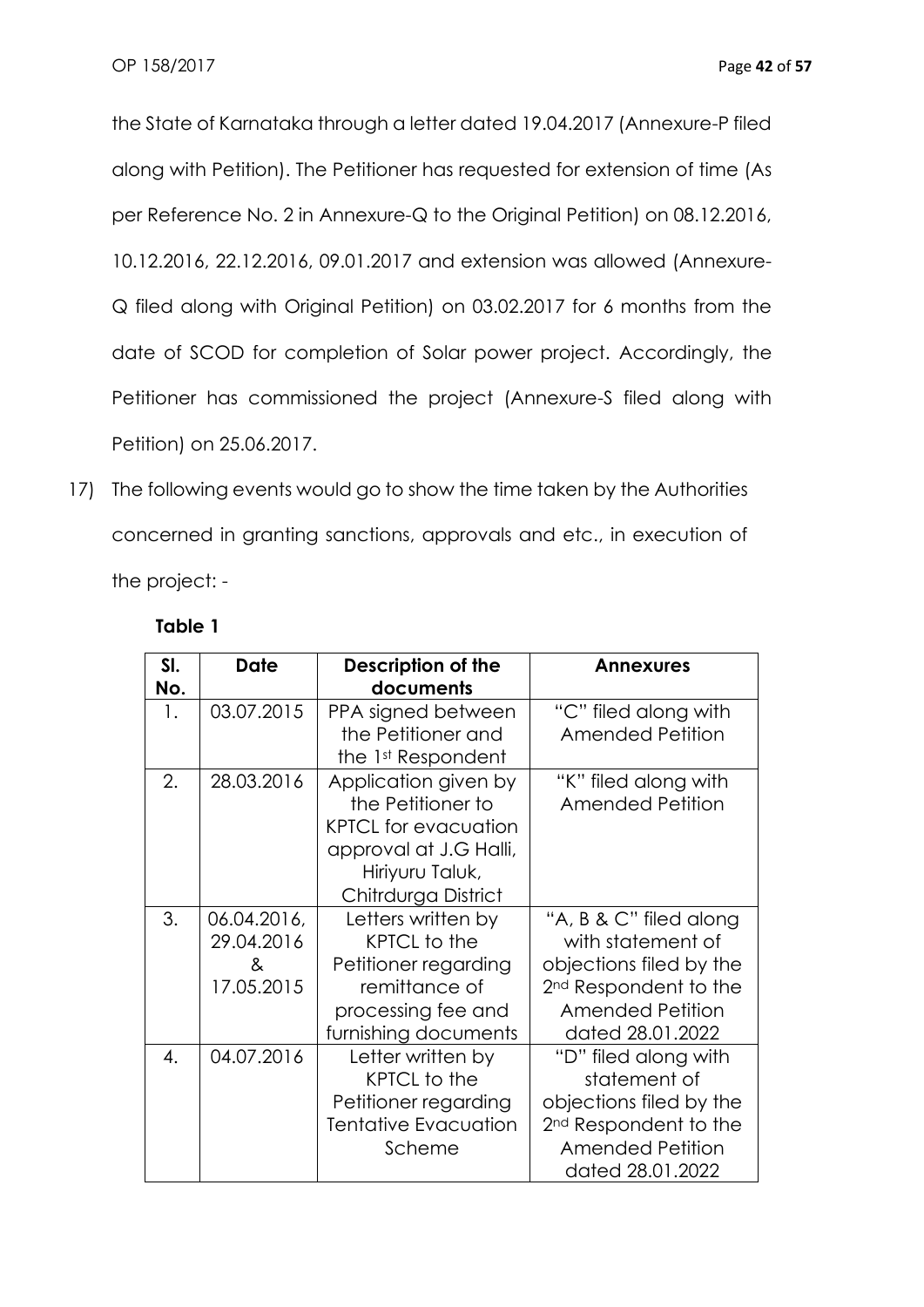| 5. | 17.09.2016 | Letter written by<br><b>KPTCL</b> to the<br>Petitioner regarding<br>approval of Regular<br><b>Evacuation Scheme</b>                                                                           | "E" filed along with<br>statement of<br>objections filed by the<br>2 <sup>nd</sup> Respondent to the<br>Amended Petition<br>dated 28.01.2022 and<br>"K1" filed along with<br>Petition |
|----|------------|-----------------------------------------------------------------------------------------------------------------------------------------------------------------------------------------------|---------------------------------------------------------------------------------------------------------------------------------------------------------------------------------------|
| 5. | 07.09.2016 | 76th Land Sparing<br>Committee meeting<br>held on 07.09.2016<br>vide letter No.<br>KPTCL/SEE(Plg)/EE-<br>PSS/KCO-<br>96/94/F9252/2016-<br>17/7357-63 dated<br>08.09.2016                      | "Reference 5" in "E"<br>filed along with<br>statement of<br>objections filed by the<br>2 <sup>nd</sup> Respondent to the<br><b>Amended Petition</b><br>dated 28.01.2022               |
| 6. | 27.06.2017 | Commissioning<br>Certificate issued by<br>Executive Engineer<br>(Ele), 220 KV<br>Receiving Station,<br>KPTCL, Hiriyuru<br>certifying that the<br>project was<br>commissioned on<br>25.06.2017 | "S" filed along with<br>Petition                                                                                                                                                      |

# **Table 2**

| SI.<br>No. | The difference of Period shown from<br>03.01.2017 (after 18 months period as per<br>Article 1.1 (xii) of the PPA) and Annexure-S<br>(filed along with Amended Petition) | <b>Days</b> |
|------------|-------------------------------------------------------------------------------------------------------------------------------------------------------------------------|-------------|
| 1.         | 03.01.2017 to 31.01.2017                                                                                                                                                | 29 days     |
| 2.         | February 2017                                                                                                                                                           | 28 days     |
| 3.         | March 2017                                                                                                                                                              | 31 days     |
| 4.         | April 2017                                                                                                                                                              | 30 days     |
| 5.         | May 2017                                                                                                                                                                | 31 days     |
| 6.         | 01.06.2017 to 24.06.2017                                                                                                                                                | 23 days     |
|            | Total                                                                                                                                                                   | 172 days    |

The above tables disclose that the time taken for granting sanctions

and approvals by the Government Authorities and other Authorities

and Demonetization induced delay which were beyond the control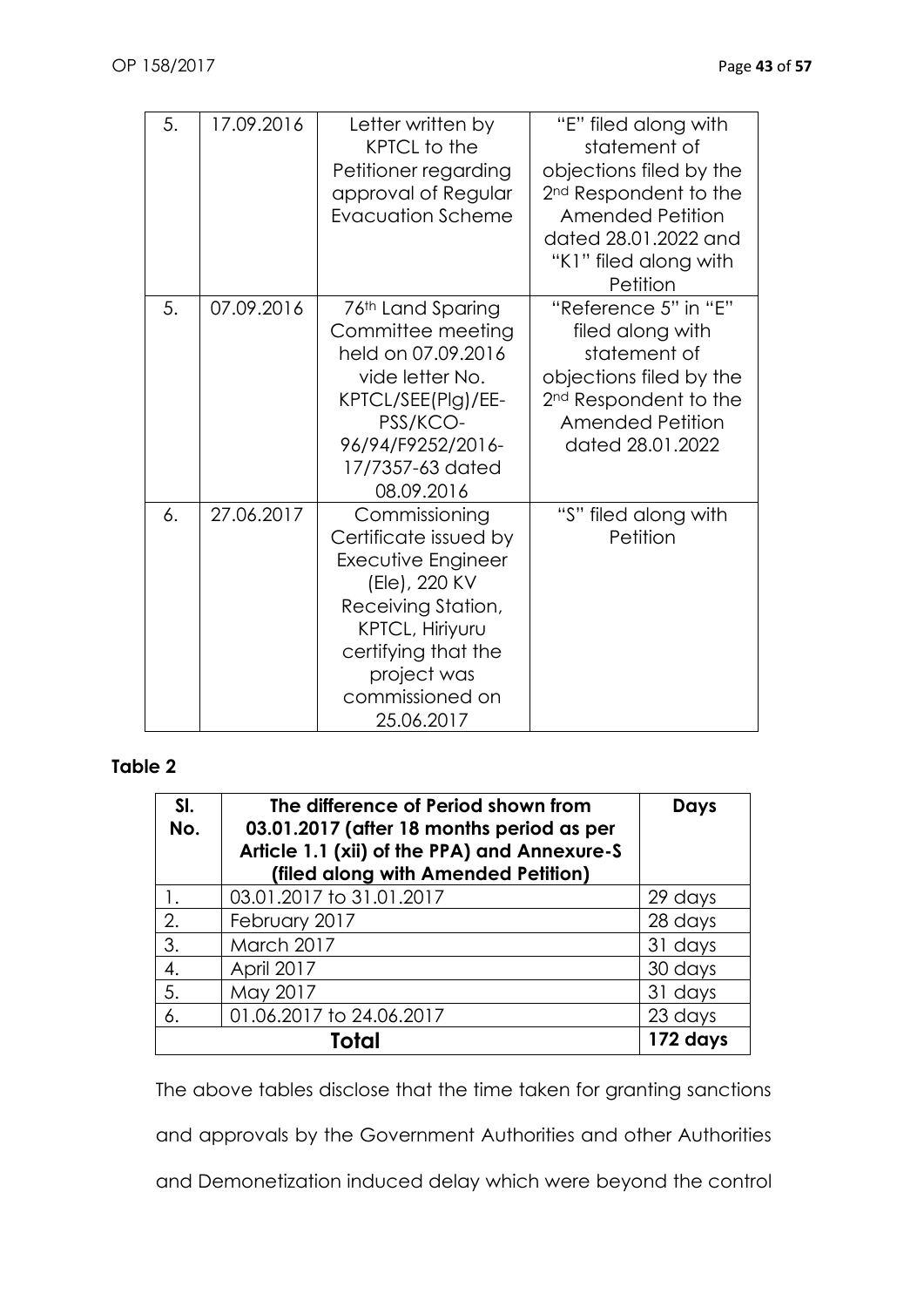of the Petitioner thereby, the prayer of the Petitioner squarely fall within the parameters under Force Majeure events.

- 18) In support of the arguments, the Learned Counsel for the Petitioner further relied upon the following judgements:
	- i) In the case of Basaragi KM Solar Power Project LL.P & Another Vs HESCOM & Another in Appeal No. 328/2018 dated 12.08.2021 by Hon'ble APTEL, New Delhi (Annexure-X1 to the Amended Petition)**.**
	- ii) In the case of Hukkeri Solar Power Project & Another Vs HESCOM & Another in Appeal No. 342/2018 dated 12.08.2021 by Hon'ble APTEL, New Delhi (Annexure-X2 to the Amended Petition)
	- iii) In the case of Kurugunda Solar Power Project LL.P & Another Vs HESCOM & Another in Appeal No. 12/2019 dated 12.08.2021 by Hon'ble APTEL, New Delhi (Annexure-X3 to the Amended Petition).
	- iv) In the case of Madamageri Solar Power Project LL.P & Another Vs HESCOM & Another in Appeal No. 322/2018 dated 12.08.2021 by Hon'ble APTEL, New Delhi (Annexure-X4 to the Amended Petition).
	- v) In the case of Yarganavi Solar Power Project LL.P & Another Vs HESCOM & Another in Appeal No. 10/2019 dated 12.08.2021 by Hon'ble APTEL, New Delhi (Annexure-X5 to the Amended Petition).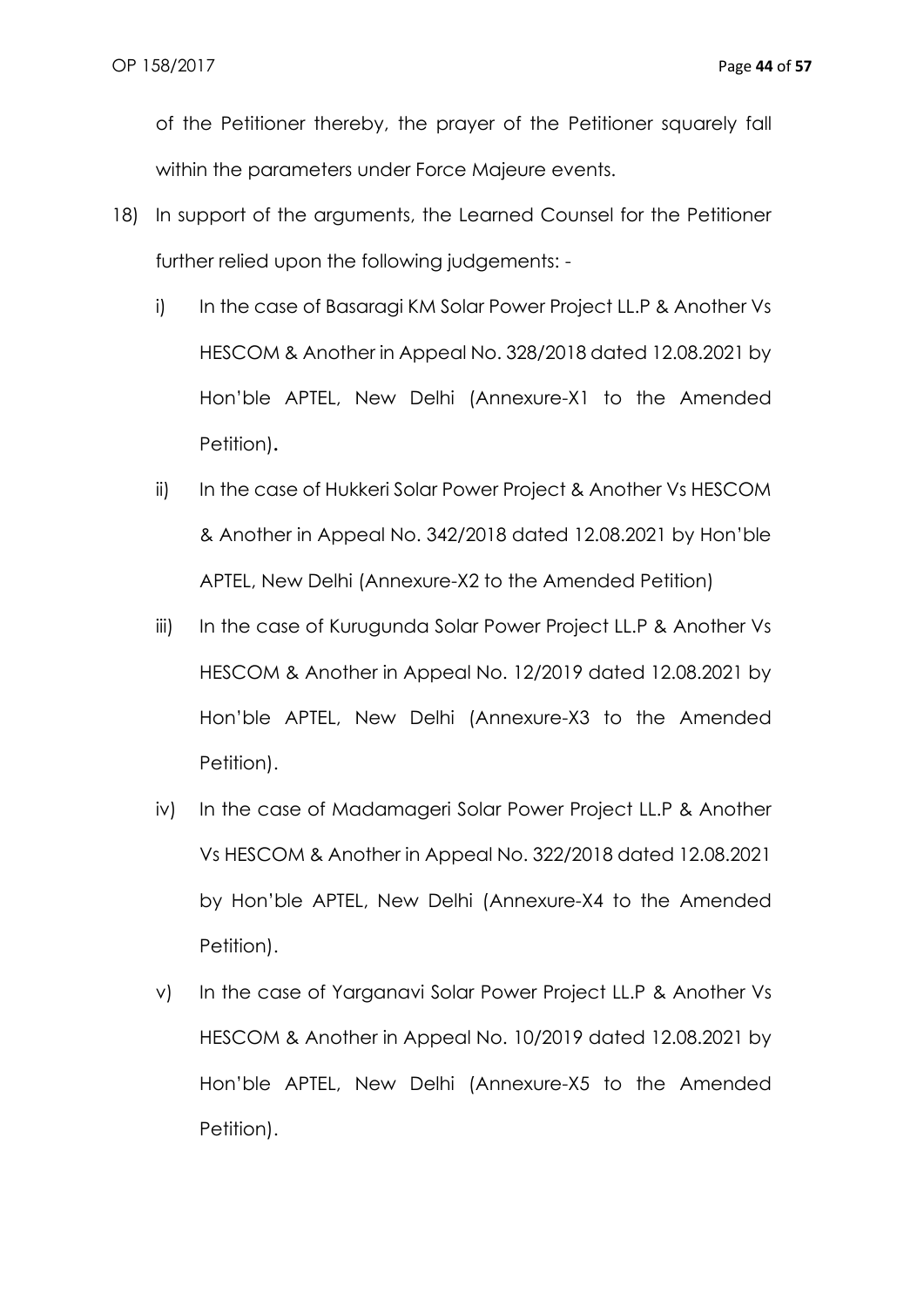- vi) Clearsky Solar Power Limited Vs KERC & others in Appeal No. 160/2020 dated 02.08.2021 by Hon'ble APTEL, New Delhi (Annexure-X6 to the Amended Petition).
- vii) Cambria Solar Private Limited Vs GESCOM & Others in OP No. 188/2017 dated 23.03.2021 by KERC, Bengaluru (Annexure-Y to the Amended Petition).
- 19) We have perused the Judgement passed by the Hon'ble APTEL, NewDelhi, in Appeal No. 328/2018 in the matter of Basaragi KM Solar Power Project LL. P & Sri Channaraj Hattiholi Vs HESCOM & KERC dated 12.08.2021 and the Hon'ble Appellate Tribunal for Electricity has held and observed as follows: -
	- *I. "'Having regard to the fact that securing these approvals from various instrumentalities of the Government/ Government officer, 18 months period was envisaged to complete the project. Having regard to the fact that there could be circumstances or events which could delay the happening of COD within the original time slot, six months' time for extension of commissioning the project at the level of concerned distribution licensee was envisaged. For events beyond that, they had to approach the Respondent Commission.'*
	- *II. 'The above procedure was envisaged keeping in mind that possibility of delay happening on account of laches on the part of the offices of Governmental Instrumentalities, though Solar Developer or SPV do not contribute to such delay. Unforeseen happening could possibly delay commissioning of the project, therefore force majeure event clauses were introduced in the terms of PPA as stated above. These force majeure clauses definitely take within its fold, the delay caused by offices of the Government or Governmental Instrumentalities.'*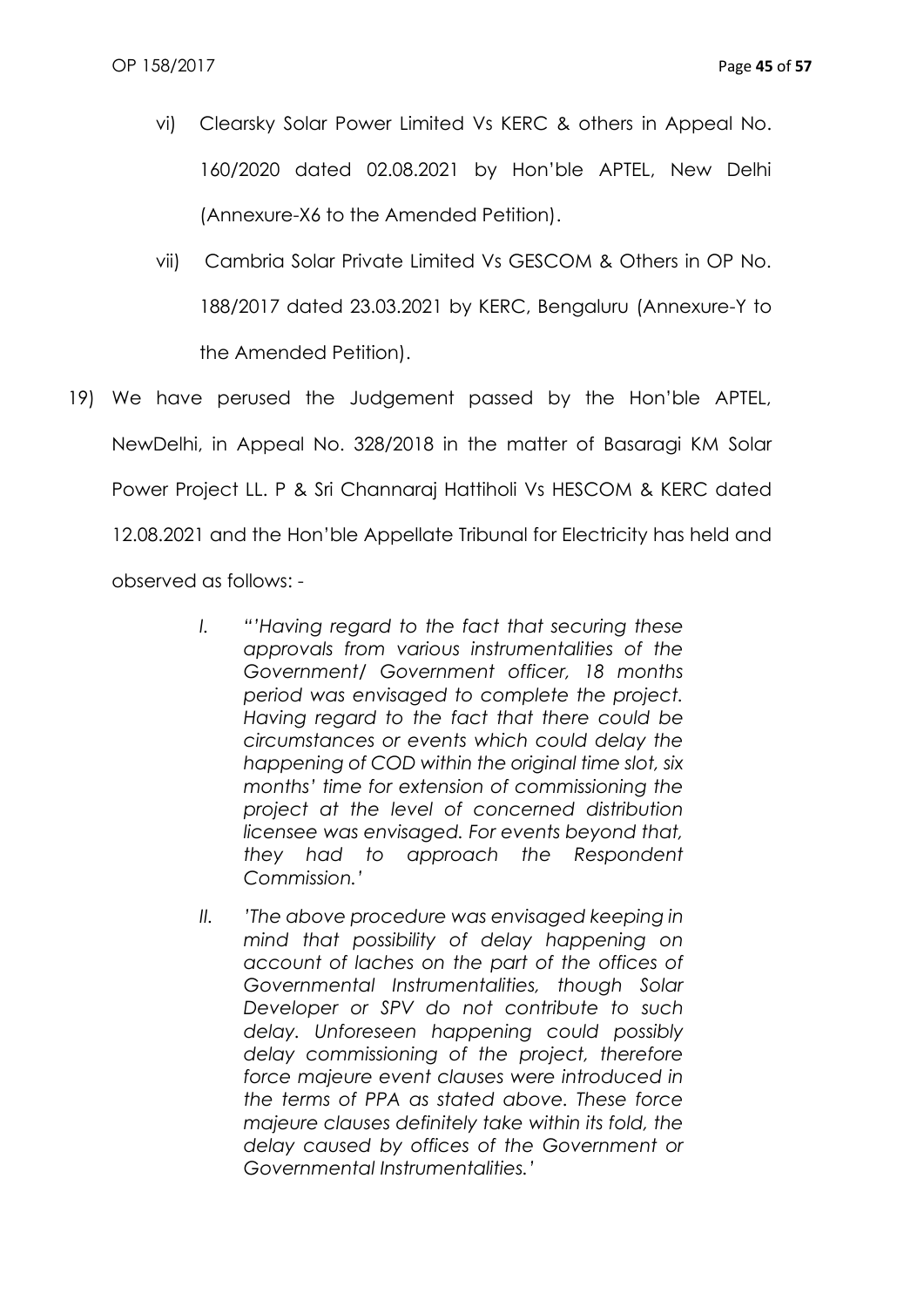- *III. 'Arguments of the Respondent HESCOM that KPTCL is not a party to the PPA, therefore, the delay on their part cannot come to the aid of the Appellant cannot be accepted. KPTCL is also a public utility and instrumentality of the Government. Therefore, even if the project is delayed on account of KPTCL, in not issuing approval for evacuation of power and grid connectivity within a reasonable time, it amounts to event of Force majeure.'*
- *IV. 'The Respondent HESCOM contends that there was delay in submitting applications to various departments by the Appellant. One has to analyze the circumstances in a holistic approach is whether there was negligence on the part of the Developer to approach and obtain these approvals? It cannot be said that the considerable time lapsed in obtaining these approvals from various instrumentalities of the Government was at the instance of the Appellants.'*
- *V. 'Having invested huge amounts taking loans from Banks/financial institutions, one cannot even imagine that the Developer will be negligent in pursuing his project.'*
- *VI. 'However, the same set of Force Majeure Events could not convince the Respondent Commission. The Respondent Commission being a neutral body is expected to discharge its functions in a judicious manner. If delay has occurred on account of reasons beyond the control of the Appellant, the Appellant cannot be punished. The intention of the Government to assist to the farmers should not become otherwise a weapon to punish them"*
- 20) In the case of Hukkeri Solar Power Project & Another Vs HESCOM & Another in Appeal No. 342/2018 dated 12.08.2021 passed by Hon'ble APTEL, New Delhi (Annexure-U2 to the Amended Petition), the relevant paras are as

follows: -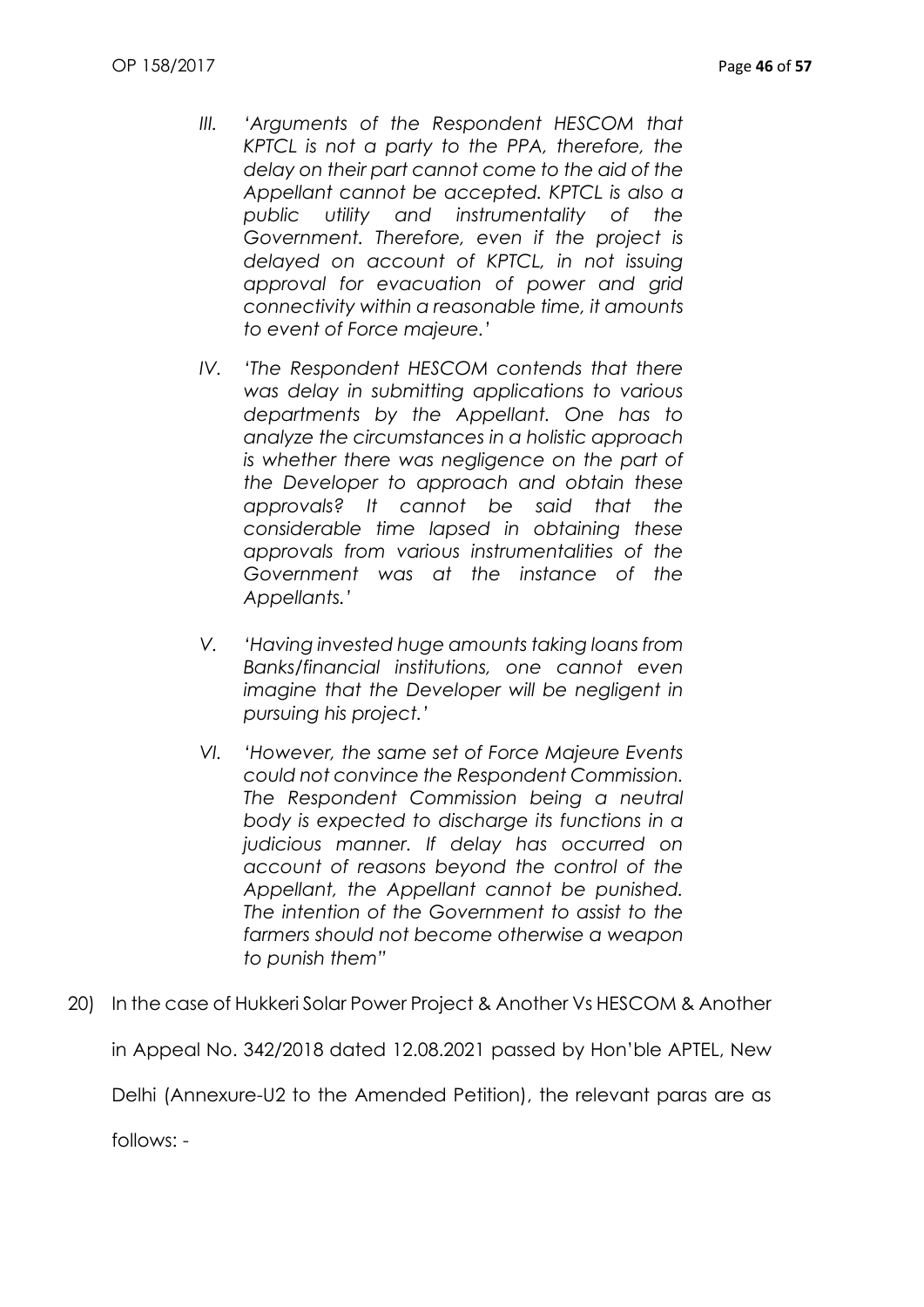*"'108) It is seen that the Government of Karnataka brought in its special scheme for promoting renewable energy generation to harness the solar sources available in the State. This was meant to create opportunities to land owning famers. In response to the promotion of the solar development by Government of Karnataka, several farmers including the Appellant came forward to set up solar plants. We judiciously take notice of the facts which were discussed/considered in other Appeals that in terms of guidelines issued by the State Government for developing solar project, there was a mention that the land used for setting up of the solar plant requires land conversion permission, however, the land pertaining to solar development under Farmer's Scheme will have deemed conversion. However, there was lot of confusion is issuance of executive direction/orders to implement the guidelines for deemed conversion which compelled many famers to approach the revenue authorities for regular land conversion route. This regular land conversion route involves hercules task which required several documents from several Department to submit the application for conversion of the land. Most of the cases, the delay seems to be with regard to conversion of the land.'*

*'109) Apart from conversion of land, there seems to be delay in obtaining evacuation either provisional or final approval, so also in approving the drawing and intimating the estimation of the charges to be paid. Similarly, once application is submitted to CEIG to certify safety of the plant in order to start commissioning of the solar plant, in many cases time is taken to come and inspect the site. Even in this Appeal, we note that the drawings required for the bay terminal and other requirements for connectivity at the bay of the substation of the transmission/distribution system, the authorities took some time. All this could happen only in October 2016. Only after approval of the grid connectivity finally granted the Appellant could approach the Chief Electrical Inspector with drawings pertaining to the electrical installation of the Solar power plant.'*

*'110) Apparently, the scheme was meant to benefit small land holding farmers, who could establish solar plants between 1 MW to 3 MWs. This also*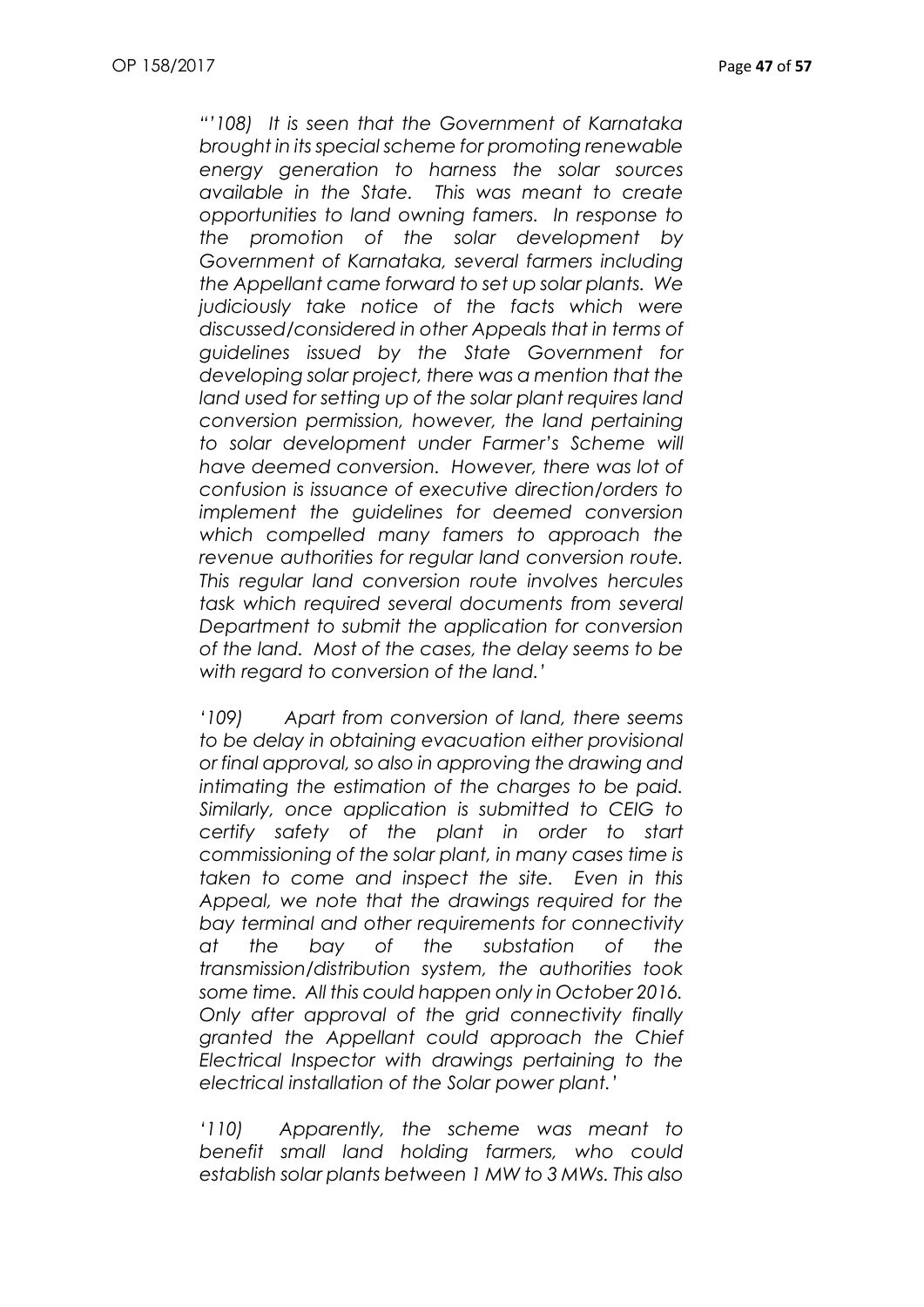*definitely requires business prudence apart from minimum knowledge in the field concerned. As per the policy, the establishment of solar plant was to be in the agricultural land. On account of restrictions to use agricultural land for non-agricultural purpose, conversion of agricultural land use is a must. In terms of Karnataka Revenue Act, it has laborious process to get conversion of agricultural land into nonagricultural one. To establish solar power plant, it is not just conversion of agricultural land permission, but several other approvals/consent/permissions were required.'*

*'111) Till SPV was established, it was the individual Appellant i.e., SPD who had to run from officer to office to secure required approvals/ consents. Having regard to laborious process to secure these permissions from various Government instrumentalities, it would have been a wise decision to have infrastructure under one roof (like single window agency) to get all these clearances which would have saved lot of time for the establishment of these small solar power plants in question. Since either the SPD or SPV had to run from office to office situated at different places to secure approval and permission which would not have been possible to secure on any one particular day also seems to have caused hardship and delay in procuring the approvals, be it land conversion or power evacuation and grid connectivity of safety certificate from CEIG etc. To apply for conversion of land to non-agriculture purpose itself, more than 13 documents are required, which have to be secured not from single place but various departments of Government. The scheme which was expected to be a boon to the farmers seems to have become a bane.'*

*'112) Therefore, it is quite evident that there was no fault of the Appellant in approaching various Governmental Instrumentalities for necessary sanctions/approvals. Though all care and caution was duly exercised considerable time was lapsed by the time the Appellant obtained the necessary approvals. Definitely, the fault does not lie with the Appellant One cannot blame the Appellant, since the delay has occurred from the Govt. Instrumentalities in issuing necessary approvals and sanctions.'"*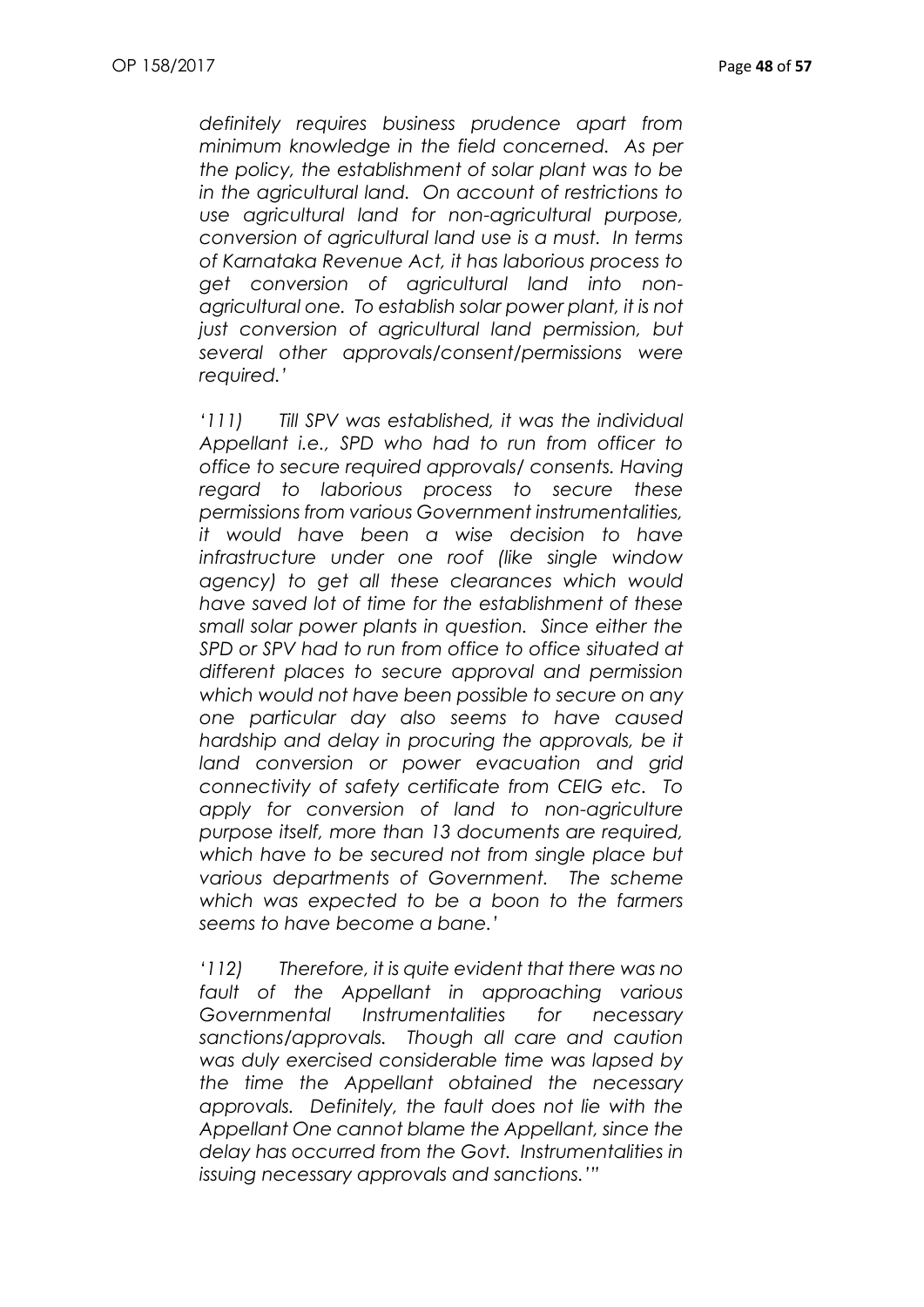21) In the case of Kurugunda Solar Power Project LL.P & Another Vs HESCOM

& Another in Appeal No. 12/2019 dated 12.08.2021passed by Hon'ble

APTEL, New Delhi (Annexure-U3 to the Amended Petition), it is observed as

under: -

*"'109) We also note that it is not a simple application*  for land conversion. This requires several other *documents to be collected before applying for land conversion. The set of documents that are required had to be obtained from different departments. All this would take sometimes, therefore, one cannot expect the SPD straight away to apply for conversion of land the moment the PPA was approved by the Commission. Similarly, to get CEIG safety approval, several safety steps have to be completed like submission of drawings, approval of the drawings, intimation for payment of processing fee and final approval followed by safety certificate has to be issued. This safety certificate could be granted only if there is permission for Grid connectivity and final approval for evacuation obtained. In most of the cases, the Developers have sought lease of the land for setting up bay terminal. The land on lease basis also consumer time to secure the final approval of evacuation with so many formalities that have to be complied with by the Solar Developers. It is not just one single window agency where they could secure all these approvals. They had to approach office to office to secure different certificates, documents to secure the approvals that are required.'*

*'110) Therefore, the Association of farmers meant for Farmer's Scheme made presentation to the HESCOM who in turn brought to the notice of the Energy Department of the State explaining the difficulties faced by the Solar Plant Developers in getting the approvals/sanctions to set up the solar plants. A special Committee was formed to look in to the reasons for the delay being caused. On appraisal of the difficulties faced by the farmers, the three members Committee recommended for acceptance of the reasons explained as force majeure event. Based on that the State Government through the*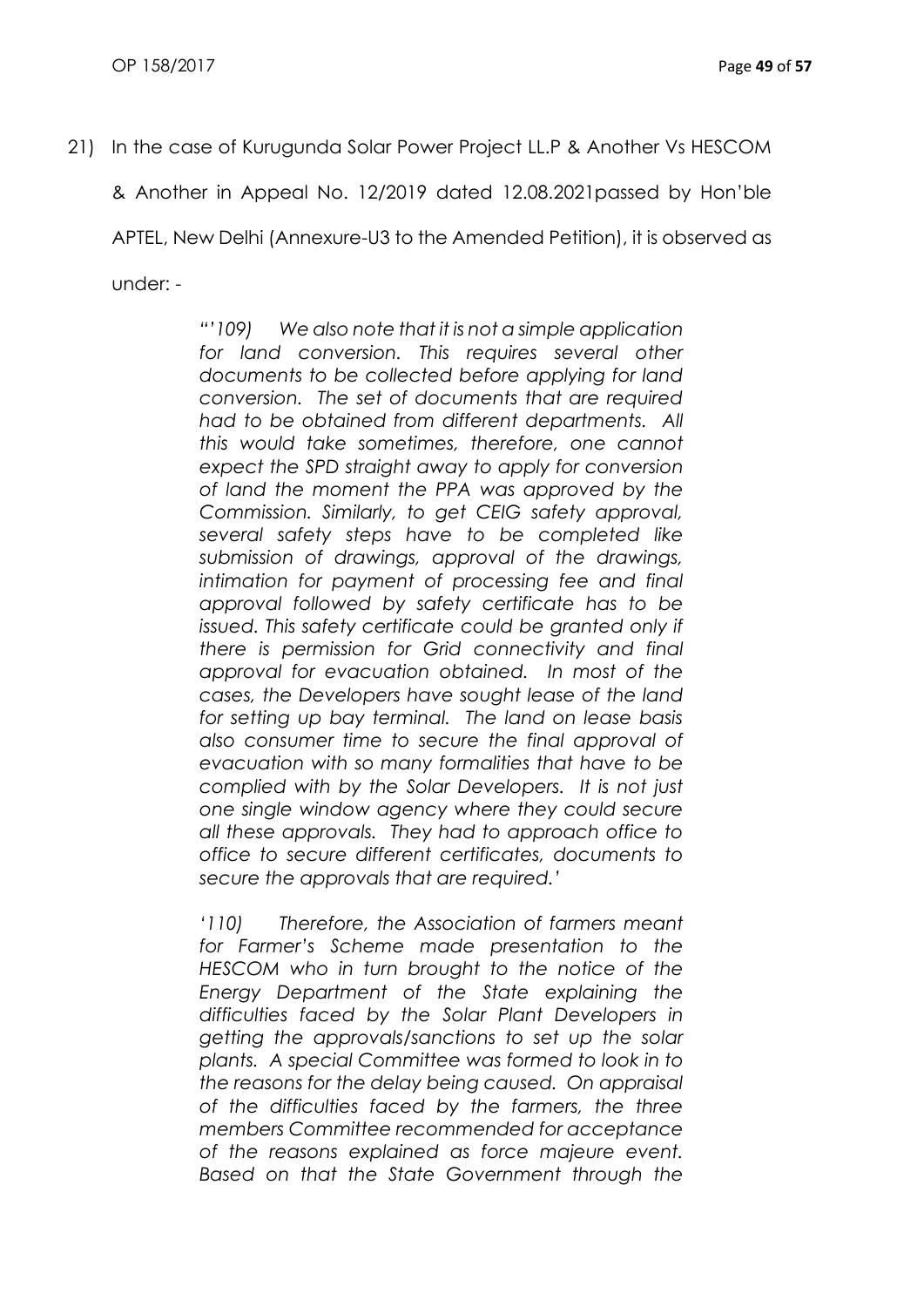*Secretary requested KERC to consider the same and grant PPA tariff to the Solar Developers. In this regard, even MNRE also addressed a letter to encourage the Solar Developers.'*

*'112) According to us, the considerable lapse of time to secure these certificates necessary was not on account of negligence on the part of the Appellants, but on account of the concerned officers who took time to issue these certificates. Therefore, we are of the opinion that none of the delay in securing the approvals was on account of Appellants and in fact they approached and started the process with utmost care and diligence.'*

22) We have perused the Judgement passed by the Hon'ble APTEL,

NewDelhi, in Appeal No. 322/2018 in the matter of Madamageri Solar

Power Project LL. P & Smt. Girija B. Hattiholi Vs HESCOM & KERC dated

12.08.2021, Hon'ble Appellate Tribunal for Electricity has held and

observed as follows: -

- *I. "'In terms of guidelines issued by State Government to set up solar plants several sanctions/approvals/ clearances had to be obtained by the farmers like land conversion, grid connection and power evacuation approvals, plant safety approval from chief electrical inspector etc. Apparently, right from the date of signing of the PPA, the Appellant was running from office to office to secure these approvals/sanctions as stated above. If time was taken for getting these approvals as stated above, we note that considerable time was lapsed. Definitely it was not on account of the Appellants' negligence or lethargic approach.'*
- *II. 'We are of the opinion that the time taken to obtain the above-mentioned approvals would definitely become impossible for the Appellants to achieve COD of the solar plant within SCOD of the PPA.'*
- *III. 'In fact, as stated above, the HESCOM taking into consideration all these facts and in line with the*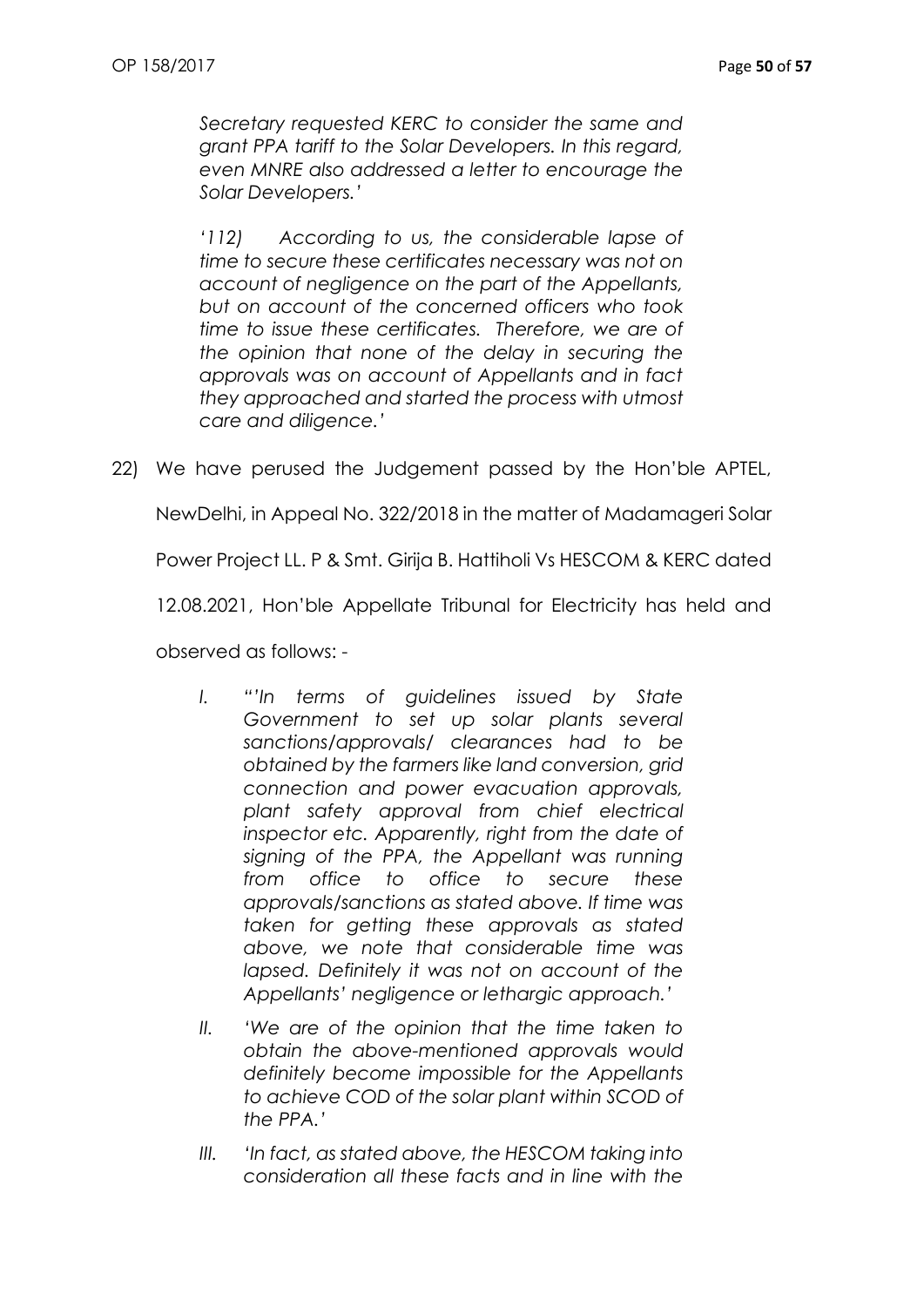*terms of PPA extended time for COD within the extended SCOD. This action of the HESCOM has support from the fact that the State Government also, after due diligence and prudence, accorded extension of COD by six months. On account of such extension, the SCOD automatically get postponed by six months.'*

*IV. 'Apart from that, in terms of Clause 10.5 of PPA, it says despite complying with the legal requirements to obtain, renew or maintain required licensee or legal approval will also amount to Force Majeure Event. Therefore, we are of the opinion that if at all there was delay in receiving various clearances/approvals by the State Government and its instrumentalities which are beyond the control of the Appellants, the same has to be treated as event of force majeure, since the same would directly and seriously affect the implementations of the solar project.'"*

23) In OP No. 188/2017 dated 23.03.2021 between Cambria Solar Private

Limited Vs GESCOM, this Commission has held that as under: -

*"In view of the principles laid down by the Hon'ble APTEL in a recent judgment cited (in* Appeal No. 351/2018 in the matter of Chennamangathihalli Solar Power Project LL. P Vs BESCOM & another case, dated 14.09.2020)*, above and we are also relying on the above judgement in view of the facts are quite similar to the instant case. In view of the extension of time granted by the BESCOM (Respondent-2), holding that the Petitioner has fulfilled the conditions of PPA and extended time, we are of the opinion that the circumstances and events narrated by the Petitioner in the petition are 'Force Majeure 'events and they are not under the reasonable control of the Petitioner. Therefore, the Petitioner has proved that events or circumstances alleged by it amounts to 'Force Majeure' events entitling for extension of time for achieving the Conditions Precedent and Scheduled Commissioning Date."*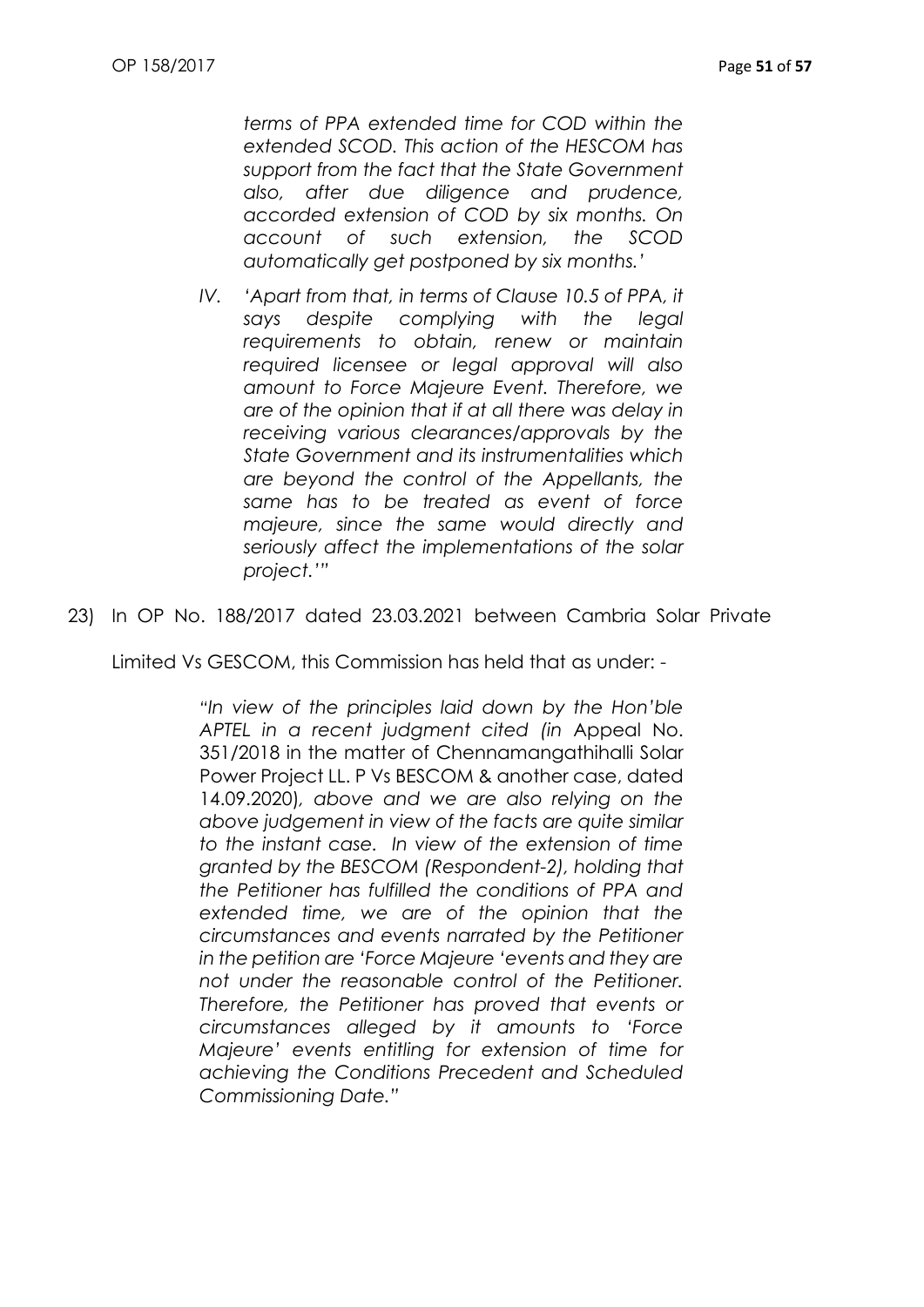In this order, the Commission placing reliance on the Hon'ble APTEL's decision in the case of Chennammangathihalli Solar Power Project vs BESCOM, has allowed the extension of time on the ground of delays by the Governmental agencies which is also the case in the present Petition.

- 24) Under these circumstances, basing on the observations of Hon'ble APTEL in the cases referred supra as well as the reasons assigned by the Petitioner, the grounds urged by the Petitioner under the head of Force Majeure Events has to be accepted.
- 25) During the course of arguments, the Learned Counsel for the Petitioner has submitted that, he has placed all the communications sent to the Respondents intimating them on the Force Majeure Events effecting the timely commissioning of the project. In support of his arguments, he has relied upon the letter (Annexure-Q to the Petition) written by the BESCOM in favour of the Petitioner on 03.02.2017. By way of reply the Learned Counsel for the Respondents submitted that the Petitioner has not followed the Article 8.3(b) of the PPA.
- 26) We have perused the Force Majeure Clause of the PPA: -

#### *"8.3 Force Majeure Events:*

*(a) Neither Party shall be responsible or liable for or deemed in breach hereof because of any delay or failure in the performance of its obligations hereunder (except for obligations to pay money due prior to occurrence of Force Majeure events under this Agreement) or failure to meet milestone dates due to any event or circumstance (a "Force Majeure Event") beyond the reasonable control of the Party affected by such delay or failure, including the occurrence of any of the following:*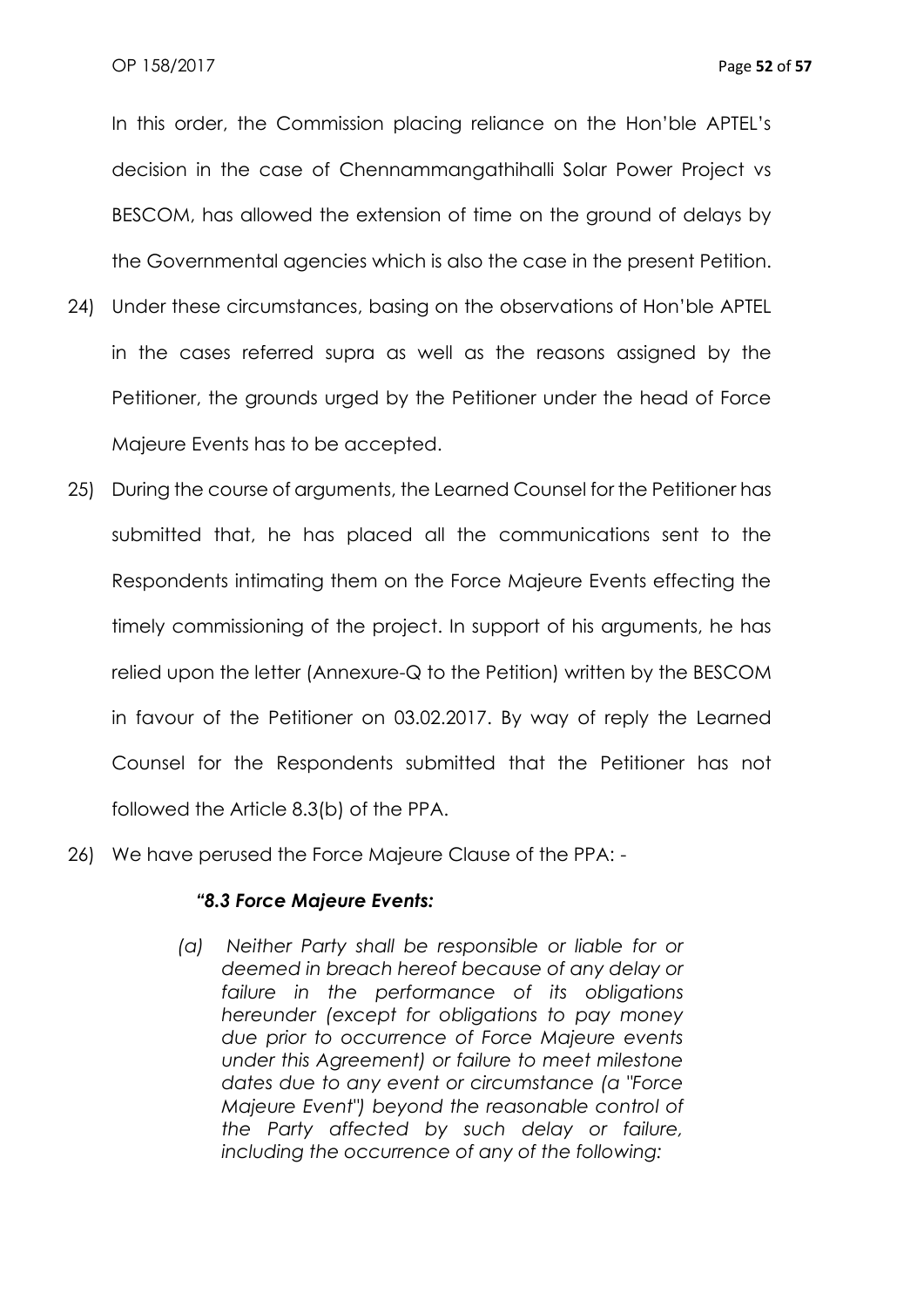- *(i) Acts of God;*
- *(ii) Typhoons, floods, lightning, cyclone, hurricane, drought, famine, epidemic, plague or other natural calamities;*
- *(iii) Strikes, work stoppages, work slowdowns or other labour dispute which affects a Party's ability to perform under this Agreement;*
- *(iv) Acts of war (whether declared or undeclared), invasion or civil unrest;*
- *(v) Any requirement, action or omission to act pursuant to any judgment or order of any court or judicial authority in India (provided such requirement, action or omission to act is not due to the breach by the SPD or BESCOM of any Law or any of their respective obligations under this Agreement);*
- *(vi) Inability despite complying with all legal requirements to obtain, renew or maintain required licenses or Legal Approvals;*
- *(vii) Fire, Earthquakes, explosions, accidents, landslides;*
- *(viii) Expropriation and/or compulsory acquisition of the Project in whole or in part;*
- *(ix) Chemical or radioactive contamination or ionizing radiation; or*
- *(x) Damage to or breakdown of transmission facilities of either Party;*
- *(b) The availability of the above item (a) to excuse a Party's obligations under this Agreement due to a Force Majeure Event shall be subject to the following limitations and restrictions:*
	- *(i) The non-performing Party gives the other Party written notice describing the particulars of the Force Majeure Event as soon as practicable after its occurrence;*
	- *(ii) The suspension of performance is of no greater scope and of no longer duration than is required by the Force Majeure Event.*
	- *(iii) The non-performing Party is able to resume performance of its obligations under this Agreement, it shall give the other Party written notice to that effect;*
	- *(iv) The Force Majeure Event was not caused by the non-performing Party's negligent or intentional acts, errors or omissions, or by its*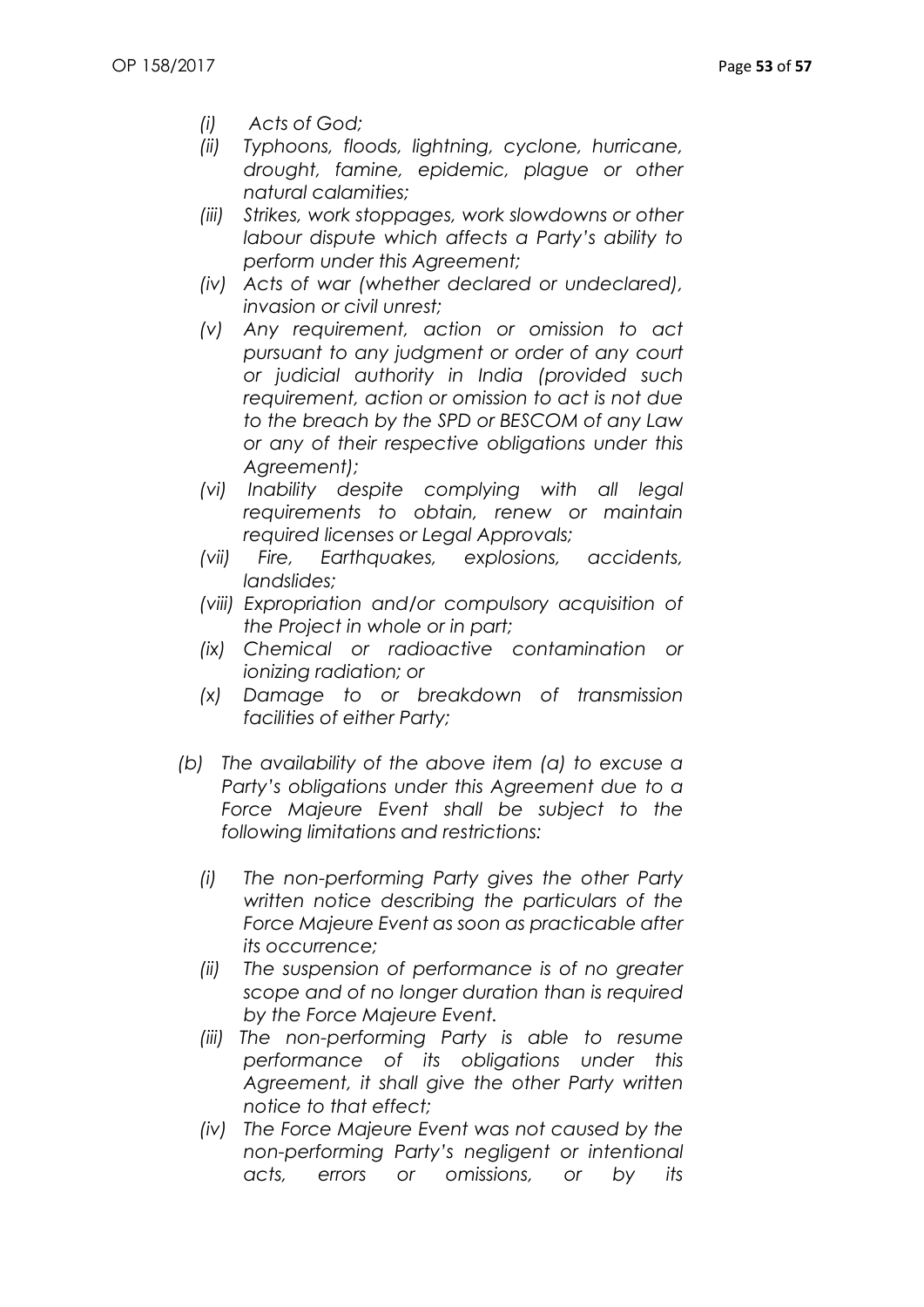*negligence/failure to comply with any material*  Law, or by any material breach or default under *this Agreement;*

- *(v) In no event shall a Force Majeure Event excuse the obligations of a Party that are required to be completely performed prior to the occurrence of a Force Majeure Event."*
- 27) On perusal of Annexure-Q to the Petition it appears that, the BESCOM has accorded approval to commission the project within 02.07.2017 subject to certain conditions. Further it is stated that the approval is issued purely based on the request of Solar Power Developer for the purpose of commissioning of the project. While issuing the approval by BESCOM it had referred the letters written by the Petitioner dated 08.12.2016, 10.12.2016, 22.12.2016 and 09.01.2017 (Reference No. 2 in Annexure-Q filed along with Petition). On the direction of the 1<sup>st</sup> Respondent/BESCOM the Petitioner filed the present Petition challenging the directions issued by the 1st Respondent/BESCOM to file a Petition before the Commission seeking approval for extension of SCOD. Thereby, the allegations of the Respondents that no Force Majeure notice was given by the Petitioner are baseless and false.
- 28) On perusal of the statement of objections of all the Respondents to original Petition and after remand from the Hon'ble High Court the additional statement of objections filed are contrary to the facts and circumstances of the case in respect of delay in extending time for completion of the plant.
- 29) Further the Petitioner has also produced Commissioning certificate (Annexure-S to the Amended Petition) dated 27.06.2017 which shows the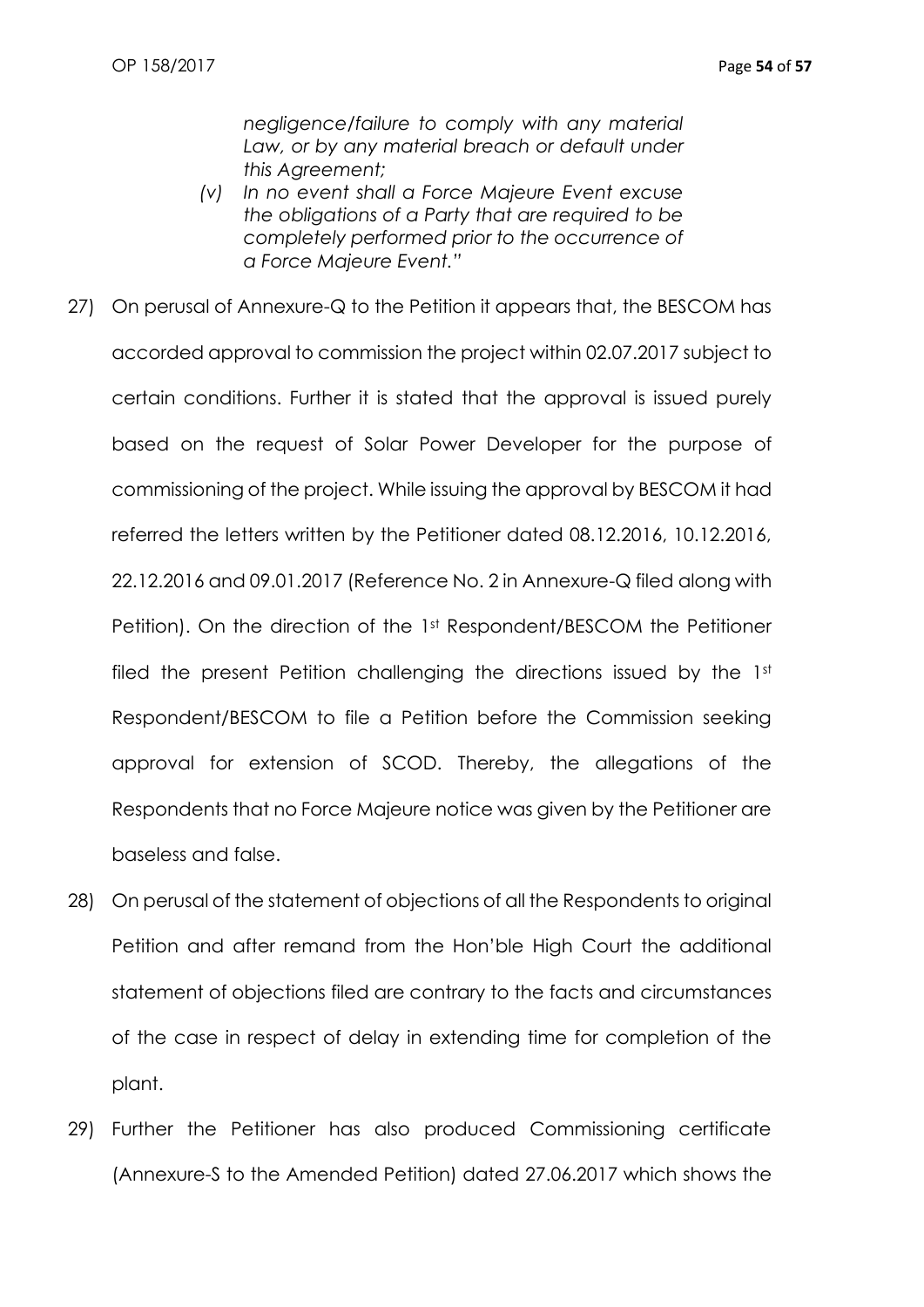2 MW Solar Power Project of Sri K.T Manjunath, assigned to SPV M/s MNR Solar Energy Private Limited with metering arrangement bearing RR No. JGMNR-118 and associated electrical equipment inter connecting the solar plant at 66/11KV switch yard at J.G. Halli, KPTCL has been commissioned on 25.06.2017.

- 30) In view of the discussions made as above and also in Page 43 (Para 17 in Table-2), it is clear that the time taken for each event of delay, there was delay of more than one year in granting various approvals from Government instrumentalities and therefore the prayer of the Petitioner falls within the parameters Force Majeure events as discussed above and in the present case on hand though the Petitioner has suffered delay in issuing evacuation approval, transmission line work and bay approval, Demonetization induced delay and delay in conversion of land, he has commissioned the solar project on 25.06.2017 i.e., within the extended period i.e., upto 02.06.2017 approved by the 1st Respondent as per Annexure-Q (filed along with Petition). As per observations made herein above judgements relied by the Counsel for the Petitioner and the grounds urged by the Petitioner in the Petition fall under the Clause of Force Majeure as described in the PPA. The extension of time by 172 days for commission of the solar plant is approved under Force Majeure conditions as discussed in above paras. Hence Issue No. 1 is answered in affirmative.
- 31) **Issue No. 2:** For what relief the Petitioner is entitled to?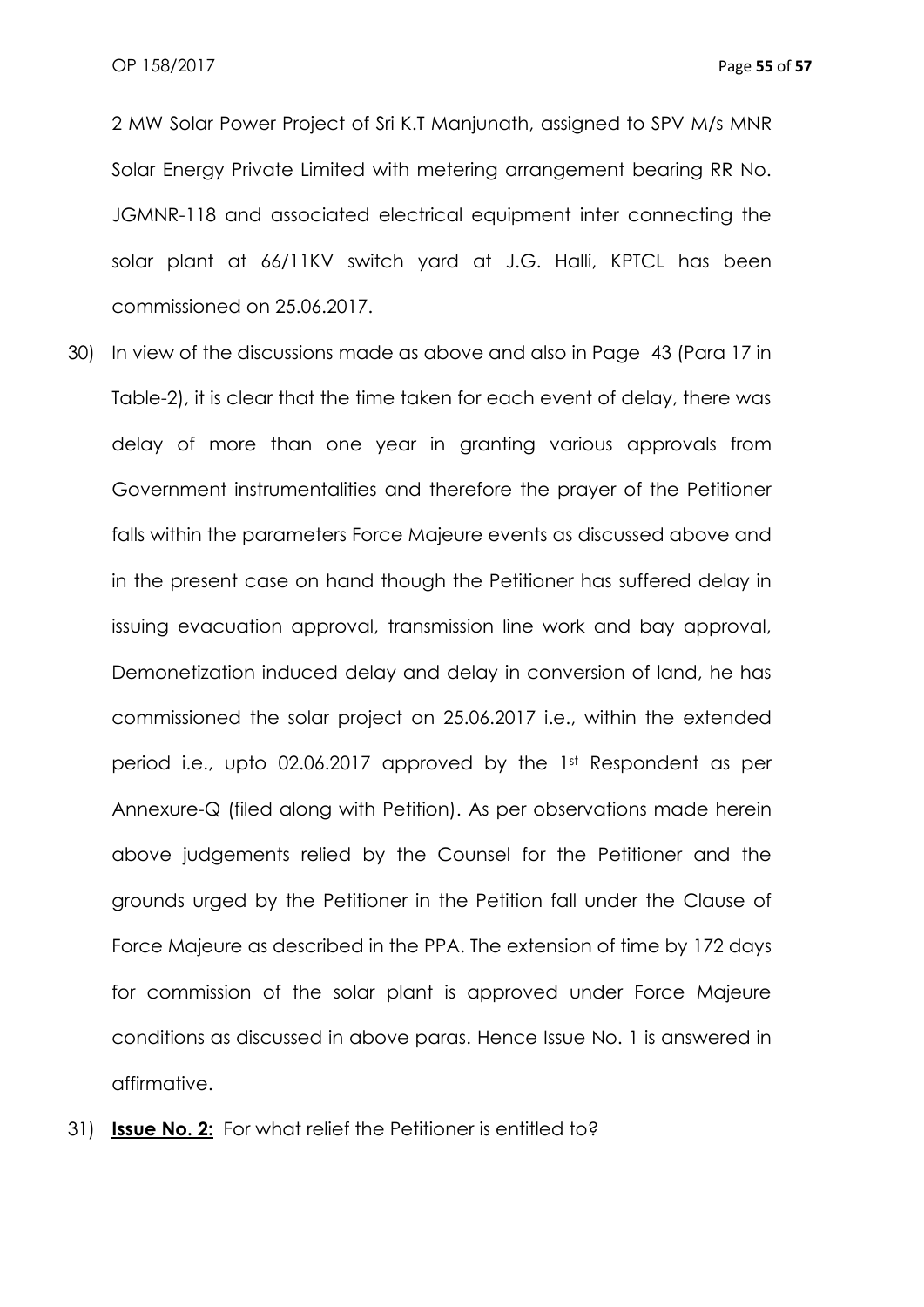- 32) As per discussions made herein above paragraphs, and also answering issue No. 1 in affirmative by holding that the Petitioner is entitled for extension of time of 172 days from 03.01.2017 to 25.06.2017, he is entitled for the tariff as agreed in PPA. As per the findings given by the Hon'ble APTEL in its judgement dated 28.02.2020 in Appeal No. 340/2016 between Azure Sunrise Private Limited Vs Chamundeshwari Electricity Supply Corporation Limited, that "once extension of Scheduled Commissioning Date is approved by the concerned DISCOM, the question of reduced tariff does not arise". Hence, the Petitioner is entitled for Rs. 8.40/kWh tariff.
- 33) As stated above, once the SCOD is extended by the Respondent the revised SCOD is to be reckoned for determining the Tariff as well as liquidated damages. Since the time extended upto 02.07.2017, the Petitioner is not liable to pay liquidated damages. This Issue No. 2 is answered accordingly.
- 34) **Issue No. 3:** What Order?
- 35) In view of the foregoing reasons, we pass the following: -

#### **O R D E R**

- a) The Petition is allowed.
- b) The delay is condoned upto 25.06.2017 in commissioning of Solar Power Project in J.G Halli Village, Hiriyuru Taluk, Chitradurga District and the Petitioner is entitled tariff at Rs. 8.40/- as per PPA.
- c) The Respondent/BESCOM is directed to pay the difference of the Tariff paid per unit from the date